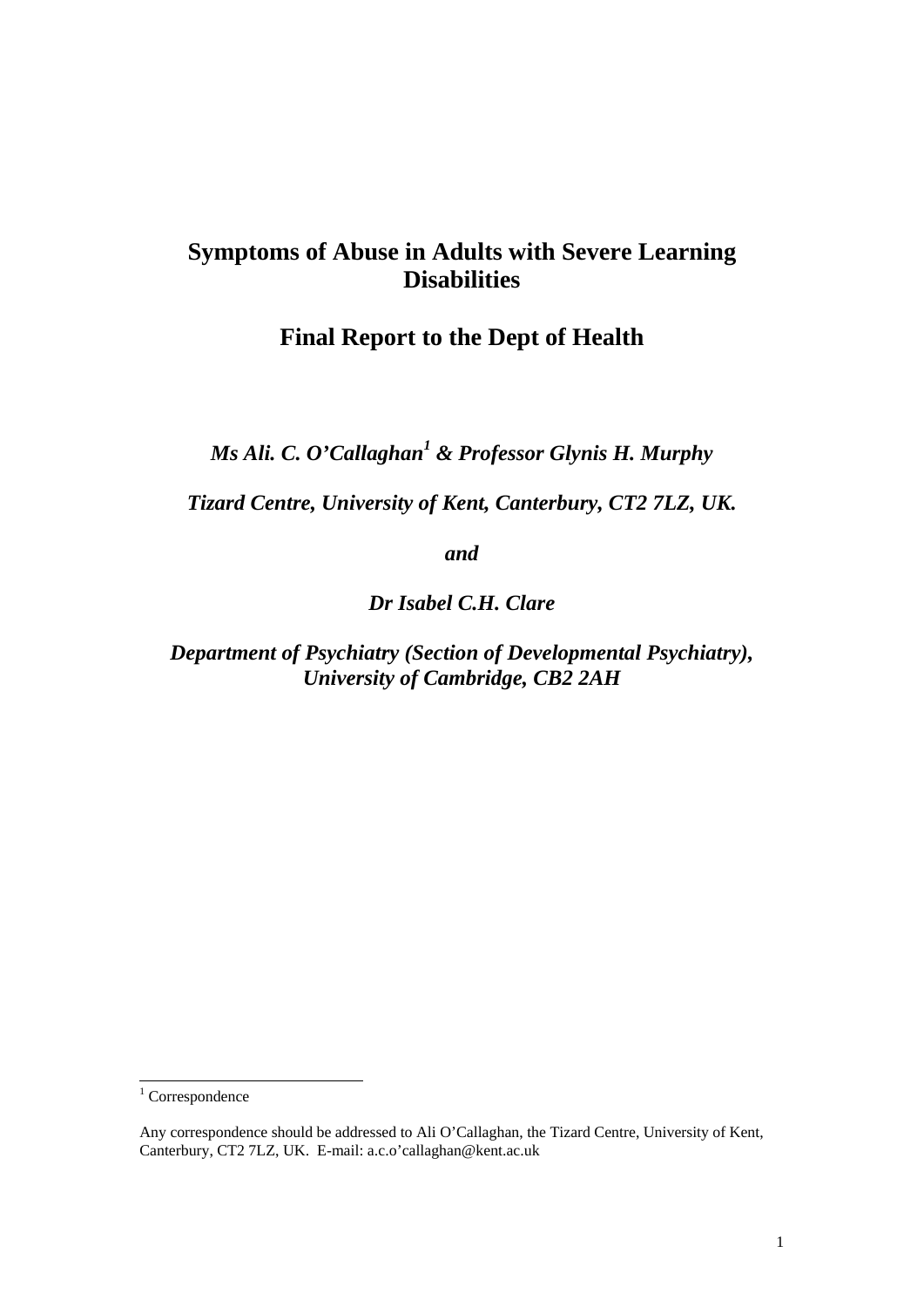#### **SUMMARY**

It is thought that people with a learning disability are particularly vulnerable to abuse. To date, however, research on the effects of abuse has focussed on people with mild learning disabilities. It is clear from such research, and from work on adults and children in the general population, that abuse can have profound and long-lasting effects. Much less is known about its impact on people with a severe learning disability. Such individuals often have extremely limited communication skills, so they may be unable to either understand or express what has happened to them.

This project report describes the methods we used to establish the effects and symptoms of abuse, as experienced by 18 adults with a severe learning disability; the results of the study are presented, together with three case examples. The adults experienced severe abuse of a variety of natures, in both residential care and day service provision. The majority of the alleged abuse perpetrators were staff known to the victim (only two were not staff members).

An initial interview was conducted with carers (mainly parents) of the abuse survivors, to find out background details, including details of the abuse. In following meeting(s), parents were asked about the symptoms their adult sons/daughters exhibited. Respondents were asked 22 questions, 17 of these referred to symptoms of Post-Traumatic Stress Disorder (PTSD), established from DSM – IV (American Psychiatric Association, 1994), while the remaining 5 questions focussed on other physical, psychological and behavioural symptoms not covered in the questions derived from DSM IV. In addition, parents were asked about the survivors' adaptive behaviours, using the Adaptive Behavior Scale (Nihira et al., 1993). For both the symptoms interview and the adaptive behaviour interview, the questions were asked with reference to three time points: in the 3 months immediately before the abuse was disclosed (time 1), in the three months immediately after the abuse was disclosed (time 2) and now/in the last three months (time 3).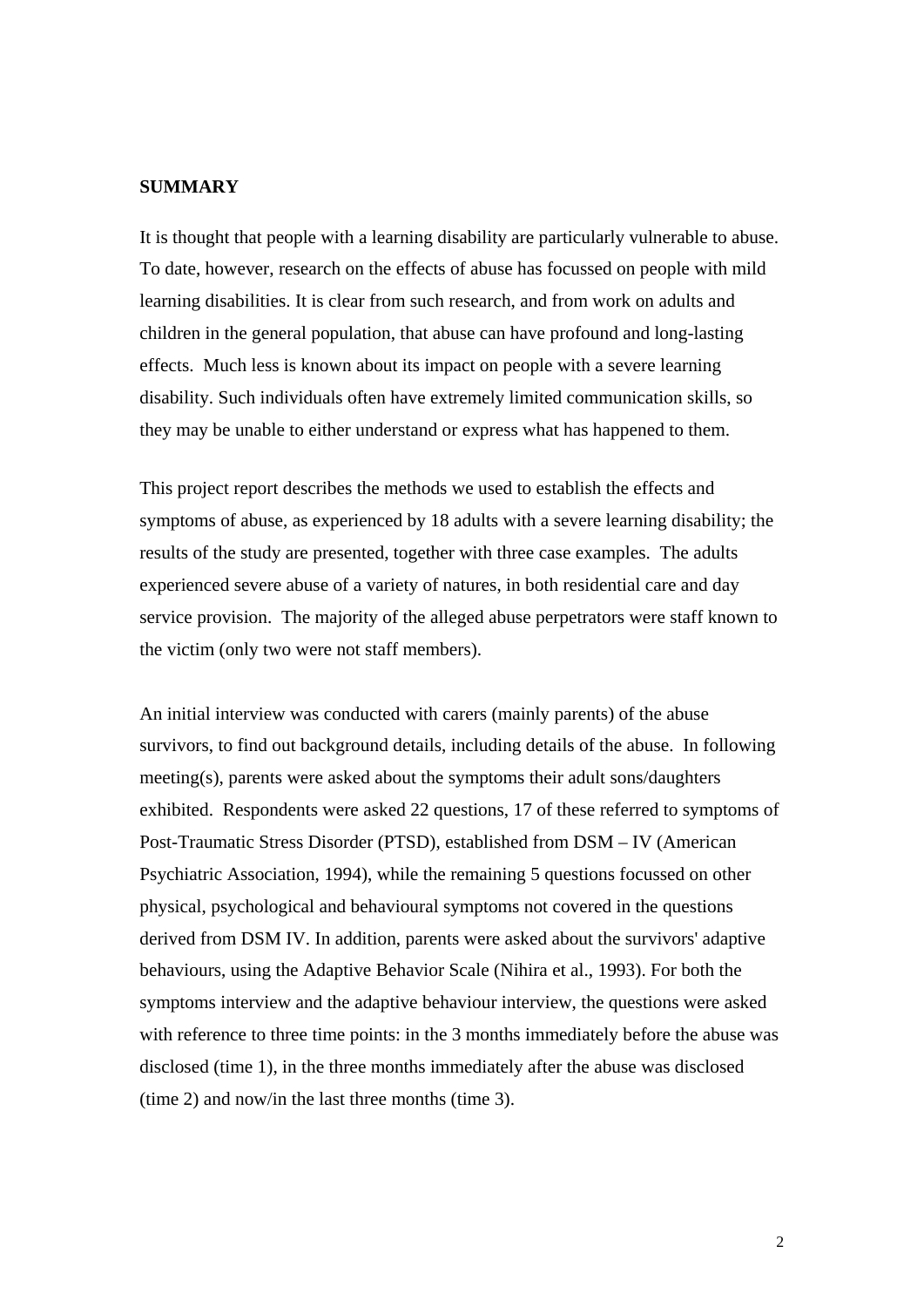The results showed that a very typical pattern emerged: abuse survivors had few problems or difficulties at time 1, major difficulties at time 2 and some recovery by time 3. This pattern was absolutely consistent for symptoms derived from the symptoms interview, for skills measured by the adaptive behaviour scales (ABS, Part I), and for challenging behaviours (measured by the ABS, Part II), though the degree of change varied somewhat for each symptom/behaviour.

In addition, it was found that, for this severe abuse, most alleged perpetrators were interviewed by the police and, in10 of the 18 cases, the alleged perpetrator appeared in court (with convictions in 8 cases). None of the abuse survivors appeared in court as witnesses (they did have severe learning disabilities so this is not surprising). Many abuse survivors were offered therapy, although this was often patchy, often after a major delay and sometimes only as a result of considerable battling by their parents. Few parents were offered help or therapy themselves, though most felt very traumatised, blamed themselves and described themselves as no longer able to trust people.

It was concluded that services have a long way to go, to improve the way they deal with abuse, particularly in relation to families. Services also need to consider how they provide therapy, both for the abuse survivor and the families of survivors.

Those seeking to document symptoms of abuse in people with severe learning disabilities should consider the traditional symptoms of PTSD but also need to examine other skills and behaviours. It seems that the changes in these over time are both alarming and consistent. They illustrate the very considerable burden on abuse survivors and their families over long periods of time.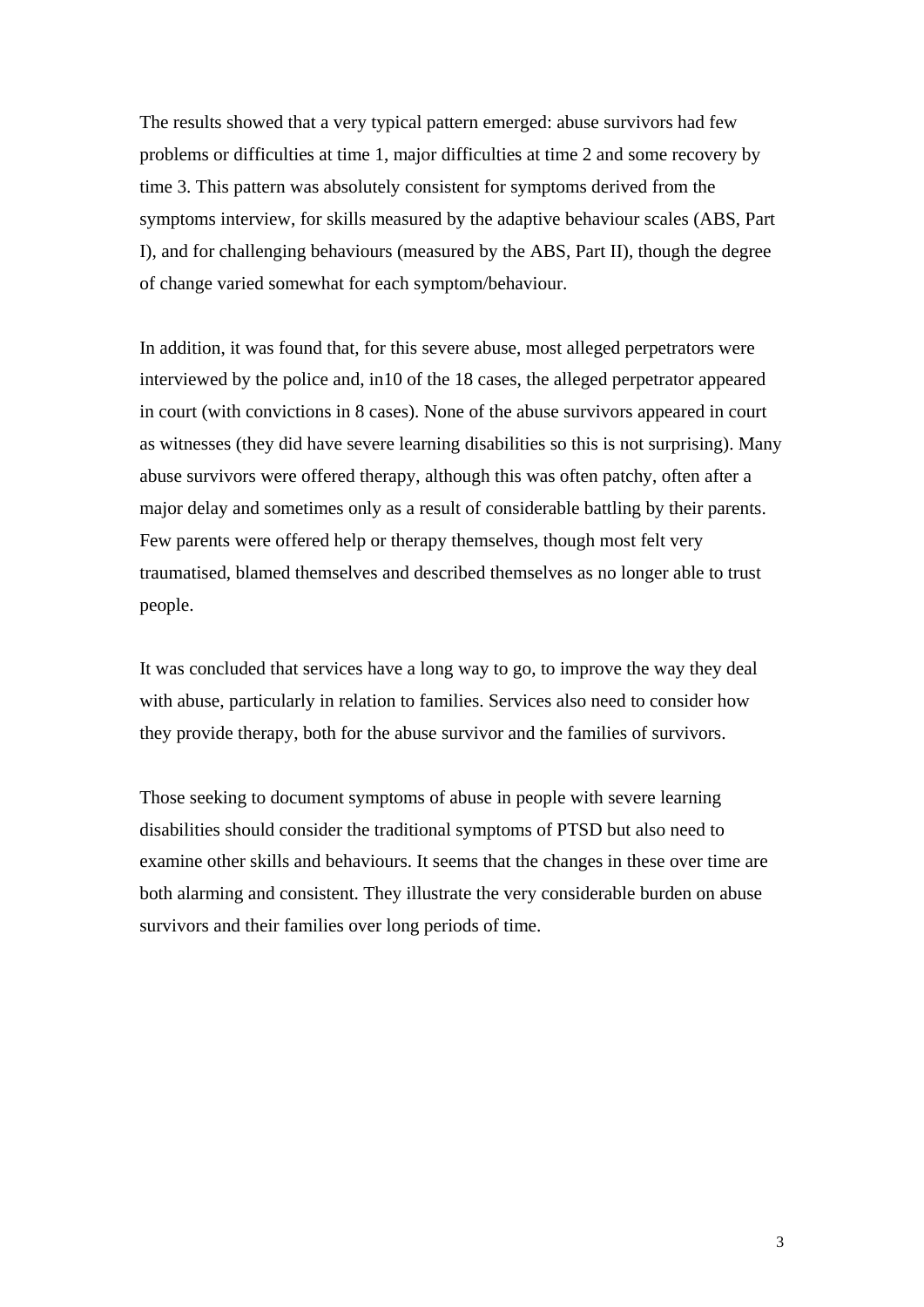#### **INTRODUCTION**

It is widely documented that both adults and children with learning disabilities have commonly been the victims and survivors of abuse (Brown and Turk, 1995 and Brown, 1999; McCarthy and Thompson, 1997; Churchill et. al., 1996; Walsh & Murphy, 2002). This abuse can take various forms, including sexual, physical, emotional, financial and the deliberate over or under use of medication (Brown, 1999). Research looking at those who perpetrate abuse against adults and children with learning disabilities, shows that the abuse is generally carried out by men and can include family members, care workers (at all levels of seniority), strangers and other men with learning disabilities (Brown et al., 1995). It is clear from research evidence that abuse has historically occurred in families, in institutions, in day and residential settings for adults and children with learning disabilities (Brown, 1999) and sadly continues to be a problem today (Murphy, 2000).

Remarkably few cases of abuse perpetrated against people with learning disabilities are ever prosecuted in the courts, either here or in other jurisdictions (Williams, 1995; Sanders et al, 1995; Brown et al., 1995; Luckasson, 1992). The reasons for this include the frequent failures of police, carers, health and social services departments in taking victims seriously and being aware of the possibilities of abuse, as well as the difficulties of obtaining evidence, especially from severely disabled victims. Charities, services and advocacy groups have taken steps towards abuse prevention; for example, VOICE, Mencap and Respond in their recently published report *Behind Closed Doors* (2001) documented some of the changes needed to increase adult protection, including changes in legislation to strengthen laws on sex offences. Criminal justice legislation for vulnerable victims recently enacted in England and Wales will hopefully increase the prosecutions in criminal court for abuse against people with learning disabilities. The Home Office report, *Speaking Up for Justice*  (Home Office 1998), acknowledged the vulnerability of adults with learning disabilities as being based on the imbalances of power in their lives (in Murphy & Clare, 2001). The introduction in England and Wales of the *Youth Justice and Criminal Evidence Act 1999*, means that a range of special measures can be applied to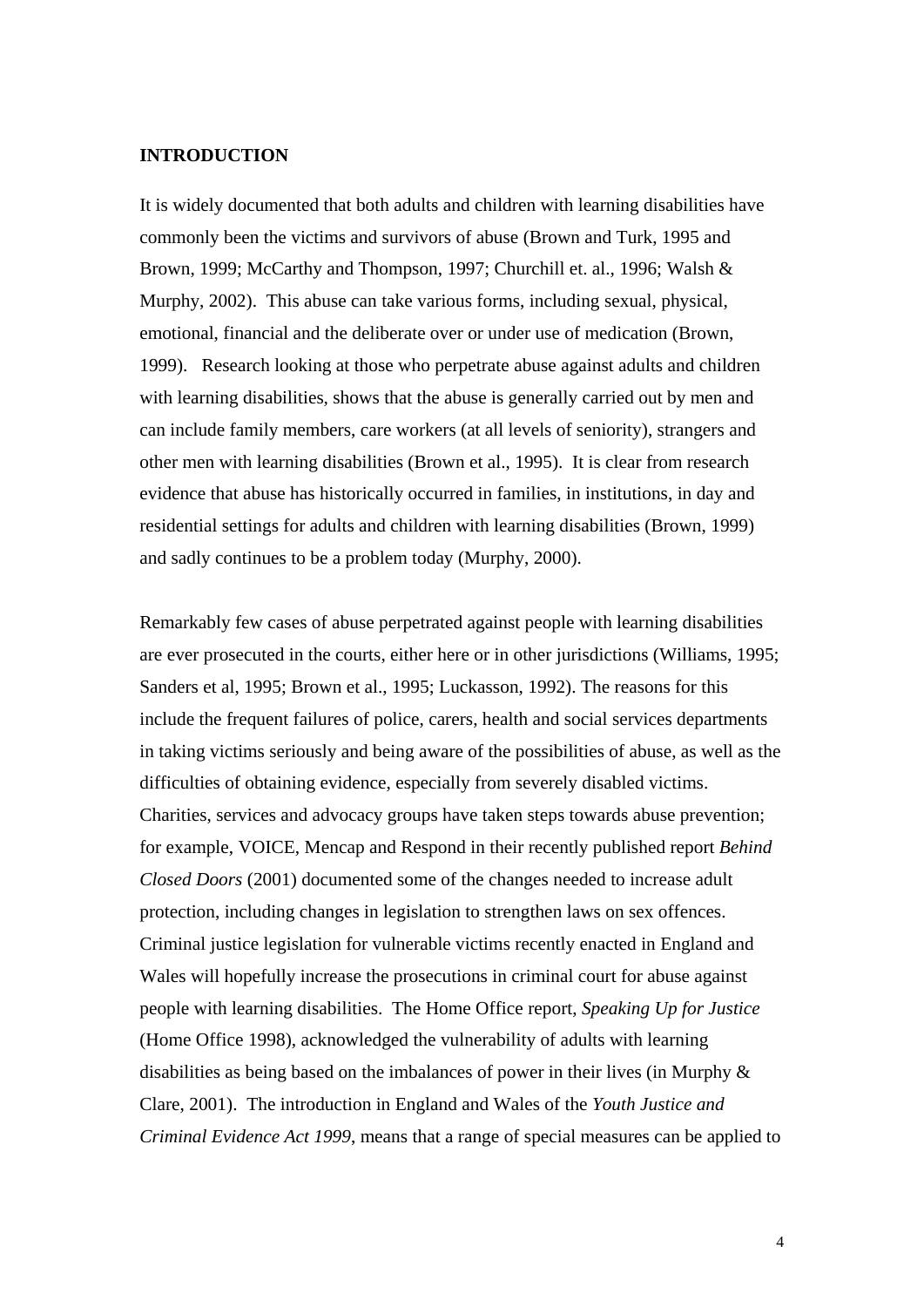support vulnerable victims (or intimidated witnesses) in court, including, for example, the use of video evidence.

In increasing numbers of cases of abuse, action is being considered in civil courts as well as in criminal courts (Holman, 2001). For compensation to be awarded in a civil court, it must be demonstrated that the abuse has caused the survivor psychological distress. Traditionally, this distress has been conceptualised in terms of Post Traumatic Stress Disorder (PTSD) according to an established psychiatric classification system (DSM–IV, American Psychiatric Association, 1994). The symptoms of PTSD, which have been well established in children and adults without learning disabilities (Joseph et al., 1997), include recurrent recollections, flashbacks and dreams associated with the traumatic incident(s), an exaggerated startle response, avoidance of thoughts, feelings and places associated with the trauma, feelings of detachment and estrangement, sleep problems, anger and depression and difficulty concentrating (Joseph et al., 1997; Muss, 1991; Yule, 2000). When the cause of the trauma is abuse, and sexual abuse in particular, the consequences include difficulties with intimate situations (Kennerley, 2000), successive fleeting sexual encounters (Yule, 2000) and self-harm (Boudewyn and Liem, 1995). However, with few exceptions (for example, Davison et al., 1994; Howlin and Clements, 1995; Sobsey, 1994), very little systematic information is available on the effects of abuse on people with learning disabilities and, in particular, on those with severe learning disabilities. It may be that people with severe learning disabilities experience rather different symptoms following trauma than do non-disabled (or mildly disabled) adults who can communicate their experiences and feelings through language.

This project aimed to look at the symptoms of abuse experienced by people with severe learning disabilities who have survived abuse. Traditionally, in investigations into symptoms of abuse, survivors would themselves be interviewed about the abuse and trauma (Joseph et al., 1997; Yule, 2000), often using a measure such as the selfreport scale, the *Revised Impact of Events Scale* (Horowitz et al., 1979). The survivors of abuse in this project, however, would have been unable to respond to such questions, as they do not have the necessary communication skills to describe their experiences in a meaningful way to allow for an assessment of symptoms.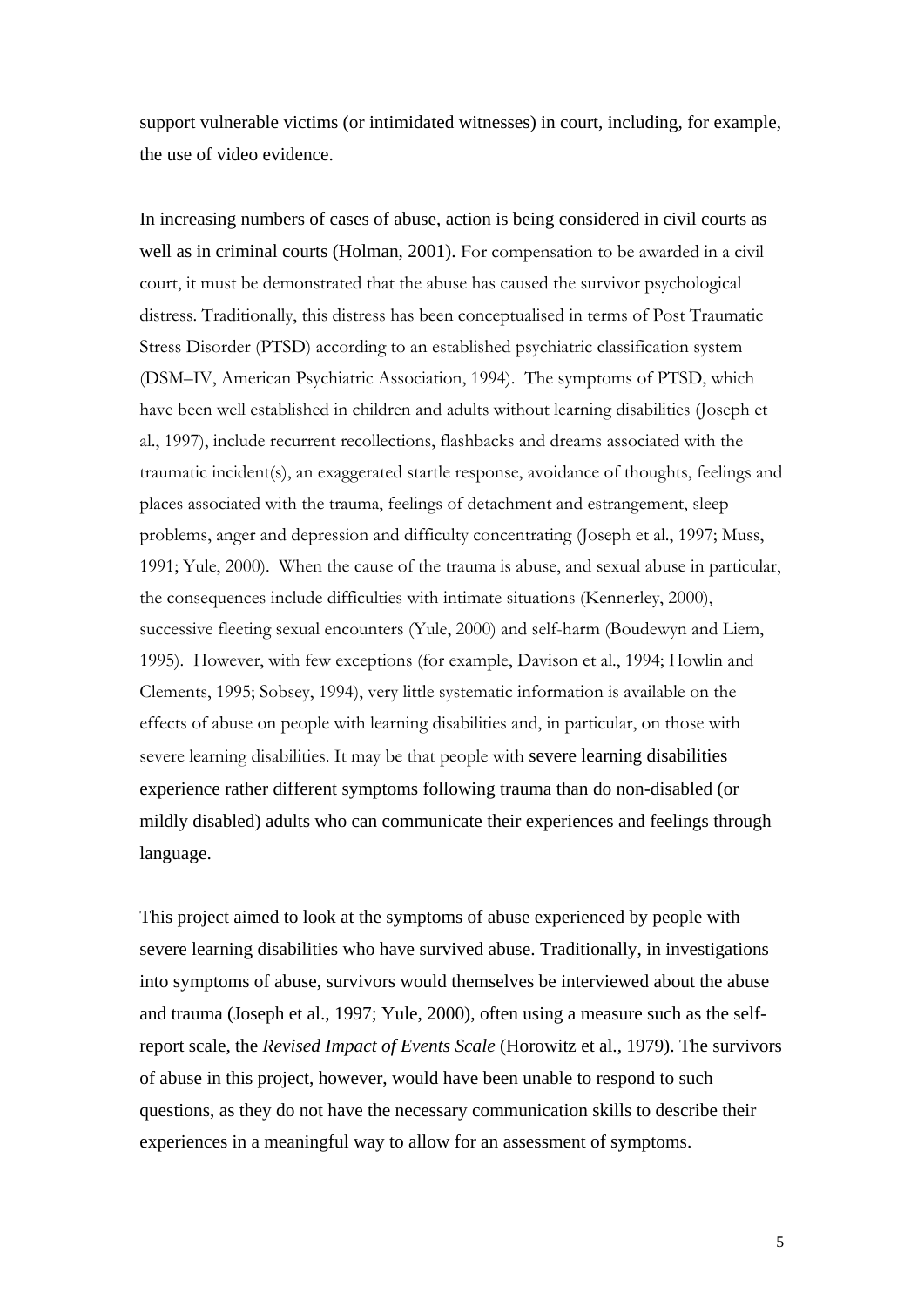One of the few studies that has investigated symptoms and effects of abuse in people with severe learning disabilities is that of Howlin and Clements (1995). They examined the changes in behaviour of children with autism who attended a school where alleged abuse had occurred. The method employed in this study is based on an adaptation of Howlin and Clements'(1995) methodology, where parents and carers of children with autism were interviewed about the behaviour of the children at specific time points, in order to document behaviours likely to be the result of trauma.

#### **METHOD**

We planned to interview the carers of people with severe learning disabilities who had been allegedly abused, using:

- An initial interview, to gather basic demographic data
- A semi-structured interview, to examine the symptoms of abuse
- A standardised measure of skills and behaviour

We wanted to be sure that the symptoms interview included questions about all the symptoms that were relevant to people with severe learning disabilities, as opposed to just questions about symptoms that would be included in PTSD symptom lists for people without disabilities (see **Appendix 1, Table A** for the PTSD symptoms from DSM-IV). We therefore conducted some preliminary work, to develop this interview measure.

#### **Preliminary work: Developing the Symptoms Interview**

In formulating the types of questions to be considered in a symptoms interview, it was important to ensure that all possible relevant areas were covered. We therefore met with a group of ten adults with mild or moderate learning disabilities who were members of *Speaking Up!* (a self-advocacy group), who were keen to help us with the development of an interview. We were aware that participants were giving up their time and that the topic was a sensitive one, so great care was taken to seek potential participants' consent. All participants from *Speaking Up!* were paid for their time at the accepted rate. We also provided lunch for participants after the meeting, partly to thank them, but also to ensure that no one was unduly upset after the discussion of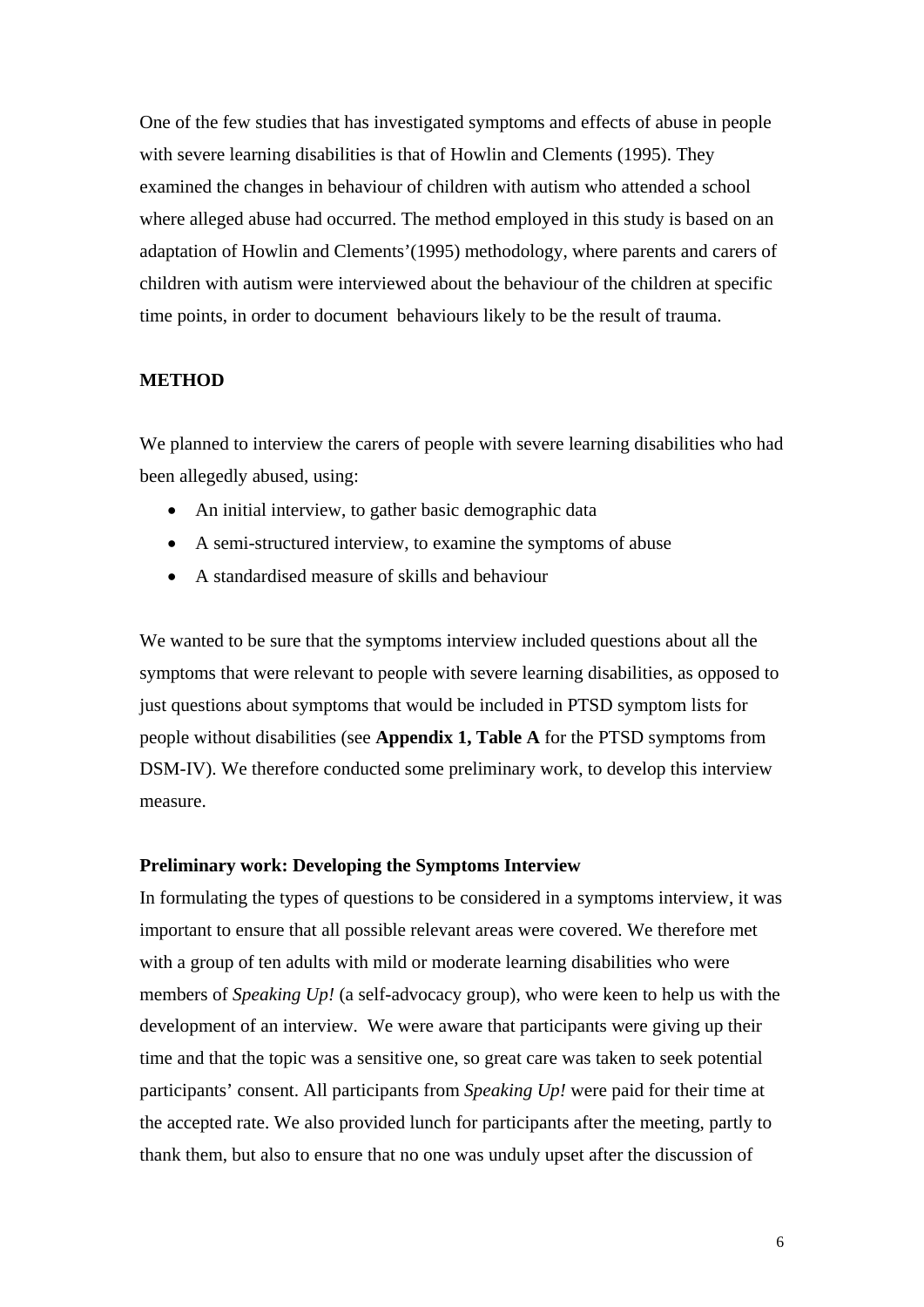abuse (the lunch allowed time for participants to have a quiet word with us if they so wished).

We planned to introduce the topic of abuse to *Speaking Up!* , explain why we were interested in it and ask people to think about how abuse might make people with learning disabilities feel. We were concerned to encourage a general discussion of the topic and not to focus on personal experiences. However, we were aware that it was possible that, during the focus group, new disclosures of abuse might occur. Therefore, at the beginning of the session, we told those attending the group that, if they said that they were being abused or were in danger, we would need to talk to others about this (such as their care managers and/or the director of *Speaking Up!* ). We also provided group members with an information sheet giving details of support groups, organisations and help lines for abuse survivors (including those who specifically work with people with a learning disability).

The topic of abuse was introduced by asking the participants to look at 3 pictures: one of a consenting couple cuddling and two of non-consensual interactions (a man hugging a woman, who is recoiling; a man stealing a woman's handbag). Following the discussion of these pictures, they were asked to discuss the different kinds of abuse and how people in the pictures (and other people) might feel. Then, members constructed an extensive list of the kinds of abuse and the sorts of symptoms and effects they might expect to find subsequent to abuse, in adults with severe learning disabilities. They were asked to think particularly about the symptoms which might be expected of men and women whose support needs were greater than their own. A summary of the areas/symptoms suggested by the self-advocates was later typed and returned to *Speaking Up!* for additional comments (see **Appendix 1, Table B**). The symptoms highlighted by *Speaking Up!* were then included within our final 22 question about symptoms (see Table 1 below and **Appendix 2**).

7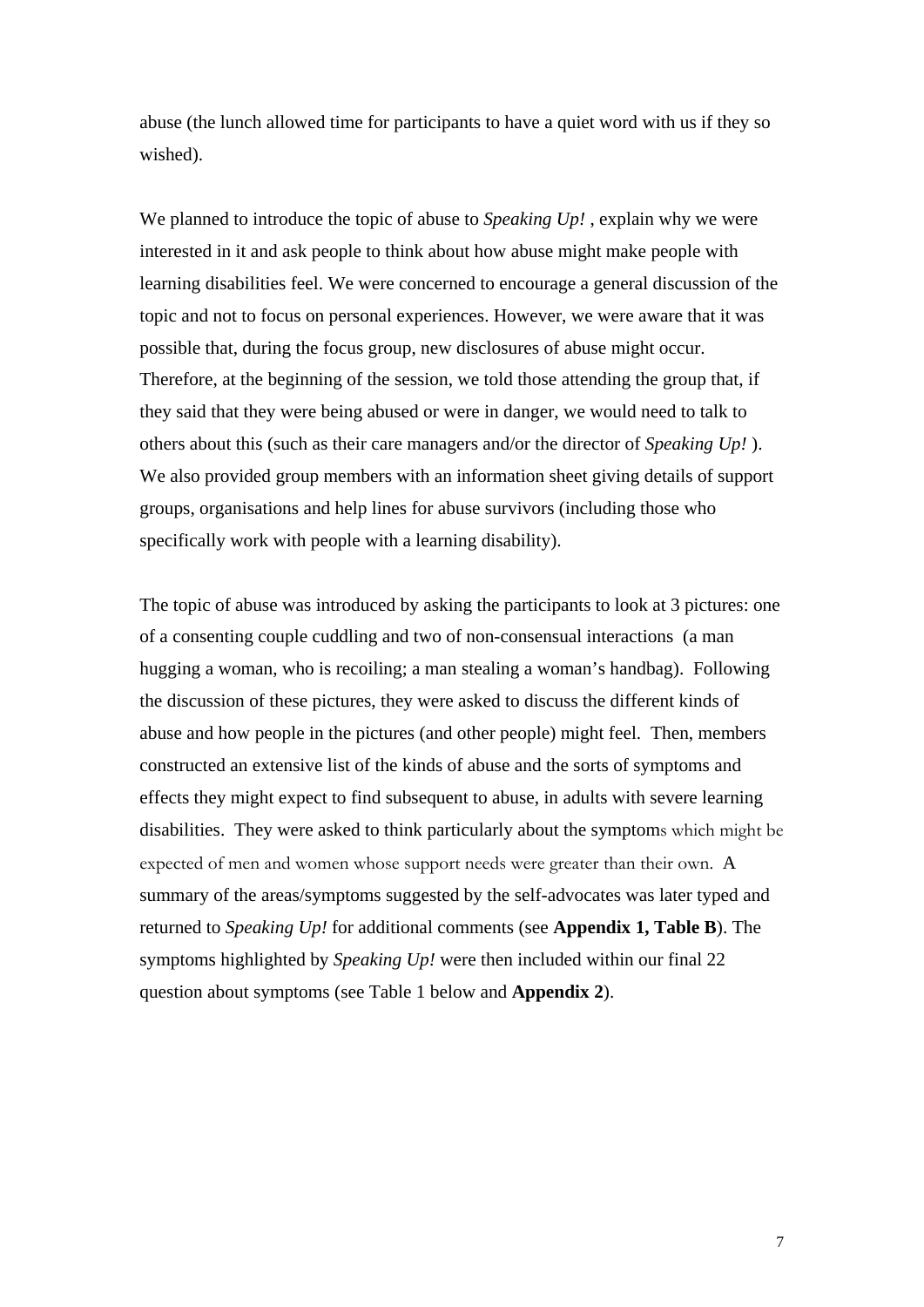| Question no.   | Code           | Symptom description                                   |
|----------------|----------------|-------------------------------------------------------|
| in final       | number in      |                                                       |
| symptoms       | DSM-IV         |                                                       |
| interview      |                |                                                       |
| Q <sub>1</sub> | B1             | Recurrent and intrusive distressing recollections     |
|                |                | (such as thoughts or memories or images)              |
|                |                |                                                       |
| Q <sub>2</sub> | B <sub>2</sub> | Recurrent distressing dreams of the event (eg.        |
|                |                | nightmares, waking up crying and screaming)           |
| Q <sub>3</sub> | B <sub>3</sub> | Acting or feeling as though the traumatic event       |
|                |                | were recurring (e.g. reliving or re-enacting the      |
|                |                | events, panic attacks, hallucinations, flashbacks)    |
| Q4             | <b>B4</b>      | Intense psychological distress at exposure to         |
|                |                | internal or external cues that symbolise or resemble  |
|                |                | an aspect of the traumatic event (e.g. people,        |
|                |                | voices, sounds, smells or objects that remind them    |
|                |                | of the event or particular times of day/night or fear |
|                |                | of being touched)                                     |
| Q <sub>5</sub> | B <sub>5</sub> | Physiological reactivity on exposure to internal or   |
|                |                | external cues that symbolise or resemble an aspect    |
|                |                | of the traumatic event (e.g. being 'frozen' to the    |
|                |                | spot, crying, sweating, change in breathing, trance-  |
|                |                | like state in response to cues/reminders)             |
| Q6             | C <sub>1</sub> | Efforts to avoid thoughts, feelings, conversations    |
|                |                | associated with the trauma (e.g. leaving the room     |
|                |                | when it is discussed, refusing to respond to any      |
|                |                | questions about the abuse, becoming agitated when     |
|                |                | crime or abuse is discussed or when it is on TV)      |
| Q7             | C <sub>2</sub> | Efforts to avoid activities, places or people that    |
|                |                | arouse recollections of the trauma (eg avoiding or    |

# **Table 1 The complete list of 22 question topics in the symptoms interview**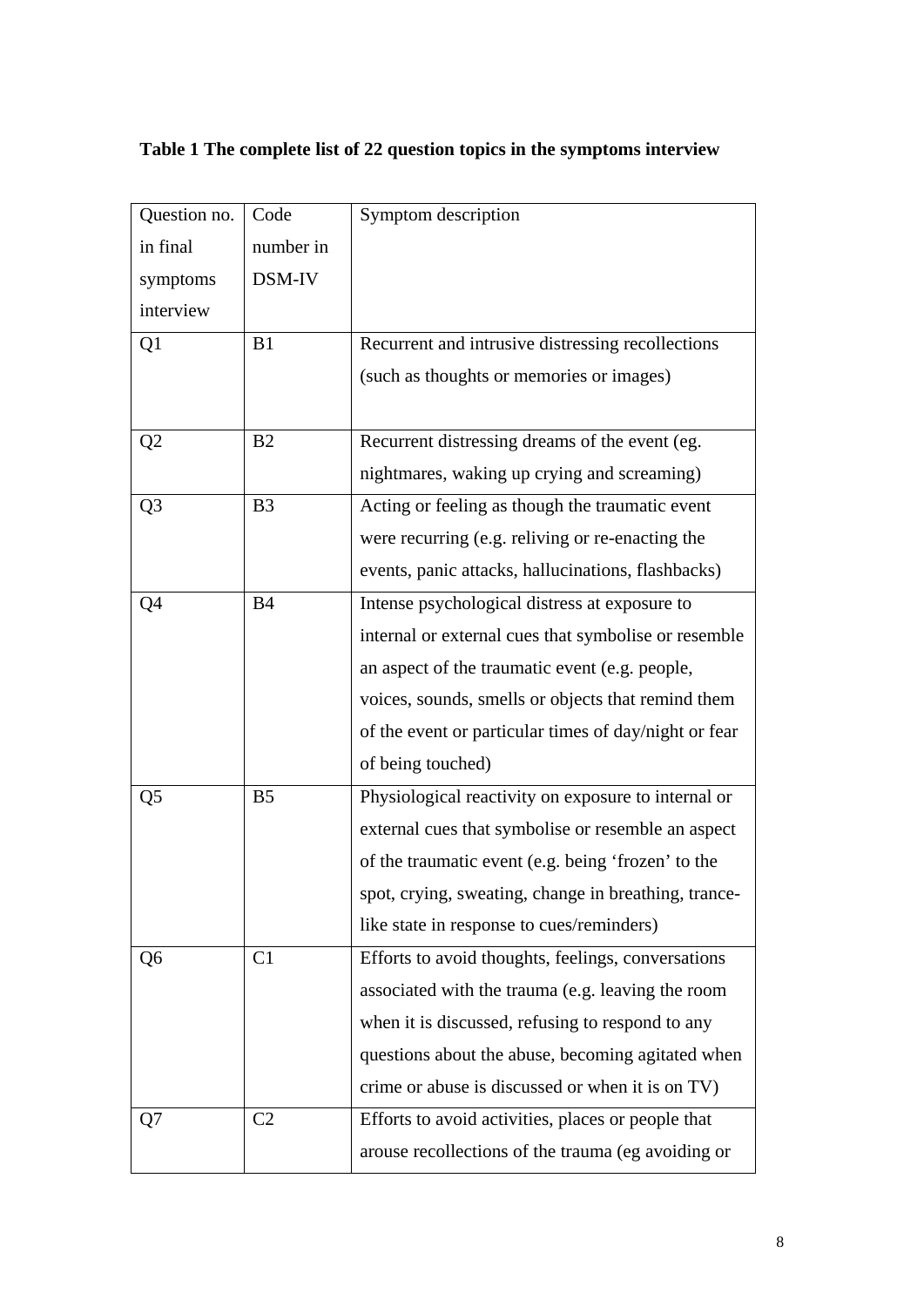|                |                | refusing to see/go to certain people, places,          |
|----------------|----------------|--------------------------------------------------------|
|                |                | activities)                                            |
| Q8             | C <sub>3</sub> | Inability to recall an important aspect of the trauma  |
|                |                | (eg. difficulty in remembering details of the events)  |
| Q <sub>9</sub> | C <sub>4</sub> | Markedly diminished interest or participation in       |
|                |                | significant activities (eg. loss of interest in        |
|                |                | mealtimes, indoor/outdoor activities, remaining in     |
|                |                | bed or in one room for prolonged periods, loss of      |
|                |                | interest in people or world generally)                 |
| Q10            | C <sub>5</sub> | Feeling of detachment or estrangement from others      |
|                |                | (eg. avoiding interacting with others, or avoiding     |
|                |                | sitting near others, difficulty trusting others,       |
|                |                | ignoring people, saying they want to get away)         |
| Q11            | C6             | Restricted range of affect (eg. unable to show         |
|                |                | loving feelings or affection, lack of responsiveness   |
|                |                | to close family)                                       |
| Q12            | C7             | Sense of a foreshortened future (eg not making         |
|                |                | plans, saying they felt their world had ended,         |
|                |                | saying they wouldn't live for long)                    |
| Q13            | D <sub>1</sub> | Persistent high arousal – difficulty falling or        |
|                |                | staying asleep (eg waking frequently at night,         |
|                |                | walking around at night, taking a long time to get     |
|                |                | to sleep)                                              |
| Q14            | D <sub>2</sub> | Persistent high arousal – irritability or outbursts of |
|                |                | anger (eg. destroying own property, lashing out,       |
|                |                | throwing objects, hitting, etc)                        |
| Q15            | D <sub>3</sub> | Persistent high arousal - difficulty concentrating     |
|                |                | (on tasks they enjoy or activities or people)          |
| Q16            | D <sub>4</sub> | Persistent high arousal - hypervigilance (eg           |
|                |                | constant checking of locks on doors or windows,        |
|                |                | checking who is around, appearing fearful if others    |
|                |                | have to go out)                                        |
| Q17            | D <sub>5</sub> | Persistent high arousal- exaggerated startle           |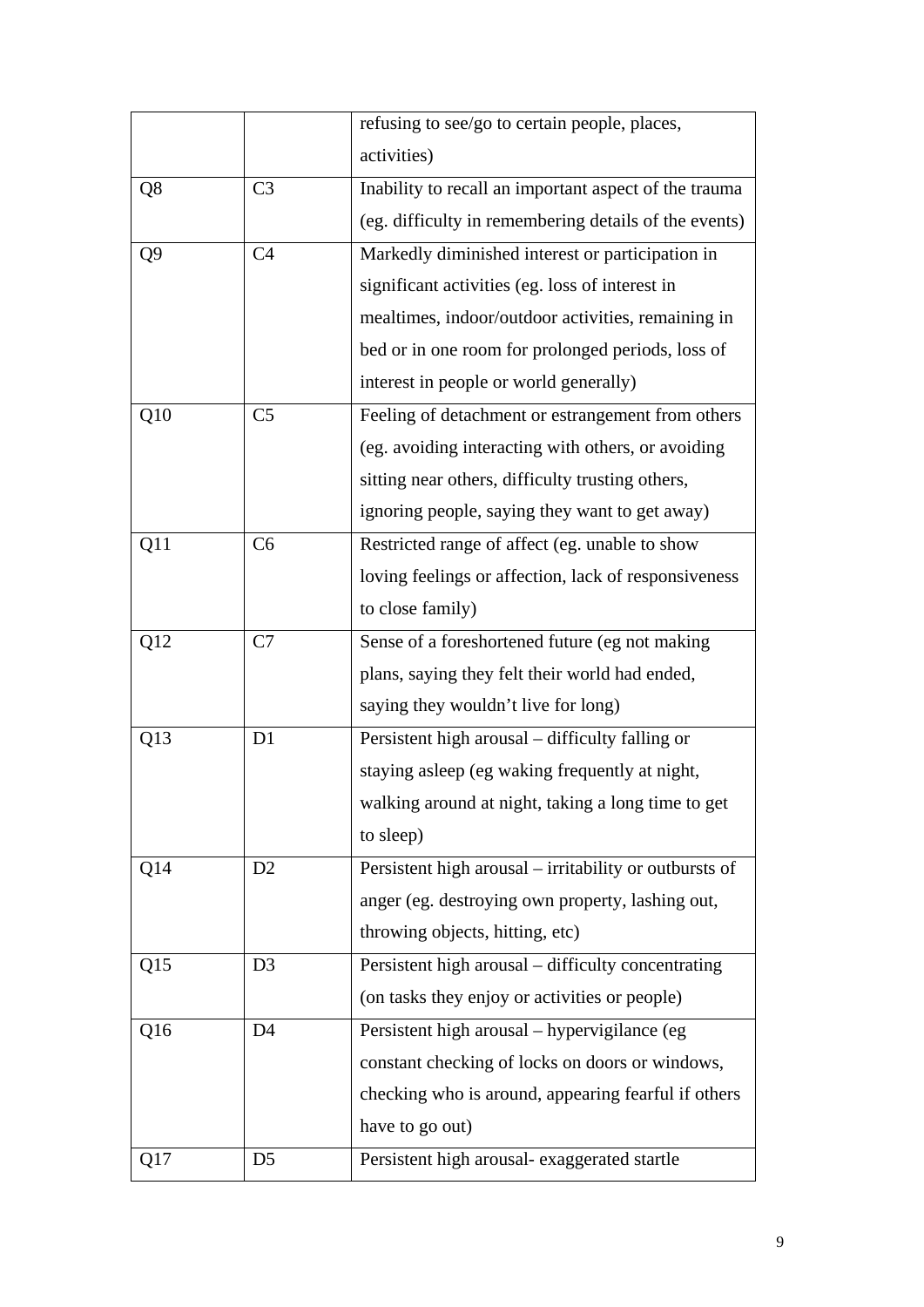|     |     | response (e.g. seeming startled when someone        |
|-----|-----|-----------------------------------------------------|
|     |     | enters the room, being 'jumpy' at home or in        |
|     |     | public)                                             |
| Q18 | N/A | Any self-destructive or self-harming behaviours     |
| Q19 | N/A | Unusual pattern of emotional behaviour (eg being)   |
|     |     | very depressed, withdrawn or tearful)               |
| Q20 | N/A | Unusual pattern of physical illnesses (eg. colds,   |
|     |     | flu, diarrhoea, headaches, unexplained pains,       |
|     |     | increased seizures)                                 |
| Q21 | N/A | Other inappropriate behaviours (such as smearing    |
|     |     | faeces, wetting & soiling, excessive bathing,       |
|     |     | obsessive behaviours (like hoarding), inappropriate |
|     |     | sexualized behaviour)                               |
| Q22 | N/A | Needing unusual amounts of help on everyday         |
|     |     | tasks (eg on eating, drinking, dressing, bathing,   |
|     |     | cooking, leisure activities)                        |

In addition to meeting with members of *Speaking Up!,* we met with two families of abuse survivors with severe learning disabilities, contacted through VOICE UK, who consented to be part of the study. During meetings with these two sets of parents, we went through a draft initial interview (regarding demographic data, details of the abuse and legal sequelae), in order to consider the appropriateness of the interview. Parents were asked to comment upon the interview form, the interview situation and to consider questions that they believed were missing. In addition to this initial interview, we left parents with a copy of our first draft of the symptoms interview (see below) to comment upon.

The main lesson learnt from working with self-advocates and parents at this stage was the devastating impact of the abuse, on both survivors and families.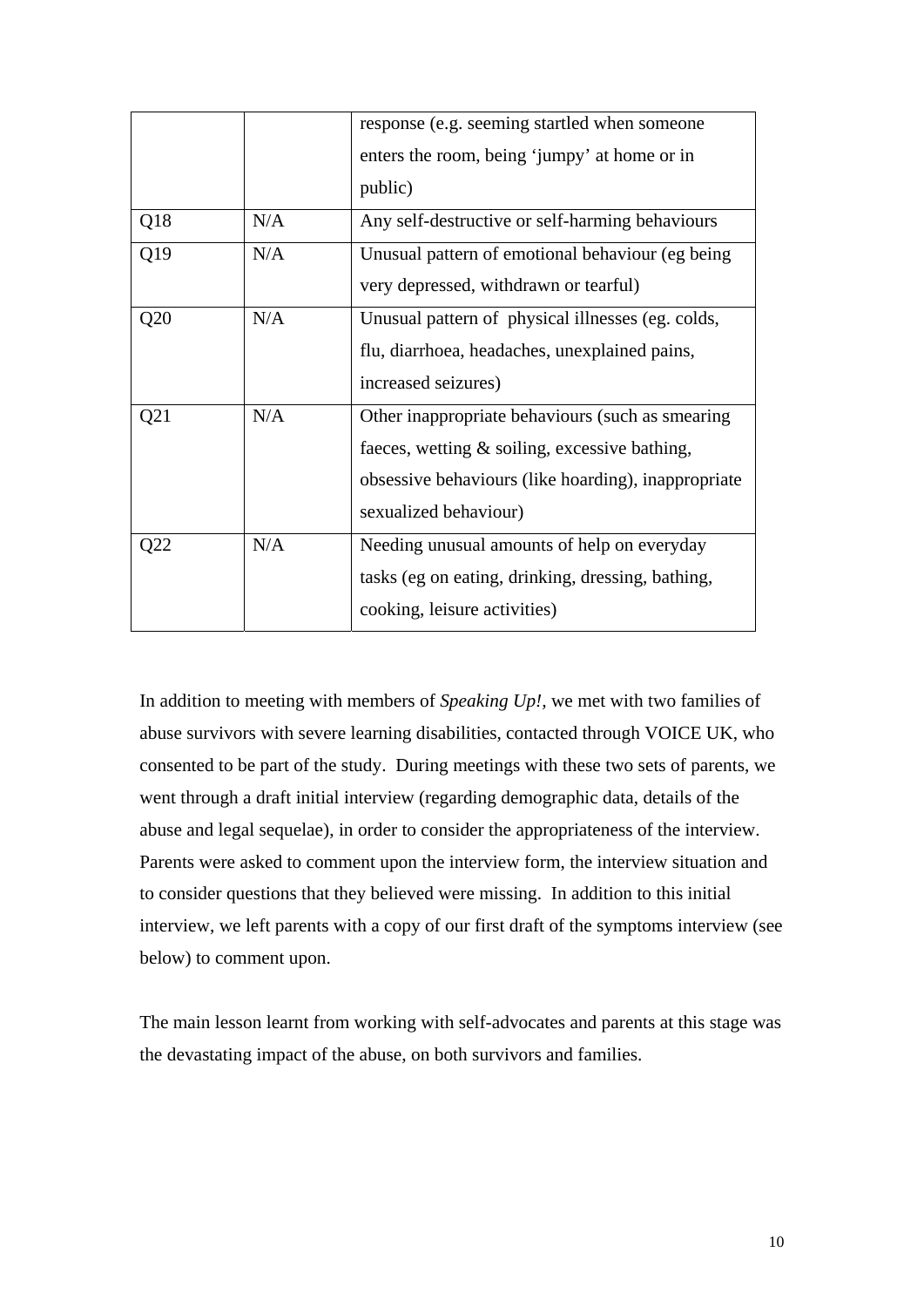#### **Main study**

#### **Participants**

The sensitive nature of the topic and the severe learning disabilities of the abuse survivors meant that we would have major difficulties interviewing the survivors themselves. In attempting to do so, we might also have caused considerable harm to the abuse survivors, especially as we were not funded to provide therapy (and not all survivors were receiving therapy). We therefore decided that interviews would be with parents/carers only, and we would not interview the abuse survivors themselves.

We were concerned only to approach carers/families were there was good evidence that abuse of the person with severe learning disabilities had taken place and therefore families were sought where cases had been reported to the police and/or gone to court. These turned out to be very difficult criteria to fulfil: 18 participants were finally recruited, through solicitors working in this field.<sup>∗</sup>

#### **Procedure**

Families were approached by the solicitors to find out if in principle they might be prepared to take part and consent letters were then sent to the families. Three families approached by us declined and 18 agreed to participate.

Researchers subsequently met with parents/carers of the adult survivors of abuse on 2 - 3 occasions. This was generally at the family home of the parent/carer, although in a couple of cases interviews were held at the researcher's place of work (the university), at participant's request.

#### **Measures**

1

1. *Initial interview*: the initial interview focused primarily on demographic information about the survivor; the nature and extent of the abuse; the legal consequences for the alleged perpetrator; and the support offered to and received by both the survivor and his/her family.

<sup>∗</sup> Families were not approached if there was any suspicion that they themselves were possibly the perpetrators of abuse.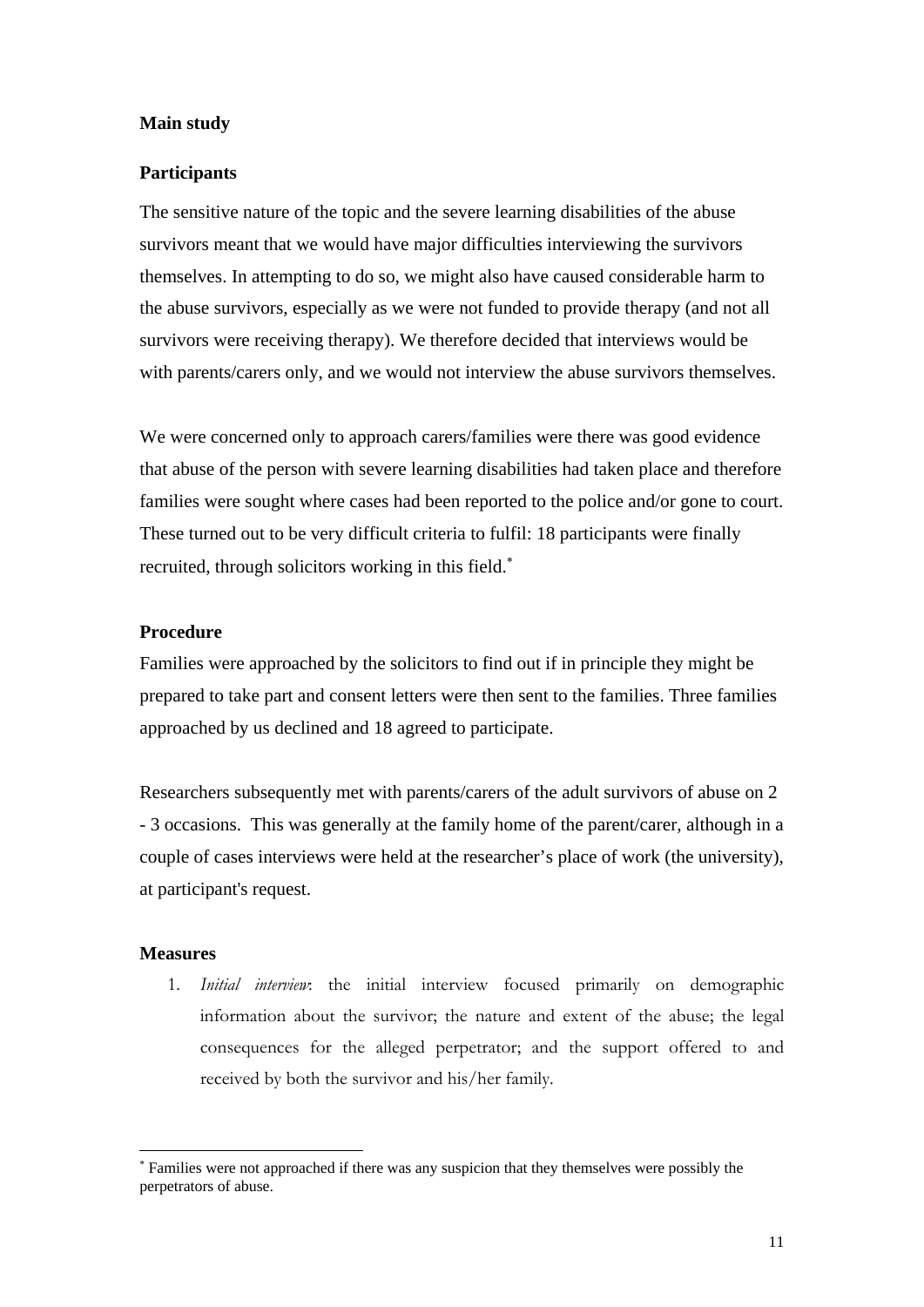2. *Symptoms of abuse interview*: the final schedule comprised, first, a number of questions designed to elicit whether or not the survivor met the criteria under DSM-IV criteria for PTSD (see **Appendix 1, Table A**, American Psychiatric Association, 1994). To fulfil the diagnosis, the person must have experienced a traumatic event and experience at least 6 symptoms from the list, with at least one from B, 3 from C and 2 from D, to a degree which causes clinically significant distress or impairment.

Five additional questions were also included, reflecting the ideas and information gained during the development phase (see above under **Preliminary work**) to elicit further psychological, physiological and behavioural symptoms.

For each of the 22 questions, informants rated how often the symptom had occurred on a six point scale (from 'never' to 'extremely often, every day'). They also rated the degree of distress for each symptom on a four point scale (from 'none' to 'extreme upset, significant disruption to life').

 In order to document the impact of the abuse over time, the informants were asked about the survivor's symptoms at three time points: (i) *Before the abuse (time 1) -* in the three months before the informant learned of the abuse; (ii) *Immediately after the abuse (time 2)* - in the three months immediately following the discovery of the abuse; and (iii) *Now (time 3)* - in the three months preceding the interview.

- 3. *Skills and 'challenging behaviours'*: in order to assess the impact of the alleged abuse on the survivor's skills and 'challenging behaviours', the informants were interviewed in order to complete both parts of Adaptive Behaviour Scale (Residential and Community,  $2^{nd}$  Edition, Nihira et al., 1993). Again, the informants were asked about the survivor at the three time-points (as for the symptoms interview).
- 4. *Life events*: since it was possible that any of the survivors' difficulties reflected some incident(s) other than the abuse, information was collected on events in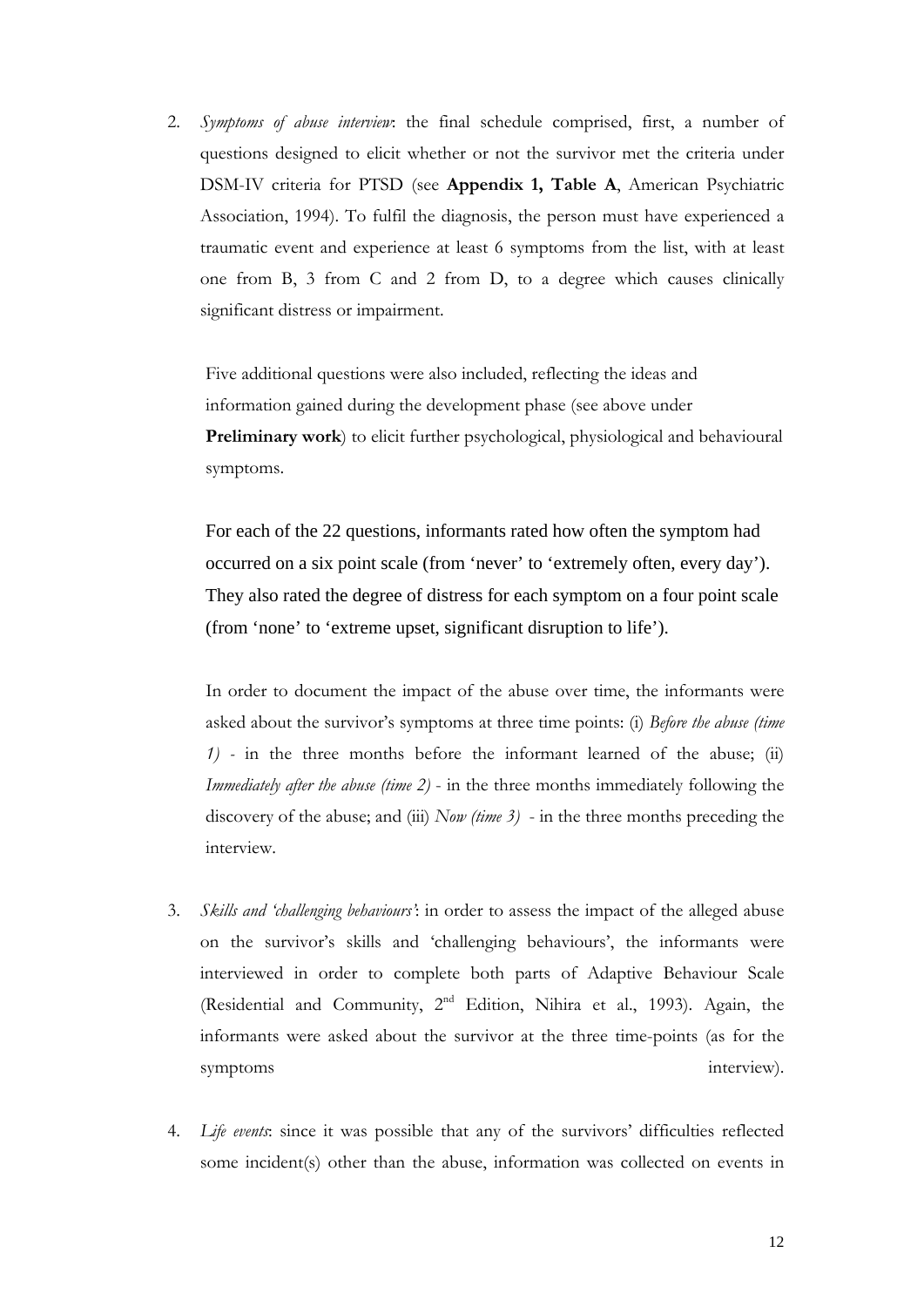the lives of the person with learning disabilities and his or her immediate family, using an adapted and extended version of the life events checklist from the Mini-PAS-ADD (Prosser et al., 1996). Informants were asked to date each event they reported so that we could establish its timing in relation to the abuse.

#### **Reliability**

The standardised schedule used in the study (ABS, part I and II) has well-established reliability (Nihira et al., 1993) and was not re-checked for reliability. However, we were concerned to establish the reliability of other data.

The lengthy nature of the interviews and the geographical spread of the informants meant that it would be difficult for two interviewers to be present at many interviews. We therefore proposed to informants that we tape interviews, so as to allow a second rater to code them, for reliability purposes. However, it was decided in the end that it would be inappropriate to tape interviews because of the anxiety shown by parents during interviews about where the content of the interviews would be going, who would have access to what was written, where interviews schedules would be locked and whether the interviewer was recording the interviews. In one case a carer was so anxious that the interviewer may have a tape recorder present, that she asked on 4 occasions whether the interviewer had a tape recorder with her. Of 3 parents/carers who were asked about whether they would be willing for the interview to be taped, all declined. It was therefore impossible to ask a second person to rate and score interviews based on taped recordings. Accordingly all reliability data resulted from interviews where two interviewers were present (17% of participants had two interviewers present, as well as both of the two pilot interviews). Percentage agreement ranged from 98-100% - see **Table C in Appendix 2**, for details.

The possibility of mailing out completed interviews for informants to check was also considered. However, this approach was rejected because of the degree of distress shown by informants in interviews – it was felt inappropriate to prolong this by contacting them again later with material they would need to check.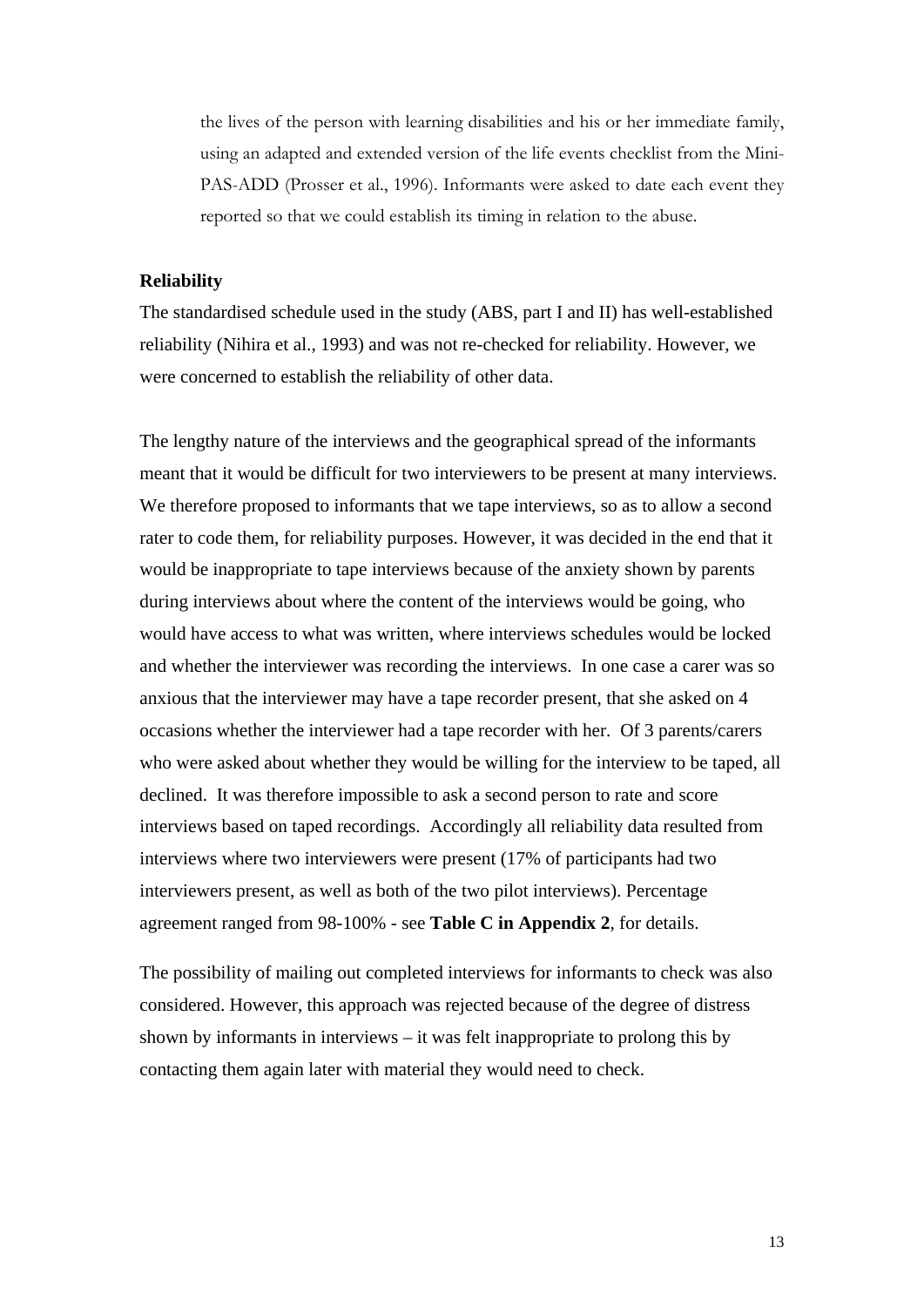#### **RESULTS**

#### **The participants**

Families and carers were recruited through solicitors who were known to be dealing with cases of abuse against people with severe learning disabilities (see under **Method**). There were 18 participants with learning disabilities who had allegedly been abused; 17 families/carers were interviewed (since one person was the mother of two abuse survivors). Over 80% of participants came from London/south east England and all carers coded themselves as White British. Interview information was mainly provided by the mother or the mother and father of the abuse survivors. One sister also acted as informant. Only one carer who was not a family member took part.

In all, then, there were 18 abuse survivors with learning disabilities; 9 of the 18 were women and 9 were men. Their mean age at the time of the interviews was 30.8 years (s.d. 11.0).

Informants reported the abuse survivors as having severe learning disabilities in 16 cases and moderate learning disabilities in 2 cases (but see also the ABS results below). According to the informants, the causes of the abuse survivors' disabilities were genetic in 7 people (including 3 people with Downs Syndrome and 4 with other genetic causes); unknown in a further 7 people; perinatal (anoxia) in 1 person; postnatal in 3 people (meningitis in 2 and severe prematurity in 1). The abuse survivors also had a number of health problems, including mental health needs, epilepsy and physical health problems (see table 2). Of the 15 with health problems, 6 informants said these had started before the abuse and 9 said they had started after the abuse.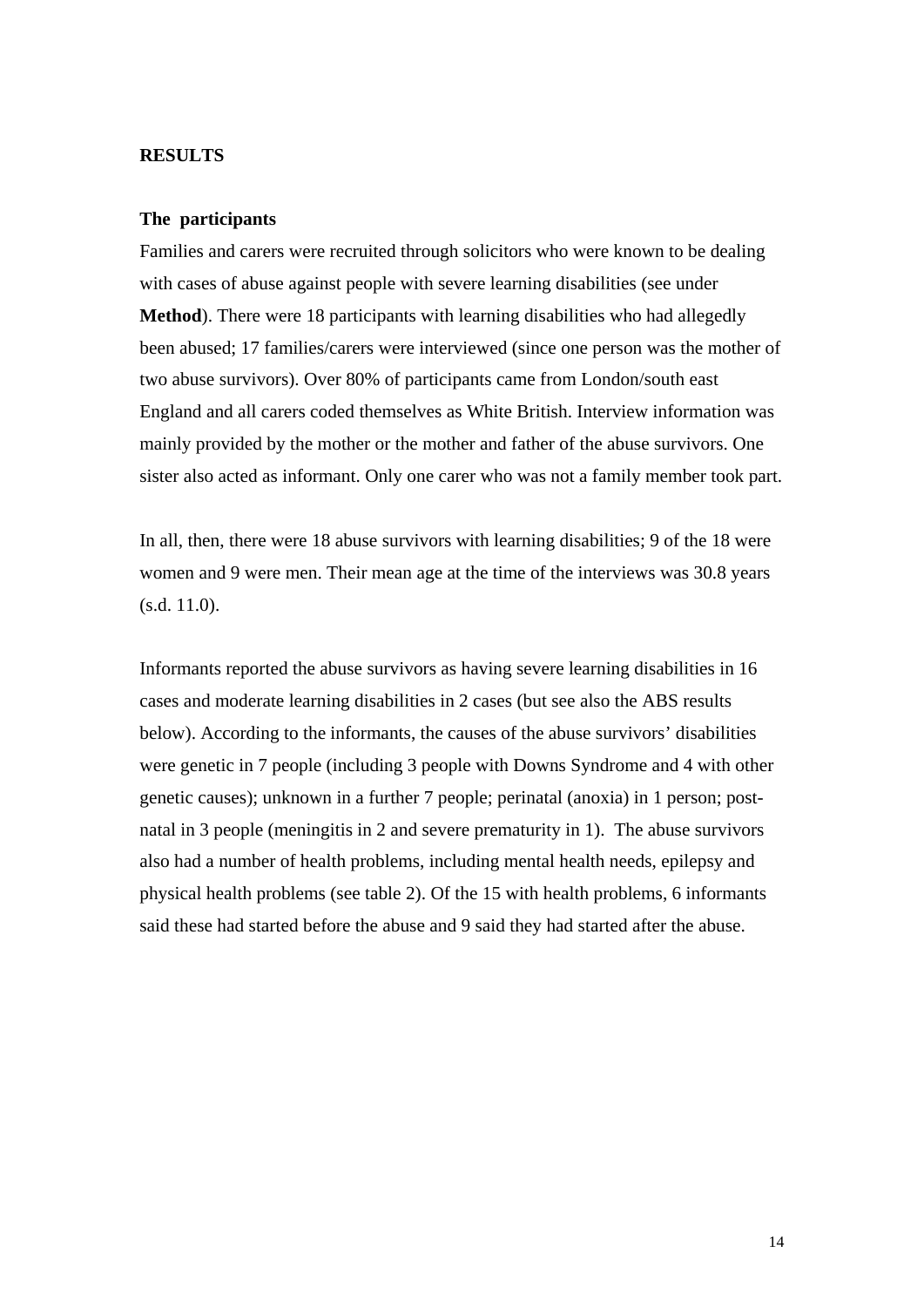|                        | Abuse survivors disabilities and health needs                                       |
|------------------------|-------------------------------------------------------------------------------------|
| Mobility               | 8 of the 18 had mobility difficulties (2 of these 8 were<br>unable to walk unaided) |
| Hearing & vision       | 6 had hearing difficulties and 5 had visual impairments                             |
| Epilepsy               | 7 of the 18 had epilepsy                                                            |
| Autistic spectrum      | 6 had been diagnosed as people with autism and 2 were                               |
| disorder               | considered to be on the autistic spectrum                                           |
| Mental health needs    | 5 were receiving medication for the treatment of                                    |
|                        | depression                                                                          |
| Psychiatric admissions | None had had admissions to hospital for treatment of a                              |
|                        | psychiatric disorder prior to the alleged abuse; 3 had                              |
|                        | been admitted following alleged abuse                                               |
| Other health needs     | Asthma (4), Tourette's Syndrome (1),                                                |
|                        | gastrointestinal/urinary/bowel disorders (3), pneumonia                             |
|                        | $(1)$ , overweight $(1)$ , underweight $(4)$                                        |

**Table 2: Abuse survivors' disabilities and health needs (according to informants)** 

#### **The Abuse**

Only three of the informants initially heard about the possibility of their son or daughter having been abused as a result of immediate and direct contact from a professional (e.g. home manager or care manager or police). The remainder said that they had first realised that abuse may have taken place as a result of disclosure by the person themselves (1), symptoms in the person themselves (2), disclosure by another victim (1), disclosure by the media (3 cases), contact with them years after the abuse from a social worker or investigating team (3), or by some other means (5). The latter included being informed of abuse by neighbours of the home where the victim lived (1), receiving a letter from alleged abusers claiming their innocence (1), through the abuse survivor being found to be pregnant (1).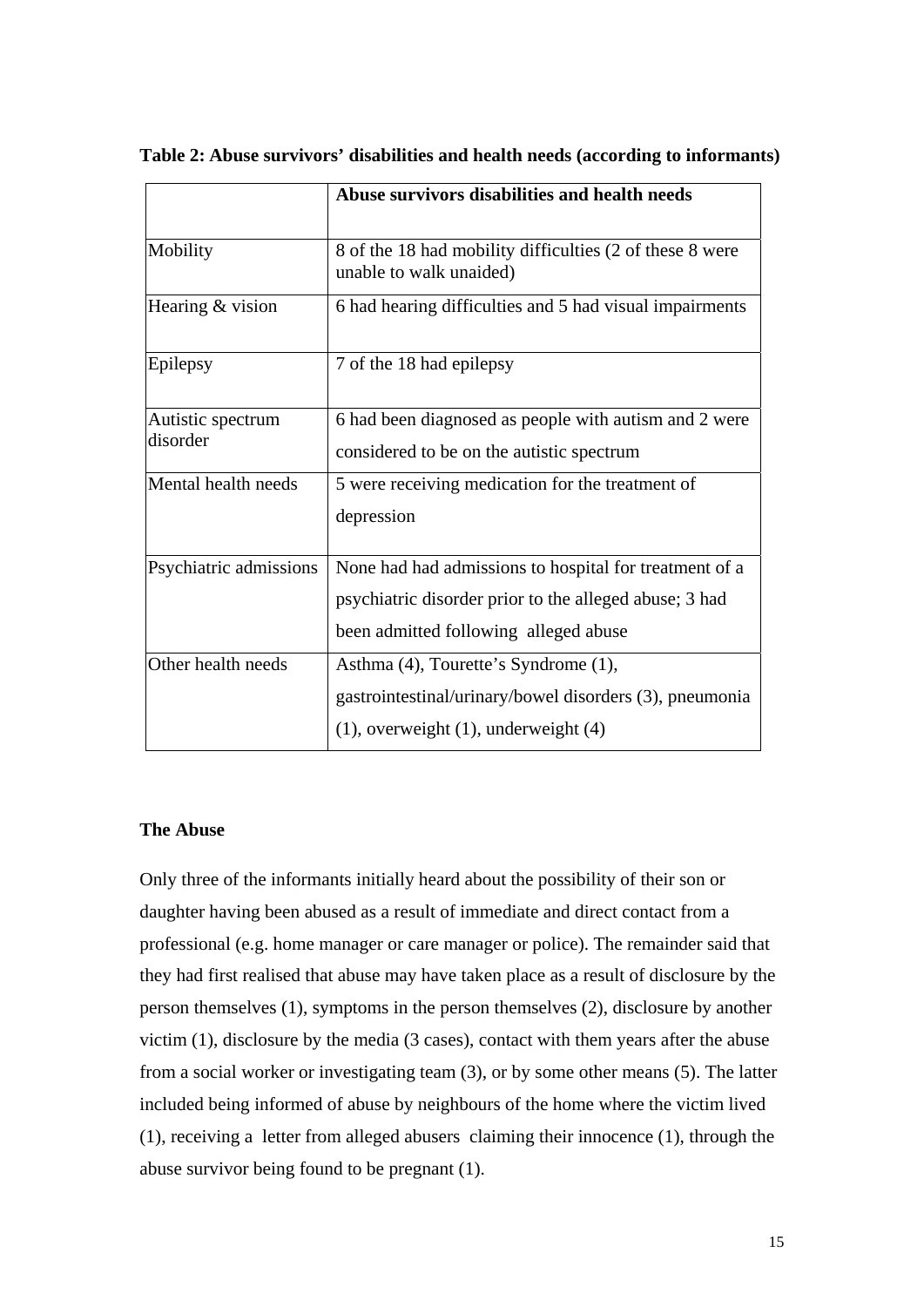The abuse had occurred in long term residential placements in 9 cases, in respite homes in 7 cases, in day services in 1 case and outside services in 1 case. The mean age of the abuse survivors when the abuse started was 19.4 yrs (s.d. 9.0, range 7yrs to 37 yrs). For some abuse survivors the abuse was thought to have been short-lived; for many, it continued for years. The abuse was thought to have lasted for 1 or 2 nights in 4 cases, less than 6 months in 1 case, 1-3 years in 1 case, 4-10 years in 9 cases and for over 10 years in 1 case (for 2 people parents were unable to estimate how long the abuse lasted). The abuse had finished less than 3 years before the current interview in 5 cases, 4-5 years ago in a further 5 cases, 6-10 years ago in 6 cases and longer ago than that in 2 cases.

In all cases the abuse appeared to take multiple forms. Sexual abuse had occurred in 15 cases (including penetration in 9 cases), physical abuse in 9 cases (including being locked in a room or a cage, being pinched, burnt by cigarettes, kicked, slapped, hit/punched, being made to stand outside in the cold), emotional abuse in all 18 cases (such as threats against the safety of the person him/herself or family members), neglect in 11 cases (including not being washed or changed, being left when fallen, looking uncared for), financial in 6 cases (such as money and/or possessions being taken from the person) and over/under-medication in 2 cases. In the majority of cases (13) there was thought to be more than one perpetrator. Similarly there were thought to be more than one victim in almost all cases (15 of the 18), with 10 or more victims thought to be involved in 11 of the cases. The perpetrator was thought to have been a staff member in 16 cases, an acquaintance in 1 case and another person with learning disabilities in 1 case.

The physical consequences of the abuse included pregnancy and abortion (1 case), tests for sexually transmitted diseases (3 cases), bruises and loss of teeth (8 cases), visits to casualty (3 cases). The legal consequences involved police interviewing of the alleged offender in 17 cases. There were subsequent court proceedings in 10 cases and convictions in 8. The majority of parents still felt angry (13) or unsatisfied (2) about what happened to the alleged perpetrators, even where they were tried in court. Only two of the abuse survivors (one man and one woman) were asked to appear in court: in one case, the man attended court on the first day but was considered by the judge to lack capacity to act as a witness and so did not give evidence; in the other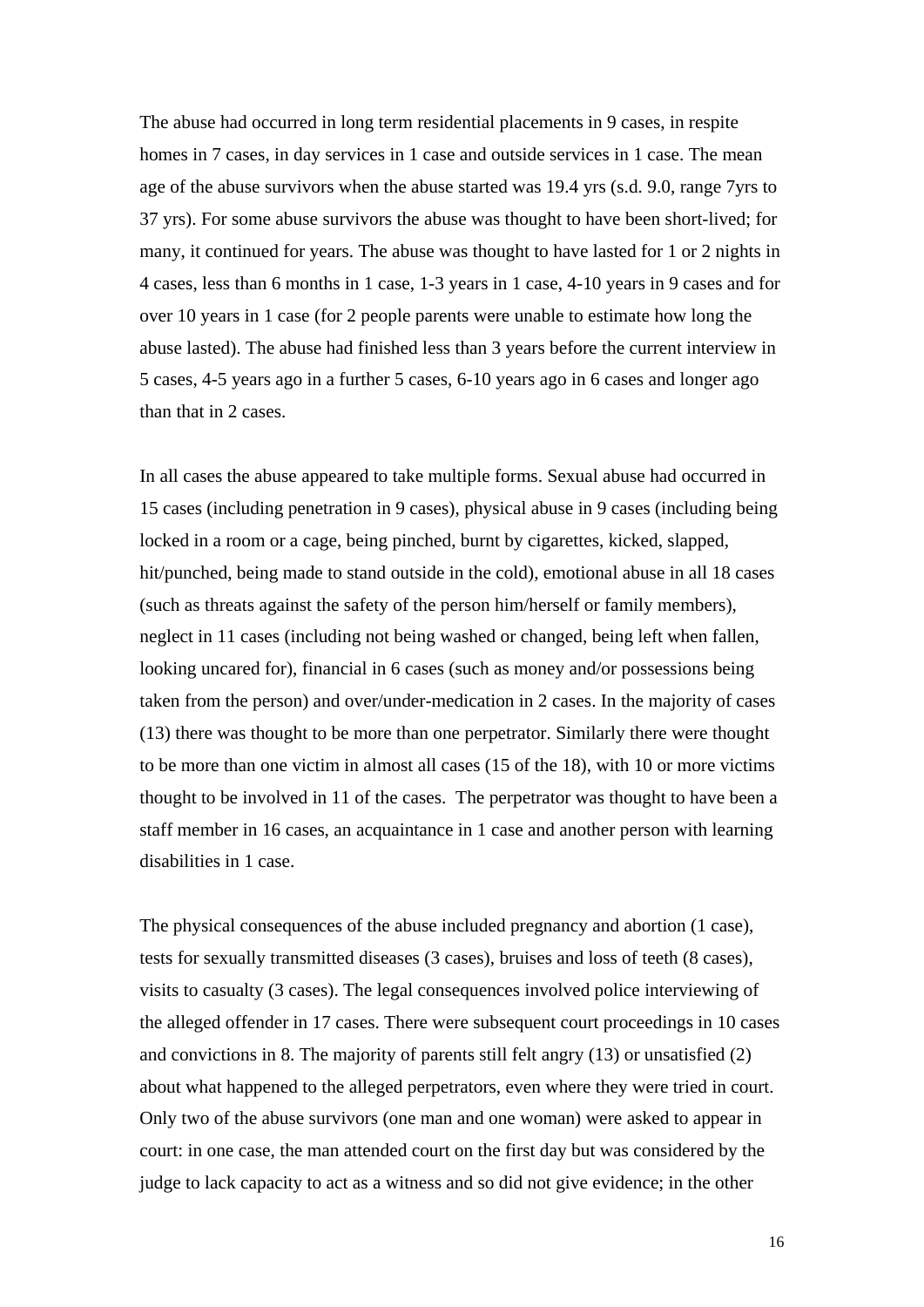case, the woman did not actually attend court because it was eventually decided she too lacked capacity to be a witness. Only 3 of the parents/carers attended court (none to give evidence). In most cases (17), civil action was still due to be taken and in one case further criminal proceedings were also being contemplated.

In terms of the consequences for the abuse survivors' daily lives, 16 of the 18 moved placements following the abuse. Abuse took place in long-term residential settings in 9 cases and in 8 of these the abuse survivors moved placement (in the other case, the person did not move but the alleged abuser was suspended). Abuse took place in a respite care setting in 7cases and in all these the individuals stopped using the respite provision when it became clear that abuse had taken place (the home was subsequently closed). Three of those 7 abused in respite now receive care in a longterm residential facility and four are now at home with their families permanently (i.e. the families no longer use respite care). In the one case of abuse in a day placement, the abuse survivor moved. Finally, in the case of abuse involving an acquaintance (met through the local church), the abuse survivor did not move placement.

As regards therapeutic services, 12 of the 18 abuse survivors had therapeutic services of some kind following the abuse (some had several different services). Eleven had generic services (eg from their GP). Four people had services from their local community Learning Disability team (LDT) and 4 had specialist services (from an organisation specialising in post-abuse work. In terms of the types of therapeutic support that survivors received, 7 received psychiatric support (in 5 cases the treatment included medication), 4 received clinical psychology services, 8 received counselling and one received Art Therapy. According to the informants, some of these services were not useful (counselling in 3 cases, the GP in one case, medication in one case).

The parents themselves were rarely offered services of any kind: only 6 of the 18 had been offered any services and only 3 of these found the services helpful. Usually these services were from generic facilities, such as GPs (5 cases) or from organisations specialising in post-abuse support (5 cases). None received help from clinical psychologists, 4 received counselling and 1 received help from a psychiatrist. Not all of the parents wanted any services of course (n=2) and some parents felt distrustful of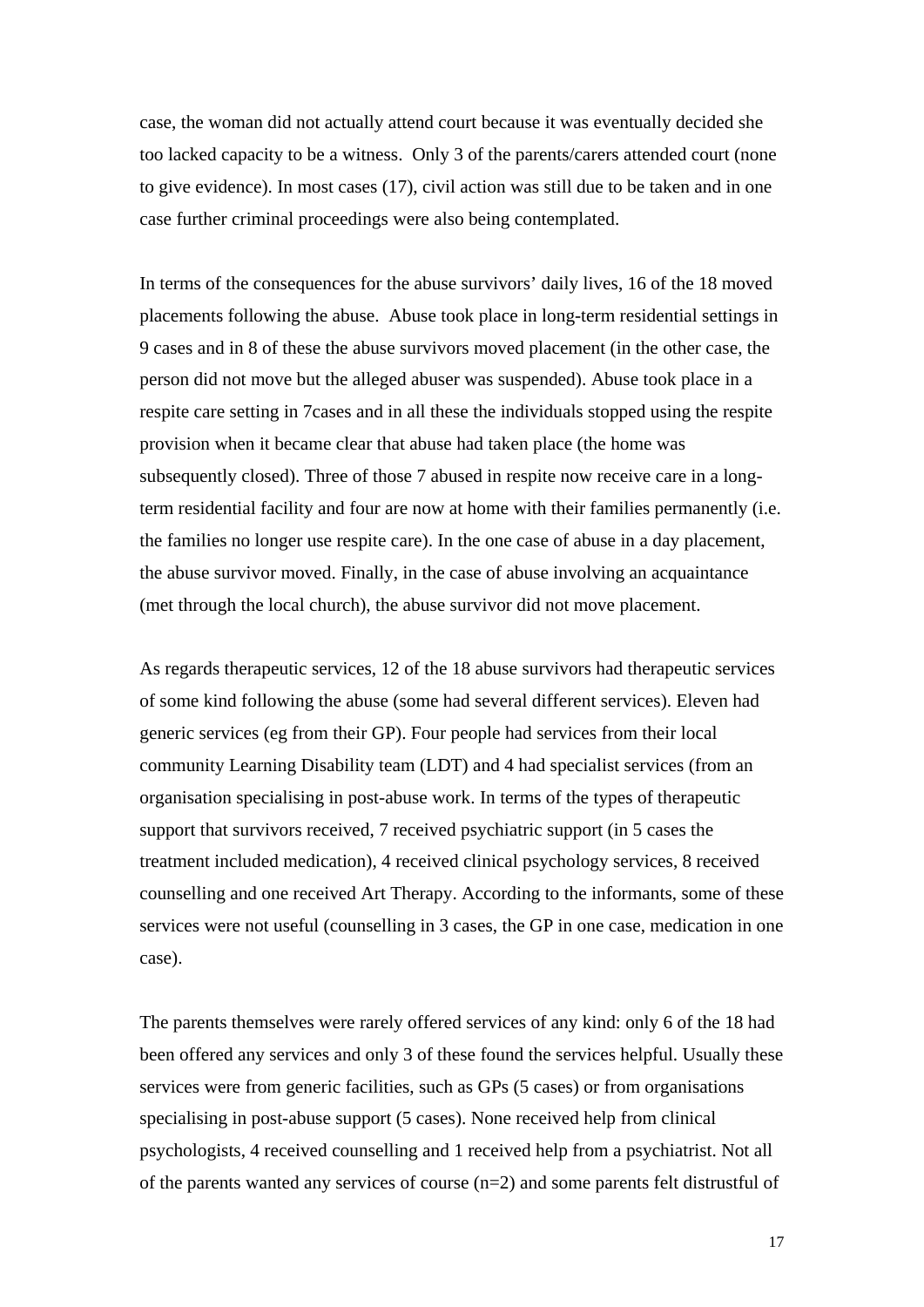the services offered, especially when they came as part of an abuse inquiry which they felt was a 'cover up'.

Most of the parents said they felt deeply changed by the experience of their son/daughter having been abused. In many families, there were multiple problems in relation to both the parents/carers and siblings. Of those interviewed, 15 said they now felt distrustful of people in general and 1 person felt distrustful of people in authority. Most parents/carers said they felt guilty (14 of the 18), often because they had placed the son or daughter (or sibling) in the residential care home or respite care home and/or because that they had not spotted the signs of abuse earlier. Some parents/carers felt the experience had caused them to develop mental health problems: 6 said they had become seriously depressed, 2 said they had a 'breakdown' and 4 said they felt 'near breakdown'. Five had problems sleeping. Three felt they had developed personal problems as a result, such as alcohol abuse or excessive spending or overeating, which they felt unable to control. Five said the experience had caused problems in their relationships with their partners and seven felt the experience had impacted negatively on siblings of the abuse survivor (in one case, an abuse survivor had later abused a sibling).

Parents had a number of pieces of advice for other parents, including not being too trusting of staff, i.e. recognising that abuse was a possibility (7 families), respecting the person with learning disability's attempts to communicate about abuse (2 families), doing spot checks on placements and asking probing questions in placements (3 families), looking out for unusual behaviours in the person with learning disabilities, such as a sudden refusal to go to a placement or sudden soiling (4 families), trusting 'gut feelings' if worried about abuse or worried about particular staff members (2 families), ensuring services do police checks and make sure staff do not work alone (2 families).

Parents also had suggestions for how services could be improved, such as more spot checks and unannounced inspection visits (10 families), more qualified staff and staff training (9 families), better police checking and taking up of more references for staff before employing them (11 families), more open cultures so that whistle-blowing would occur (8 families), informing all families using a service when a case of alleged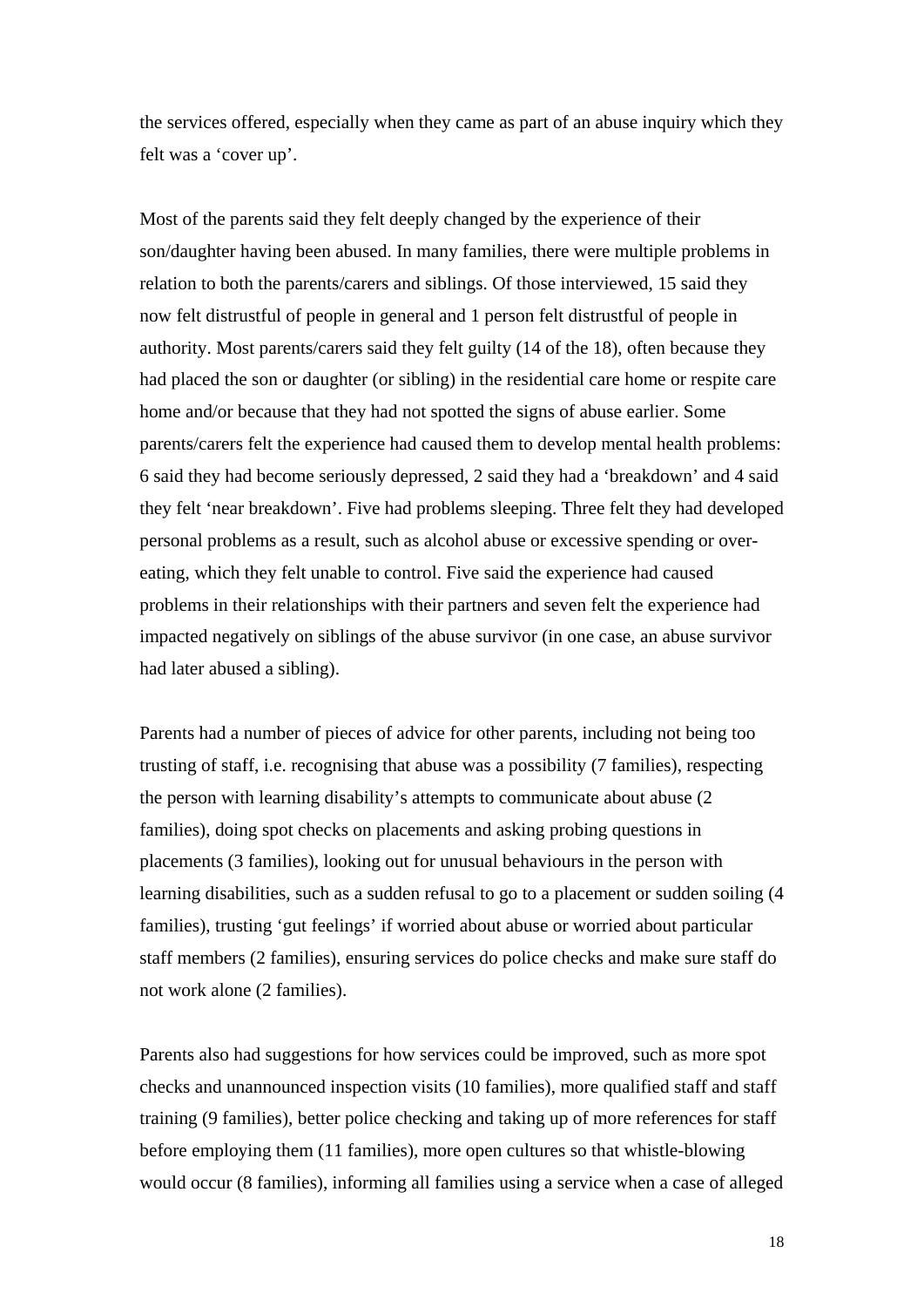abuse had occurred (5 families). Two families also objected to the fact that abusive services would often re-open under a new name and two families even felt there was a case for having plain clothes police people on site in services. Almost all families felt services could react better when abuse was disclosed, for example, offering immediate help to the service user and family (11 families) being more communicative with families and ensuring better clinical services were available.

#### **Symptoms interview data**

There were 22 questions about symptoms of abuse (see Table 2). The Tables below show the number of abuse survivors who were said to suffer from each symptom at each of the three time points. For convenience the results are divided into those concerning recollections/reliving of the trauma (B1 to B5 in DSM-IV) in Table 3, those concerning avoidance (C1 to C7 in DSM-IV) in Table 4, those concerning increased physiological arousal (D1 to D5 in DSM-IV) in table 5 and the remainder (added questions, which were not in DSM-IV) in Table 6.

It can be seen from Table 3, Table 4, Table 5 and Table 6 that, typically, the abuse survivors had no or very few difficulties at time 1 (before the abuse); they had considerable problems at time 2 (immediately after the abuse was disclosed); their difficulties had somewhat abated by time 3 (at the time of the interview). The pattern is very predictable across symptoms, with a major shift in frequency of symptoms at time 2. There were a few symptoms, however, where the increase in symptoms at time 2 seemed less extreme: for example, symptom 12 (foreshortened future) in Table 4, symptom 15 (problems concentrating) in Table 5, symptom 22 (need for help) in Table 6. It is perhaps unsurprising that these symptoms showed fewer changes: all are difficult to observe in people with severe learning disabilities (in the first case (foreshortened future) because communication difficulties may mean it is difficult for the person to express their sense of the future; anyway; in the second and third cases, because people with severe learning disabilities often have concentration difficulties and need considerable help, throughout their lives).

For each symptom, information was also obtained on the level of distress (none, mild, moderate, severe and extreme) caused by the symptom, at each point in time (time 1,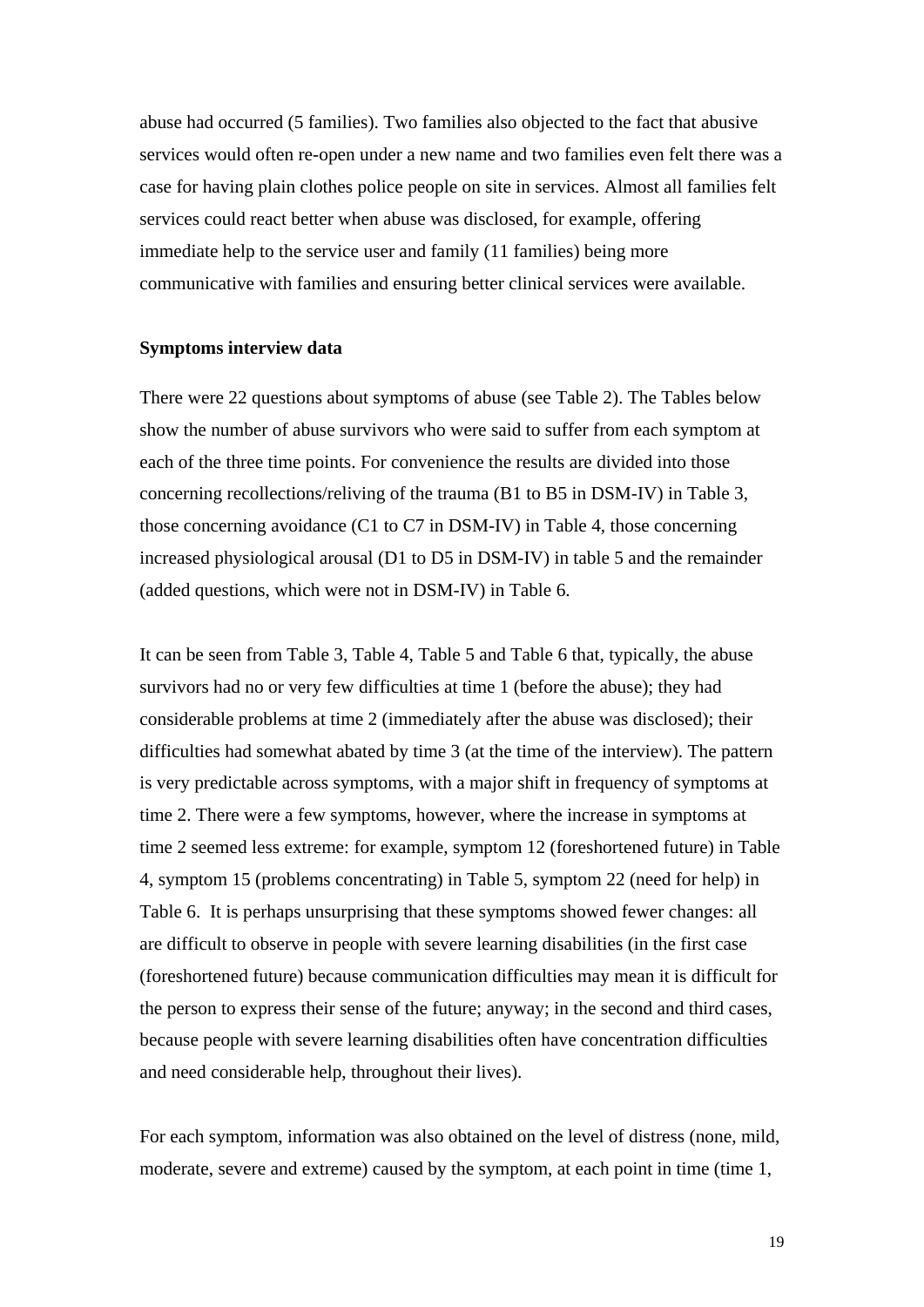time 2, time 3). The results for levels of distress or severity of each symptom paralleled the results for frequency of symptoms almost exactly (see Tables D, E, F, G in the Appendix for details).

**Table 3:** Symptoms of re-experiencing the events (recollections, flashbacks, memories)

| Questions                  | Time 1         | Time 2       | Time 3 |
|----------------------------|----------------|--------------|--------|
|                            | (before abuse) | (immediately | (now)  |
|                            |                | after abuse) |        |
| Q1 (recollections)         |                |              |        |
| Never/rarely               | 100%           | 35.7%        | 46.7%  |
| Occ. /fairly often         | 0%             | 14.3%        | 20.0%  |
| Very/extremely often       | 0%             | 50.0%        | 33.3%  |
| Q2 (dreams)                |                |              |        |
| Never/rarely               | 88.9%          | 17.6%        | 70.6%  |
| Occ. /fairly often         | 11.1%          | 29.4%        | 17.7%  |
| Very/extremely often       | 0%             | 53.0%        | 11.7%  |
| Q3 (flashbacks)            |                |              |        |
| Never/rarely               | 100%           | 29.4%        | 68.8%  |
| Occ. /fairly often         | 0%             | 23.5%        | 6.3%   |
| Very/extremely often       | 0%             | 47.1%        | 25.1%  |
| Q4 (distress at cues)      |                |              |        |
| Never/rarely               | 100%           | 31.3         | 29.4%  |
| Occ. /fairly often         | 0%             | 0%           | 23.5%  |
| Very/extremely often       | 0%             | 68.7%        | 47.1%  |
| Q5 (physiological response |                |              |        |
| to cues)                   |                |              |        |
| Never/rarely               | 100%           | 44.4%        | 61.1%  |
| Occ. /fairly often         | 0%             | 5.6%         | 16.7%  |
| Very/extremely often       | 0%             | 50.0%        | 22.3%  |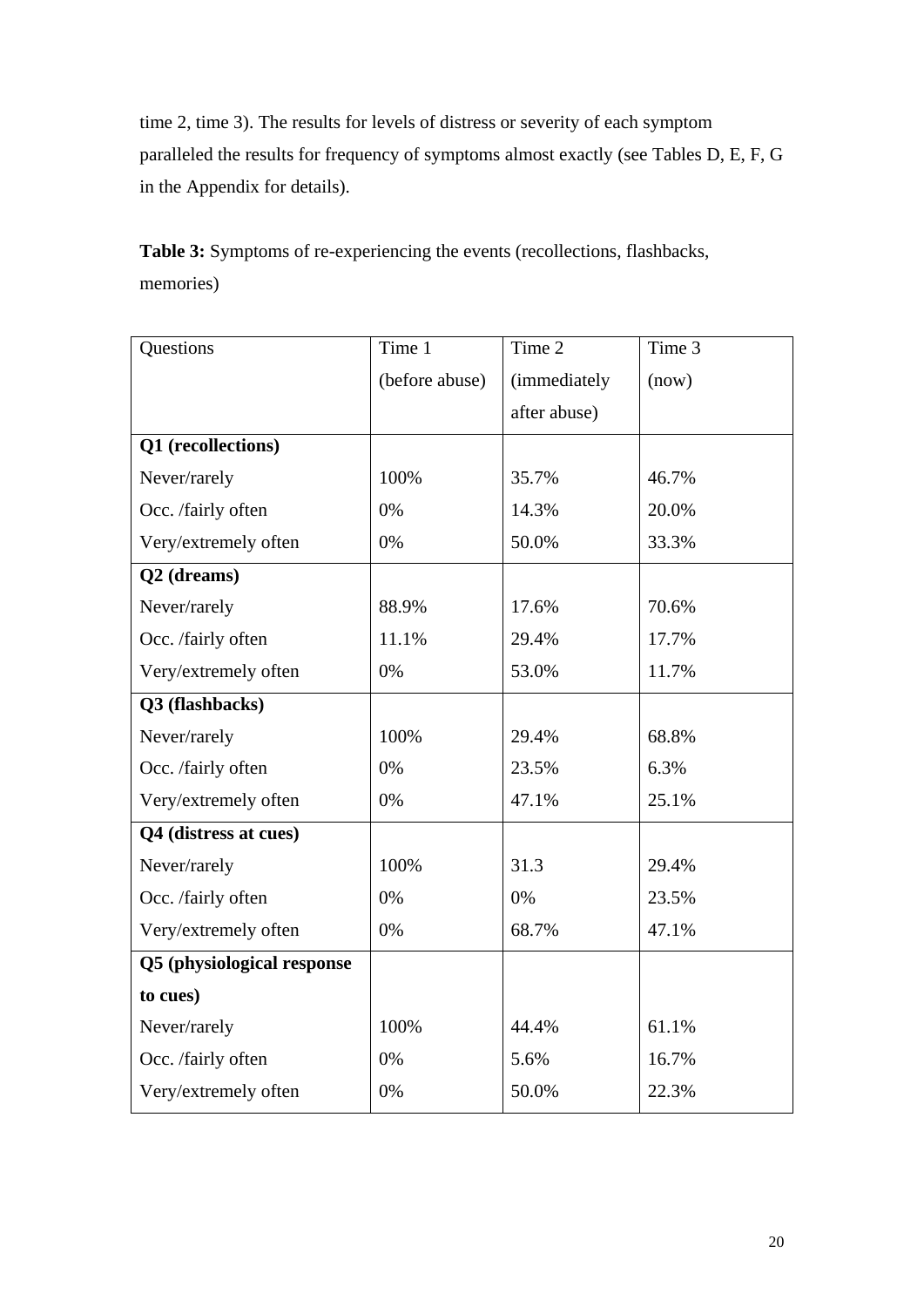# **Table 4**: Symptoms of avoidance

| Questions                           | Time 1         | Time 2              | Time 3 |
|-------------------------------------|----------------|---------------------|--------|
|                                     | (before abuse) | <i>(immediately</i> | (now)  |
|                                     |                | after abuse)        |        |
| Q6 (leaving room if abuse           |                |                     |        |
| mentioned)                          |                |                     |        |
| Never/rarely                        | 100%           | 55.6%               | 41.2%  |
| Occ. /fairly often                  | 0%             | 5.6%                | 17.7%  |
| Very/extremely often                | 0%             | 38.9%               | 41.1%  |
| Q7 (avoiding cues)                  |                |                     |        |
| Never/rarely                        | 100%           | 29.4%               | 41.2%  |
| Occ. /fairly often                  | 0%             | 0%                  | 5.9%   |
| Very/extremely often                | 0%             | 70.5%               | 52.9%  |
| Q8 (unable to recall)               |                |                     |        |
| Never/rarely                        | 100%           | 84.6%               | 91.7%  |
| Occ. /fairly often                  | 0%             | 0%                  | 0%     |
| Very/extremely often                | 0%             | 15.4%               | 8.3%   |
| Q9 (loss of interest in activities) |                |                     |        |
| Never/rarely                        |                |                     |        |
| Occ. /fairly often                  | 100%           | 23.5%               | 50.0%  |
| Very/extremely often                | 0%             | 0%                  | 16.7%  |
|                                     | 0%             | 76.4%               | 33.3%  |
| Q10 (avoiding people)               |                |                     |        |
| Never/rarely                        | 100%           | 23.5%               | 35.3%  |
| Occ. /fairly often                  | $0\%$          | 17.6%               | 23.5%  |
| Very/extremely often                | 0%             | 58.8%               | 41.1%  |
| Q11 (restricted affect)             |                |                     |        |
| Never/rarely                        | 81.3%          | 31.3%               | 50.0%  |
| Occ. /fairly often                  | 6.3%           | 12.5%               | 12.5%  |
| Very/extremely often                | 12.5%          | 56.3%               | 37.5%  |
| Q12 (shortened future)              |                |                     |        |
| Never/rarely                        | 60%            | 21.4%               | 33.3%  |
| Occ. /fairly often                  | 6.7%           | 14.3%               | 13.3%  |
| Very/extremely often                | 33.3%          | 64.3%               | 53.3%  |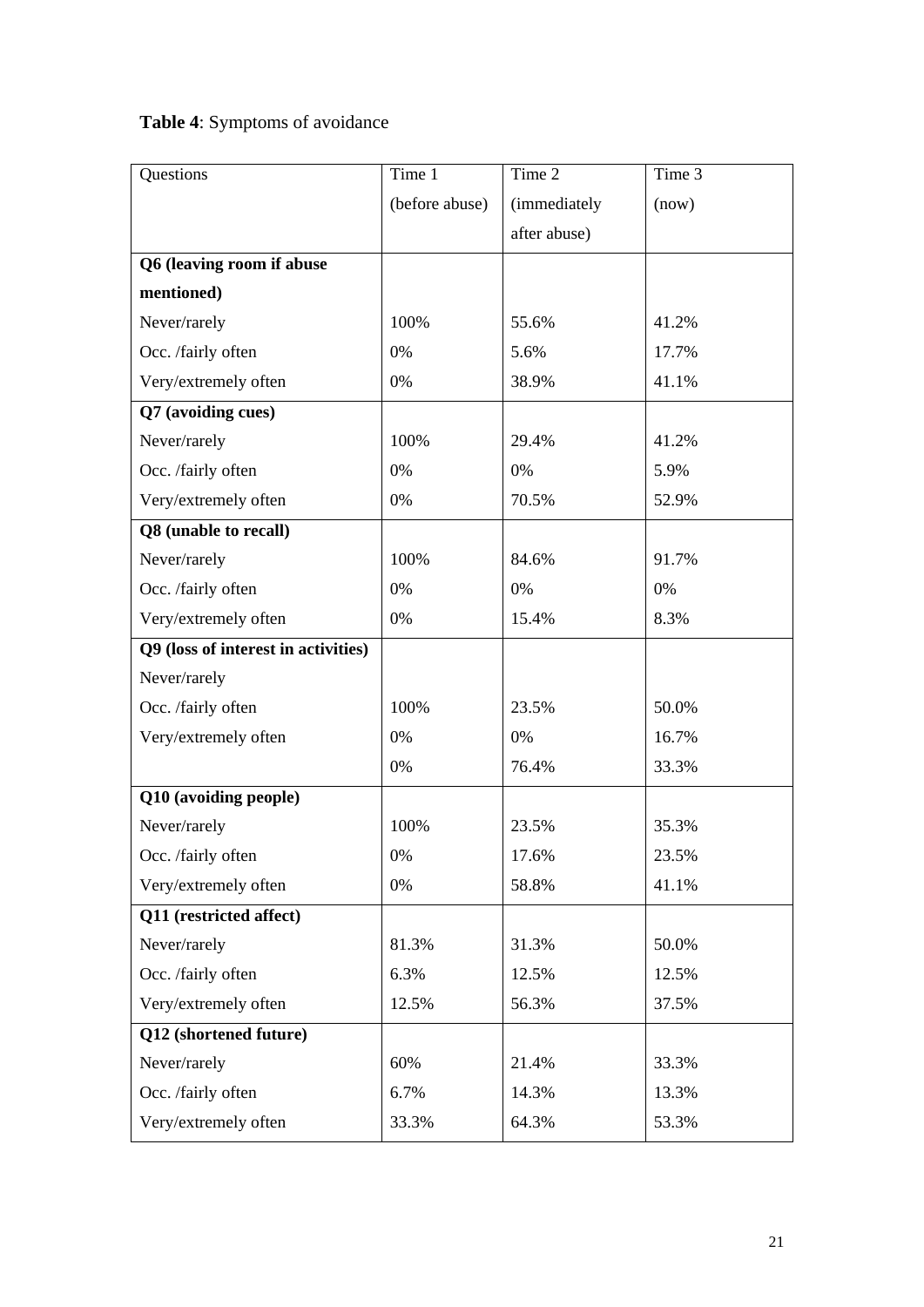**Table 5**: Symptoms of persistent increased arousal

| Questions               | Time 1         | Time 2             | Time 3 |
|-------------------------|----------------|--------------------|--------|
|                         | (before abuse) | (immediately after | (now)  |
|                         |                | abuse)             |        |
| Q13 (difficulty         |                |                    |        |
| falling/staying asleep) |                |                    |        |
| Never/rarely            | 77.8%          | 23.5%              | 50.0%  |
| Occ. /fairly often      | 22.2%          | 17.6%              | 16.7%  |
| Very/extremely often    | 0.0%           | 58.8%              | 33.3%  |
| Q14 (irritable/angry)   |                |                    |        |
| Never/rarely            | 88.9%          | 33.3%              | 44.4%  |
| Occ. /fairly often      | 11.1%          | 22.2%              | 38.9%  |
| Very/extremely often    | 0.0%           | 44.4%              | 16.7%  |
| Q15 (problems           |                |                    |        |
| concentrating)          |                |                    |        |
| Never/rarely            | 41.2%          | 23.5%              | 23.5%  |
| Occ. /fairly often      | 23.5%          | 17.6%              | 29.4%  |
| Very/extremely often    | 35.2%          | 58.9%              | 47.0%  |
| Q16 (checking behav.)   |                |                    |        |
| Never/rarely            | 100%           | 55.6%              | 61.1%  |
| Occ. /fairly often      | 0.0%           | 0.0%               | 11.1%  |
| Very/extremely often    | 0.0%           | 44.4%              | 27.8%  |
| Q17 (exagg. startle)    |                |                    |        |
| Never/rarely            | 100%           | 50.0%              | 50.0%  |
| Occ. /fairly often      | 0.0%           | 11.1%              | 16.7%  |
| Very/extremely often    | 0.0%           | 38.9%              | 33.4%  |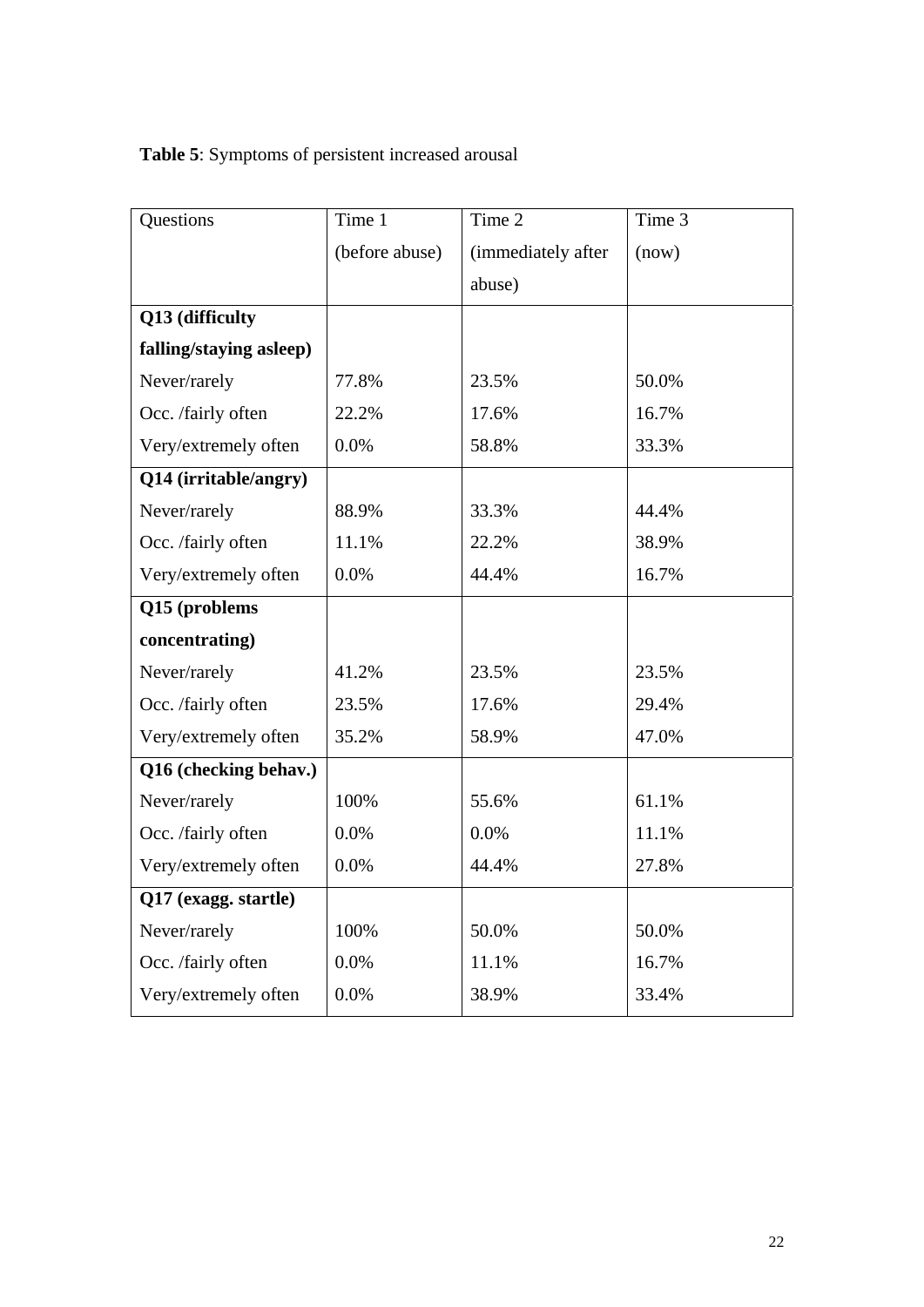**Table 6**: Other psychological and behavioural symptoms

| Questions             | Time 1         | Time 2             | Time 3 |
|-----------------------|----------------|--------------------|--------|
|                       | (before abuse) | (immediately after | (now)  |
|                       |                | abuse)             |        |
| Q18 (self-harm)       |                |                    |        |
| Never/rarely          | 88.2%          | 37.5%              | 56.3%  |
| Occ. /fairly often    | 11.8%          | 12.5%              | 25.0%  |
| Very/extremely often  | 0.0%           | 50.0%              | 18.8%  |
| Q19 (emotional)       |                |                    |        |
| Never/rarely          | 94.4%          | 22.2%              | 27.8%  |
| Occ. /fairly often    | 5.6%           | 11.2%              | 27.8%  |
| Very/extremely often  | 0%             | 66.7%              | 44.4%  |
| Q20 (physical         |                |                    |        |
| illnesses)            |                |                    |        |
| Never/rarely          | 94.4%          | 61.1%              | 76.5%  |
| Occ. /fairly often    | 5.6%           | 0.0%               | 5.9%   |
| Very/extremely often  | 0.0%           | 38.9%              | 17.6%  |
| Q21 (other            |                |                    |        |
| inappropriate behav.) |                |                    |        |
| Never/rarely          | 94.4%          | 27.8%              | 38.9%  |
| Occ. /fairly often    | 5.6%           | 0.0%               | 22.3%  |
| Very/extremely often  | 0.0%           | 72.2%              | 38.9%  |
| Q22 (need for help)   |                |                    |        |
| Never/rarely          | 47.1%          | 23.5%              | 17.6%  |
| Occ. /fairly often    | 35.2%          | 17.6%              | 29.4%  |
| Very/extremely often  | 17.6%          | 58.9%              | 53.0%  |

A series of (non-parametric) anovas, using the Friedman test, were conducted to test for changes over time (time 1, 2, 3) in the frequency of each of the 22 symptoms in the symptom interview. A similar set of analyses was performed to examine changes over time (time 1, 2, 3) in the level of distress or severity for each symptom. The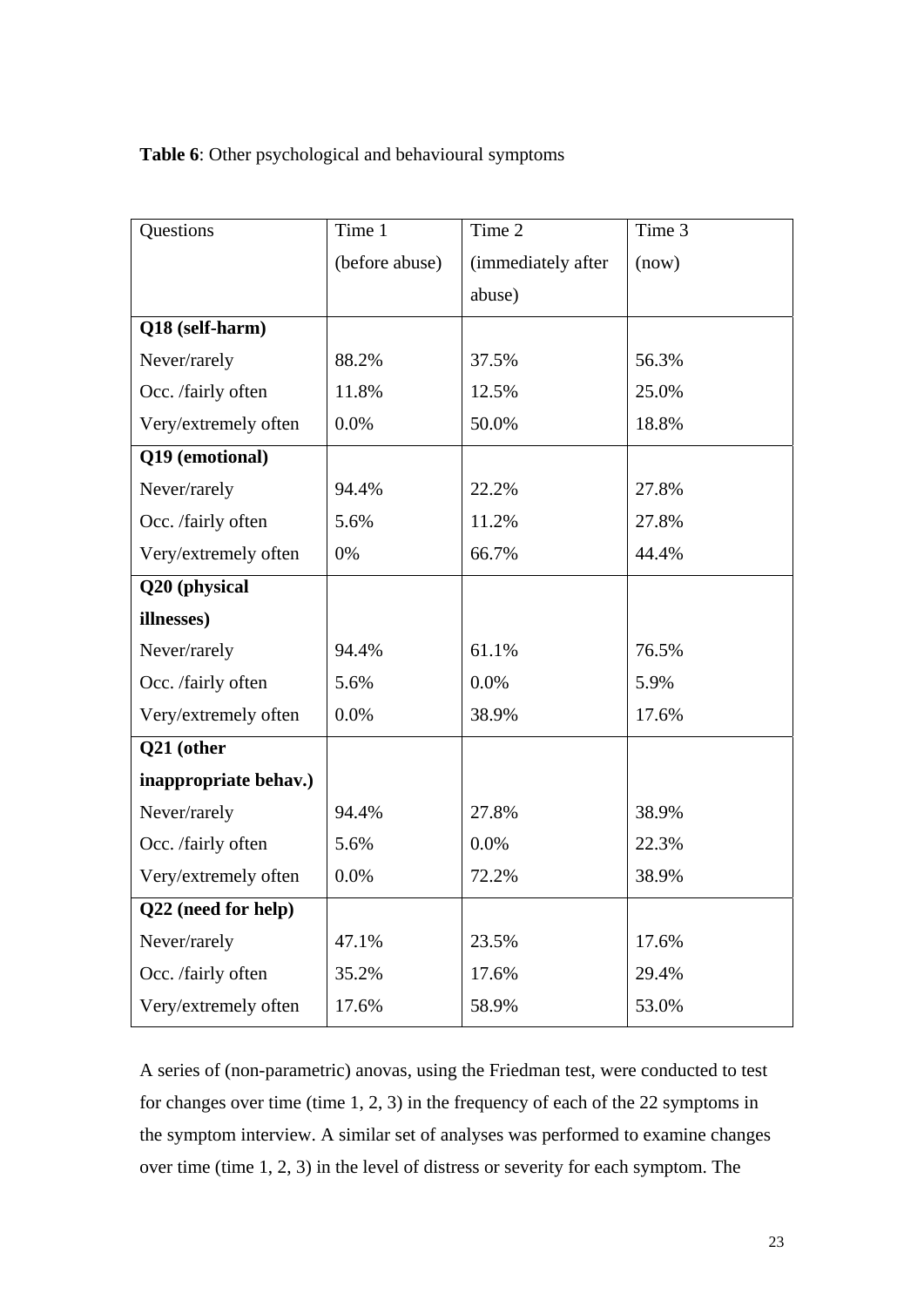results are shown in Table 7. It can be seen that all the changes over time were statistically significant, with the exception of changes in the frequency and severity of inability to recall aspects of the abuse (Question 8), changes in the frequency of poor concentration (Question15) and changes in the frequency and severity of physical illnesses (Question 20).

#### **Adaptive Behaviours**

Carers were interviewed using the Adaptive Behaviour Scales (ABS), parts I & II, regarding their son's/daughter's skills and behaviours at the three time points (time 1 before the abuse, time 2 after the abuse and time 3 now) - see Method section. The raw scores for the ABS were added to provide domain scores and then factor scores in the usual way (see Nihira et al., 1993). There are 10 domain scores in Part I (independent functioning, physical development, economic activity, language development, numbers and time, domestic activity, prevocational/vocational activity, self-direction, responsibility and socialisation). There are 8 domain scores obtainable in Part II (social behaviour, conformity, trustworthiness, stereotyped & hyperactive behaviour, sexual behaviour, self-abusive behaviour, social engagement and disturbing interpersonal behaviour). The five factors are made up as follows: the first three factors, Personal Self-Sufficiency (Factor A), Community Self-Sufficiency (Factor B) and Personal-Social Responsibility (Factor C) summarise adaptive behaviours in self-care, in the community and social behaviours respectively, from part I of the ABS. The last two factors, Social Adjustment (Factor D) and Personal Adjustment (Factor E), reflect maladaptive or challenging behaviours, from part II of the ABS.

The mean domain scores (and s.d.s) for time 1, time 2 and time 3, are shown in Table 8 (part I domains) and Table 9 (part II domains), together with the results of nonparametric analyses of variance. It can be seen that there are significant changes over time in 4 of the 10 domains from part I and in all 8 domains from part II.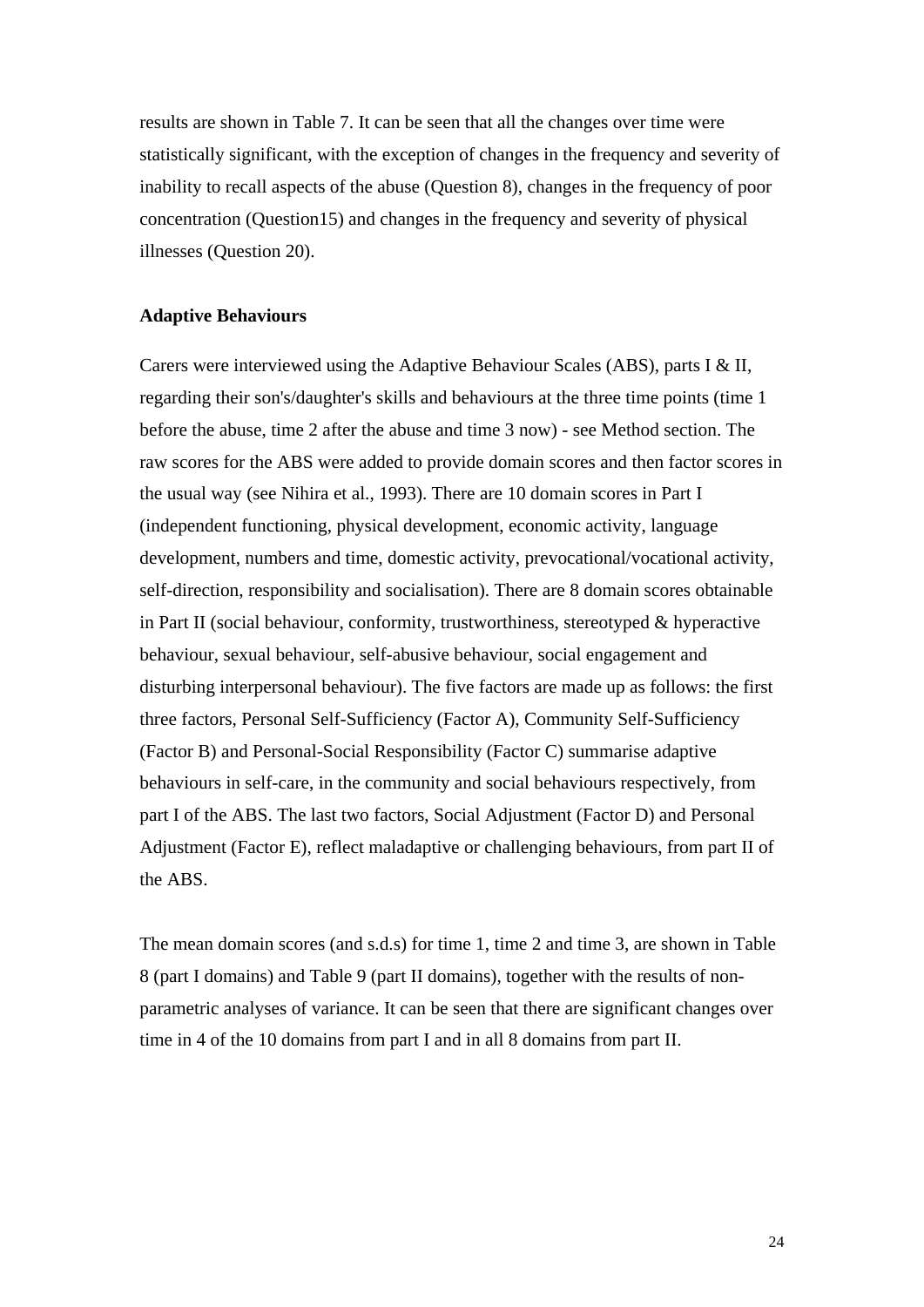| <b>Symptom</b>  | Freq. of  | Level of          | <b>Symptom</b>    | Freq. of  | Level of          |
|-----------------|-----------|-------------------|-------------------|-----------|-------------------|
| (Q1 to Q11)     | symptoms  | distress/severity | (Q12 to Q22)      | symptoms  | distress/severity |
|                 | - chi sq  | of symptoms -     |                   | - chi sq  | of symptoms -     |
|                 | $(\& p)$  | chi sq $(\& p)$   |                   | $(\& p)$  | chi sq $(\& p)$   |
| Q1              | 16.3      | 20.0              | Q12 (shortened    | 8.3       | 8.3               |
| (recollections) | (p<0.001) | (p<0.001)         | future)           | (p<0.02)  | (p<0.02)          |
| Q <sub>2</sub>  | 23.2      | 23.2              | Q13 (difficulty   | 16.1      | 17.8              |
| (dreams)        | (p<0.001) | (p<0.001)         | falling/staying   | (p<0.001) | (p<0.001)         |
|                 |           |                   | asleep)           |           |                   |
| Q3              | 19.6      | 22.5              | Q14               | 21.7      | 18.1              |
| (flashbacks)    | (p<0.001) | (p<0.001)         | (irritable/angry) | (p<0.001) | (p<0.001)         |
| Q4 (distress    | 20.9      | 21.7              | Q15 (problems     | 5.2       | 7.0               |
| at cues)        | (p<0.001) | (p<0.001)         | concentrating)    | (n.s.)    | (p<0.05)          |
| Q5 (physiol-    | 17.5      | 17.5              | Q16 (checking     | 14.9      | 15.1              |
| ogical resp-    | (p<0.001) | (p<0.001)         | behav.)           | (p<0.001) | (p<0.001)         |
| onse to cues)   |           |                   |                   |           |                   |
| Q6 (leaving     | 15.8      | 16.7              | Q17 (exagg.       | 17.7      | 17.7              |
| room if abuse   | (p<0.001) | (p<0.001)         | startle)          | (p<0.001) | (p<0.001)         |
| mentioned)      |           |                   |                   |           |                   |
| Q7 (avoiding    | 24.3      | 24.2              | Q18 (self-harm)   | 13.4      | 13.2              |
| cues)           | (p<0.001) | (p<0.001)         |                   | (p<0.001) | (p<0.001)         |
| Q8 (unable to   | 3.7       | 3.7               | Q19 (emotional)   | 24.0      | 24.1              |
| recall)         | (n.s.)    | (n.s.)            |                   | (p<0.001) | (p<0.001)         |
| Q9 (loss of     | 21.0      | 21.1              | Q20 (physical     | 9.2       | 7.9               |
| interest in     | (p<0.001) | (p<0.001)         | illnesses)        | (n.s.)    | (n.s.)            |
| activities)     |           |                   |                   |           |                   |
| Q10             | 21.3      | 20.9              | Q21 (other        | 19.2      | 19.2              |
| (avoiding       | (p<0.001) | (p<0.001)         | inappropriate     | (p<0.001) | (p<0.001)         |
| people)         |           |                   | behav.)           |           |                   |
| Q11 (restrict-  | 12.3      | 11.1              | Q22 (need for     | 15.2      | 14.9              |
| ed affect)      | (p<0.002) | (p<0.005)         | help)             | (p<0.001) | (p<0.001)         |

**Table 7**. Significance of changes over time in frequency and severity of symptoms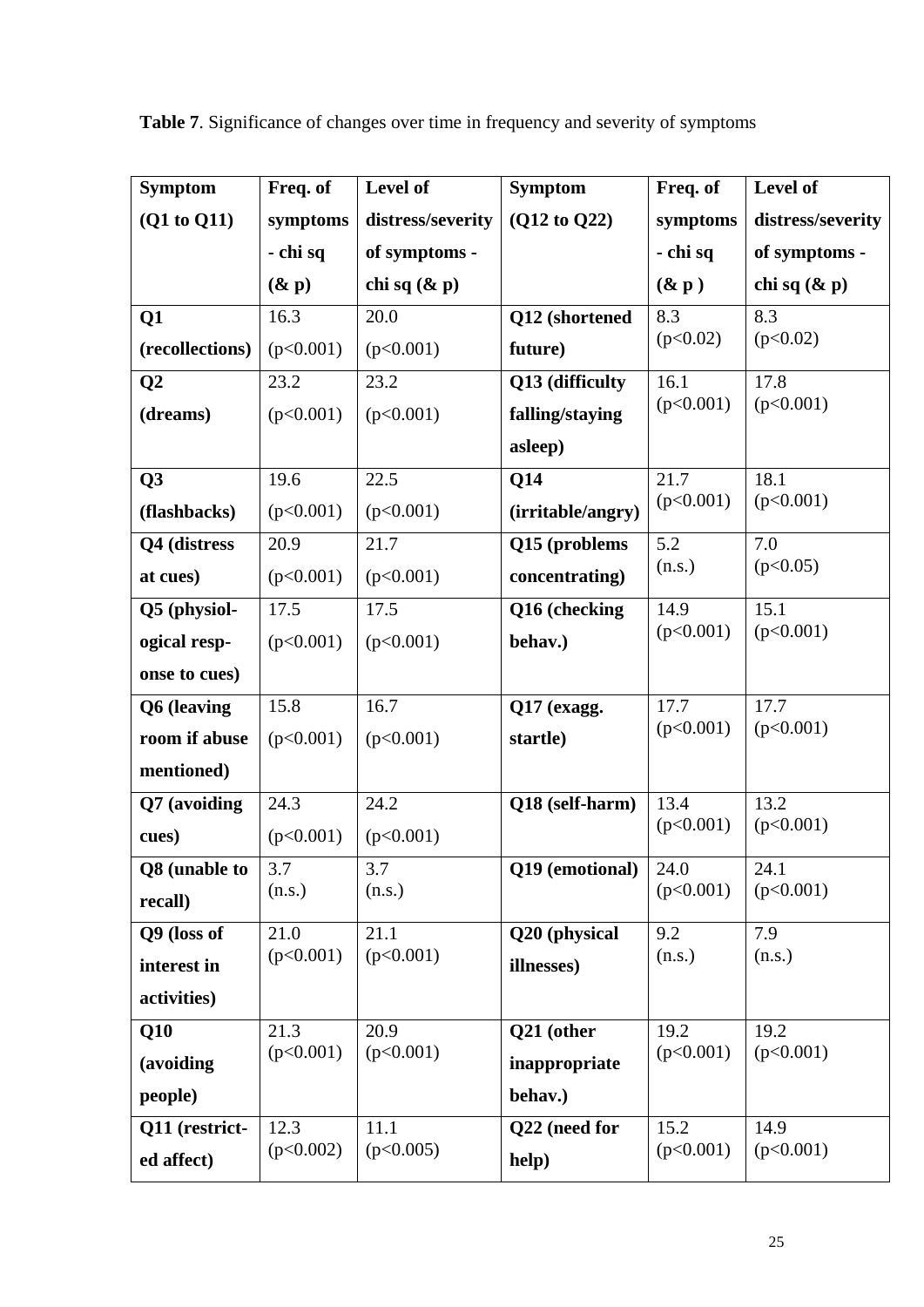The mean factor scores (and s.d.s) are shown in Table 10, together with the results of non-parametric analyses of variance. It can be seen that there were significant changes over time for all factor scores. The pattern was always the same, with one minor exception. For the skills measures (factors A, B, C), higher scores indicate better skills. The abuse survivor's scores were highest at time 1, lowest at time 2 and somewhat recovered at time 3. The only exception was for factor A where the time 3 score was slightly worse than the time 2 score (though not significantly so). For the maladaptive behaviour/challenging behaviour measures (factors  $D \& E$ ), lower scores indicate better behaviour. Abuse survivor's scores were best (lowest) at time 1, worst (highest) at time 2 and somewhat recovered by time 3.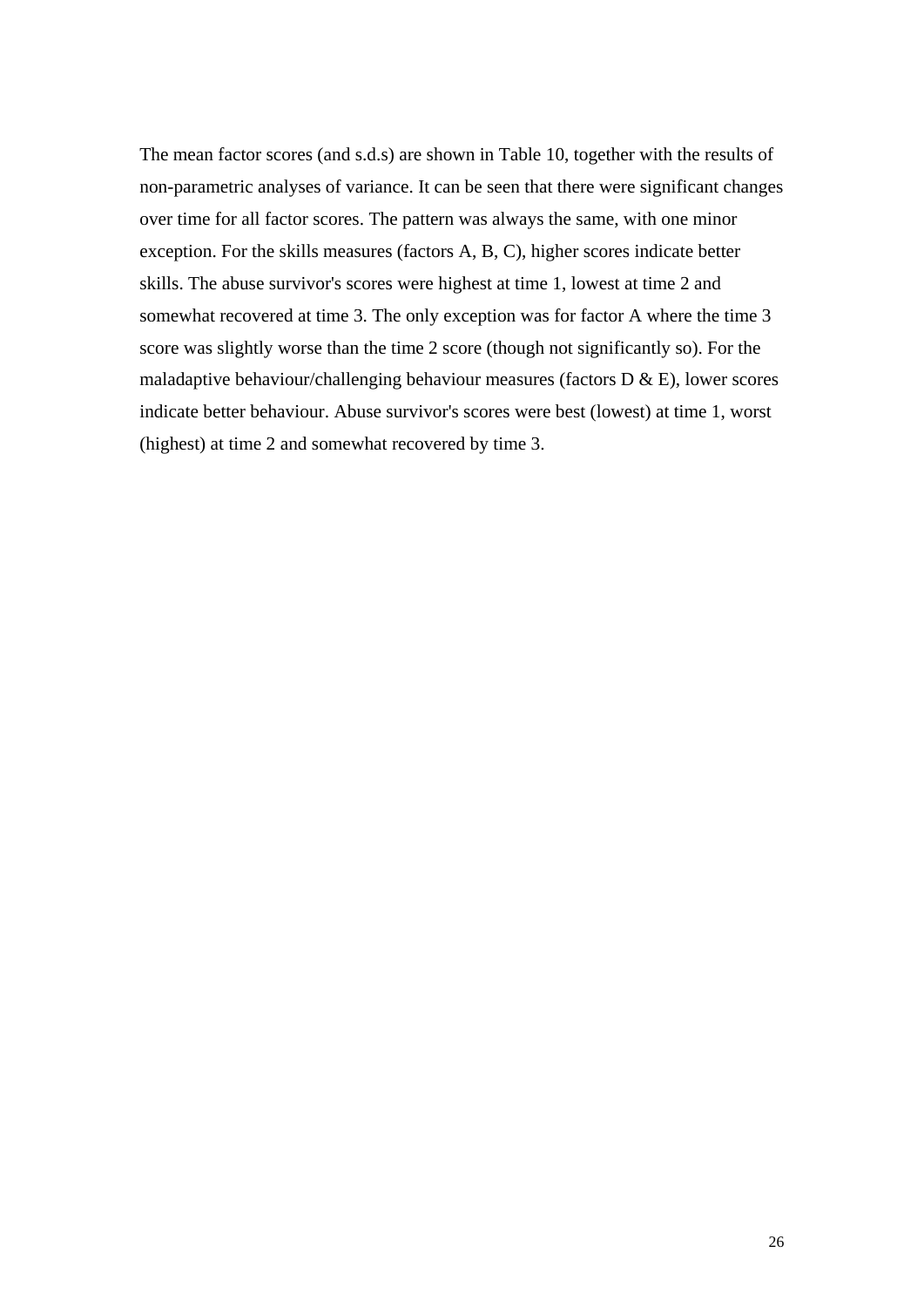| Domain            | Time 1           | Time 2           | Time 3           | Friedman test  |
|-------------------|------------------|------------------|------------------|----------------|
|                   | mean $(\&$ s.d.) | mean $(\&$ s.d.) | mean $(\&$ s.d.) | - chi square   |
|                   |                  |                  |                  | $(\&$ p value) |
| Independent       | 55.9             | 51.4             | 51.2             | 13.6           |
| functioning       | (25.7)           | (25.8)           | (23.2)           | $(p = 0.001)$  |
| (max. 118)        |                  |                  |                  |                |
| Physical          | 17.9             | 17.8             | 16.5             | 2.1            |
| development       | (4.8)            | (5.1)            | (5.6)            | (n.s.)         |
| (max. 24)         |                  |                  |                  |                |
| Economic          | 2.6              | 2.4              | 2.5              | 1.2            |
| (max. 25)         | (3.7)            | (3.7)            | (3.6)            | (n.s.)         |
| Language          | 15.5             | 13.3             | 14.4             | 4.3            |
| (max. 42)         | (9.0)            | (8.6)            | (7.9)            | (n.s.)         |
| Numbers $\&$      | 3.2              | 3.1              | 3.2              | 0.4            |
| time (max. $14$ ) | (3.7)            | (3.7)            | (3.8)            | (n.s.)         |
| Domestic          | 5.2              | 4.4              | 3.9              | 1.9            |
| (max. 23)         | (5.1)            | (5.6)            | (4.3)            | (n.s.)         |
| Prevoc/voc        | 2.0              | 1.6              | 1.9              | 1.4            |
| (max. 11)         | (2.5)            | (2.1)            | (2.6)            | (n.s.)         |
| Self-direction    | 6.6              | 4.6              | 6.3              | 7.6            |
| (max. 22)         | (4.7)            | (4.1)            | (4.6)            | (p<0.05)       |
| Responsibility    | 3.2              | 2.3              | 2.4              | 6.9            |
| (max. 10)         | (2.5)            | (2.2)            | (2.0)            | (p<0.05)       |
| Socialisation     | 13.2             | 9.9              | 11.4             | 9.0            |
| (max. 26)         | (5.4)            | (5.3)            | (4.5)            | (p<0.05)       |

**Table 8.** Domain mean scores (and standard deviations) from ABS, part I, for time 1, time 2, and time 3.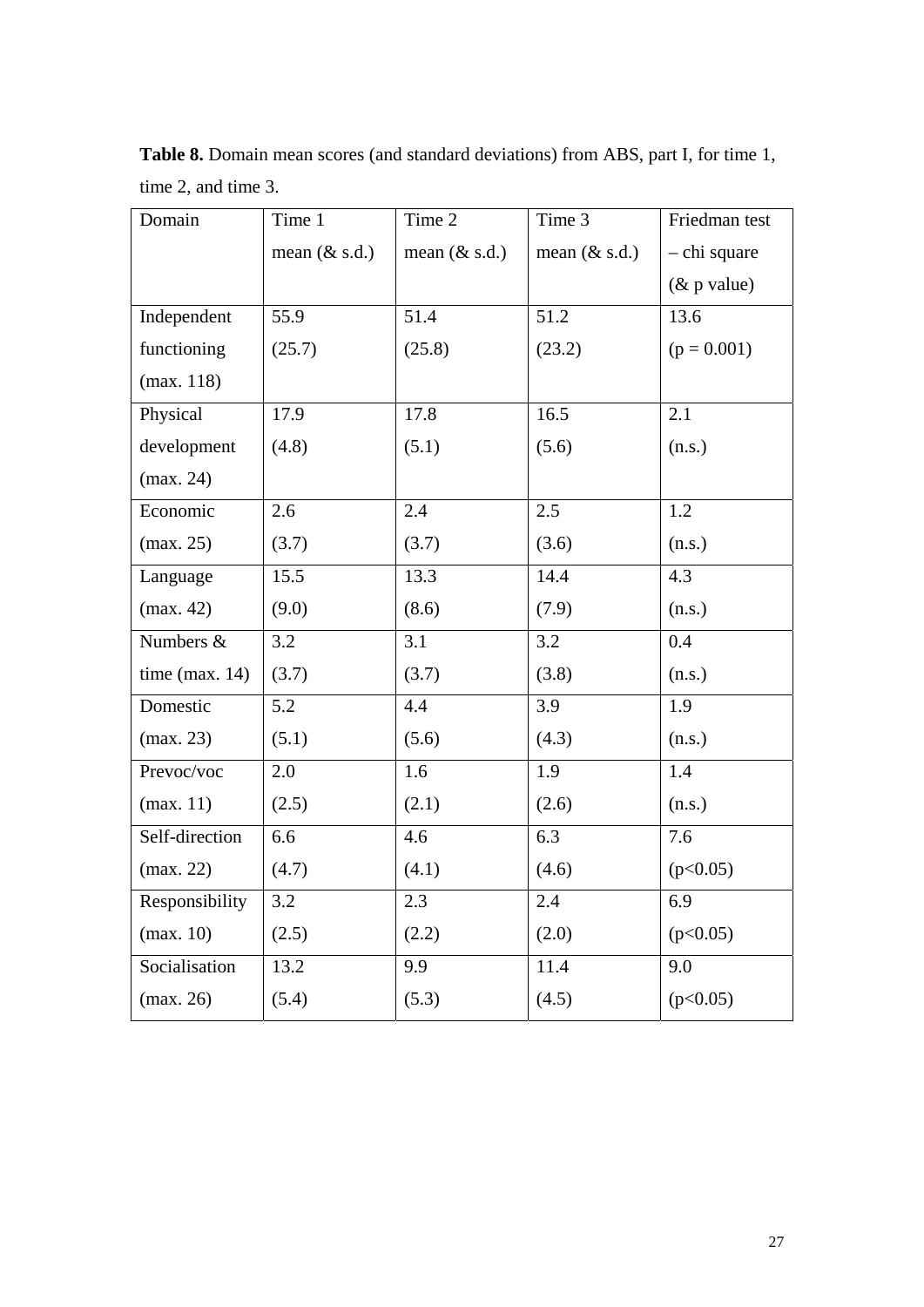| Domain          | Time 1           | Time 2           | Time 3           | Friedman test  |
|-----------------|------------------|------------------|------------------|----------------|
|                 | mean $(\&$ s.d.) | mean $(\&$ s.d.) | mean $(\&$ s.d.) | - chi square   |
|                 |                  |                  |                  | $(\&$ p value) |
| Social          | 2.3              | 10.7             | 7.5              | 18.6           |
| behaviour       | (3.0)            | (7.4)            | (6.8)            | (p<0.001)      |
| (max. 90)       |                  |                  |                  |                |
| Conformity      | 4.5              | 9.7              | 7.8              | 22.0           |
| (max. 66)       | (2.9)            | (4.8)            | (5.2)            | (p<0.001)      |
| Trustworthiness | 1.5              | 5.3              | 4.0              | 15.0           |
| (max. 60)       | (2.2)            | (4.8)            | (3.7)            | $(p=0.001)$    |
| Stereotyped &   | 2.4              | 4.3              | 4.2              | 10.1           |
| hyperactive     | (3.1)            | (4.4)            | (4.2)            | (p<0.01)       |
| (max. 80)       |                  |                  |                  |                |
| Sexual          | 0.2              | 3.4              | 1.8              | 11.6           |
| behaviour       | (0.7)            | (4.9)            | (3.1)            | (p<0.01)       |
| (max. 15)       |                  |                  |                  |                |
| Self-abusive    | 0.9              | 5.4              | 4.1              | 15.9           |
| behaviour       | (1.8)            | (6.8)            | (5.7)            | (p<0.001)      |
| (max. 52)       |                  |                  |                  |                |
| Social          | 1.2              | 10.6             | 6.6              | 22.6           |
| engagement      | (2.7)            | (6.2)            | (5.3)            | (p<0.001)      |
| (max. 46)       |                  |                  |                  |                |
| Disturbing      | 0.8              | 7.6              | 6.2              | 17.6           |
| interpersonal   | (1.2)            | (8.9)            | (6.8)            | (p<0.001)      |
| behaviour       |                  |                  |                  |                |
| (max. 70)       |                  |                  |                  |                |

**Table 9**. Domain mean scores (and standard deviations) from ABS part II, for time 1, time 2, and time 3.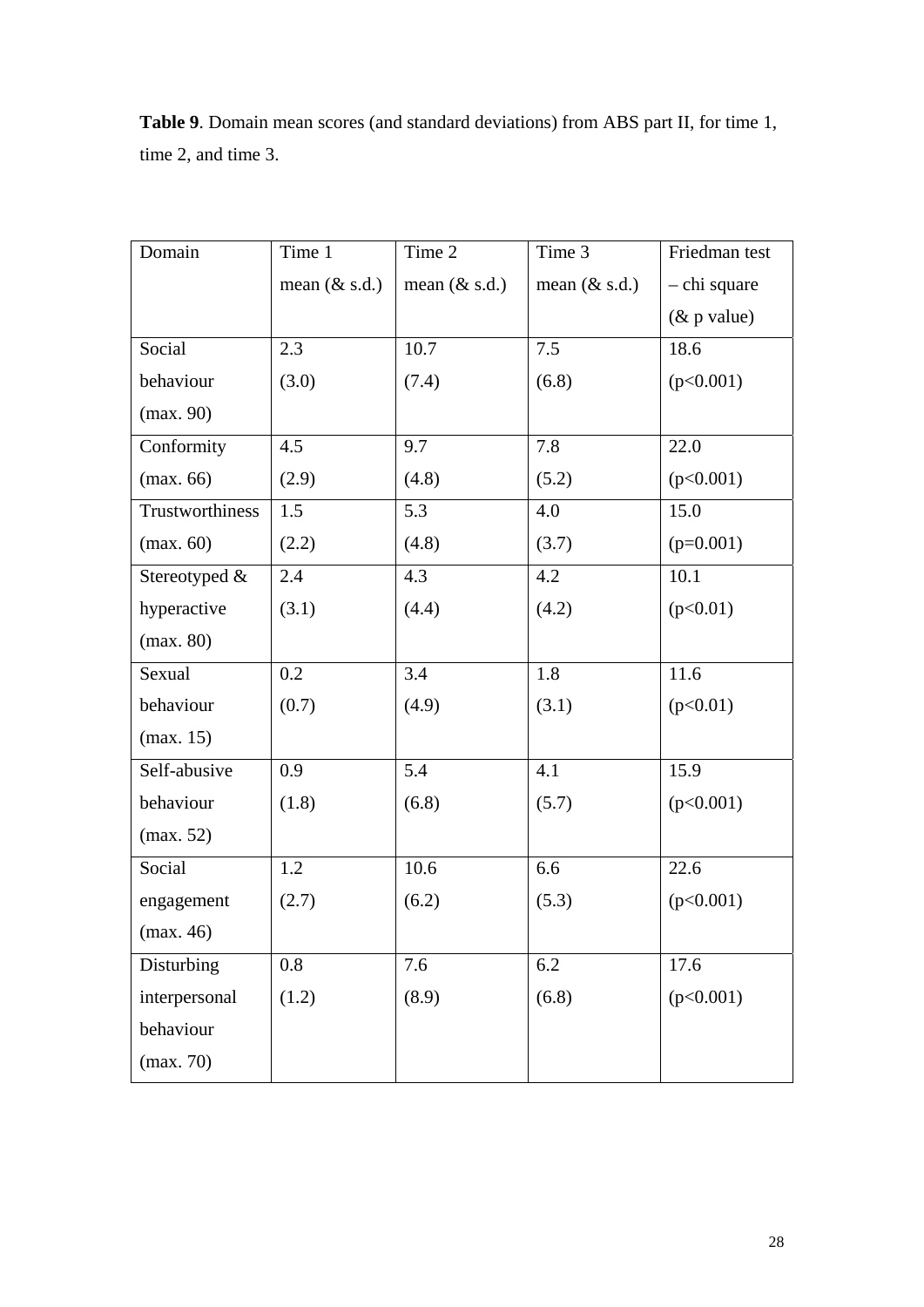| Factor              | Time 1 | Time 2 | Time 3 | Friedman test |
|---------------------|--------|--------|--------|---------------|
| A. Personal Self-   | 62.4   | 58.7   | 57.9   | Chi sq 17.0   |
| Sufficiency         | (20.8) | (22.2) | (21.5) | P<0.001       |
| <b>B.</b> Community | 40.2   | 32.6   | 34.1   | Chi sq 11.2   |
| Self-Sufficiency    | (28.4) | (27.3) | (22.9) | P<0.01        |
| C. Personal -       | 24.8   | 17.4   | 21.4   | Chi sq 12.6   |
| Social              | (13.2) | (10.8) | (11.3) | P<0.01        |
| Responsibility      |        |        |        |               |
| D. Social           | 8.3    | 25.8   | 19.0   | Chi sq $23.0$ |
| Adjustment          | (5.5)  | (15.0) | (14.1) | P<0.001       |
| E. Personal         | 3.9    | 13.3   | 10.5   | Chi sq $16.2$ |
| Adjustment          | (4.8)  | (12.4) | (10.6) | P<0.001       |

Table 10. Mean factor scores (and s.d.s) for factors A, B, C, D, & E from ABS

#### **Life Events:**

The significant life events of the adults with learning disabilities and their parents were considered over the three time points. The results showed that the life events occurring in time 2 (where the symptom levels were at their highest) were not significantly higher than at time 1 or time 3 (see Table 11). In fact, at time one (before the abuse) a higher percentage of adults with learning disabilities had experienced the death of a first degree relative (33.3%), than at either time 2 (16.7%) or time 3 (16.7%). The pattern was similar for parents and carers. Likewise, death of other friends or close family members were not more prevalent at time 2 (see table) than at time 1 and time 3; in fact only one (5.6%) adult survivor or parent/carer experienced a death of a close friend or family member during this period, compared to 16.7% before the abuse (time 1) and 22.2% in three months preceding the interview (time 3).

Moving house was more prevalent during the abuse (time 2), or immediately after the abuse (time 3) than at time 1. However, movement of residence for the adult with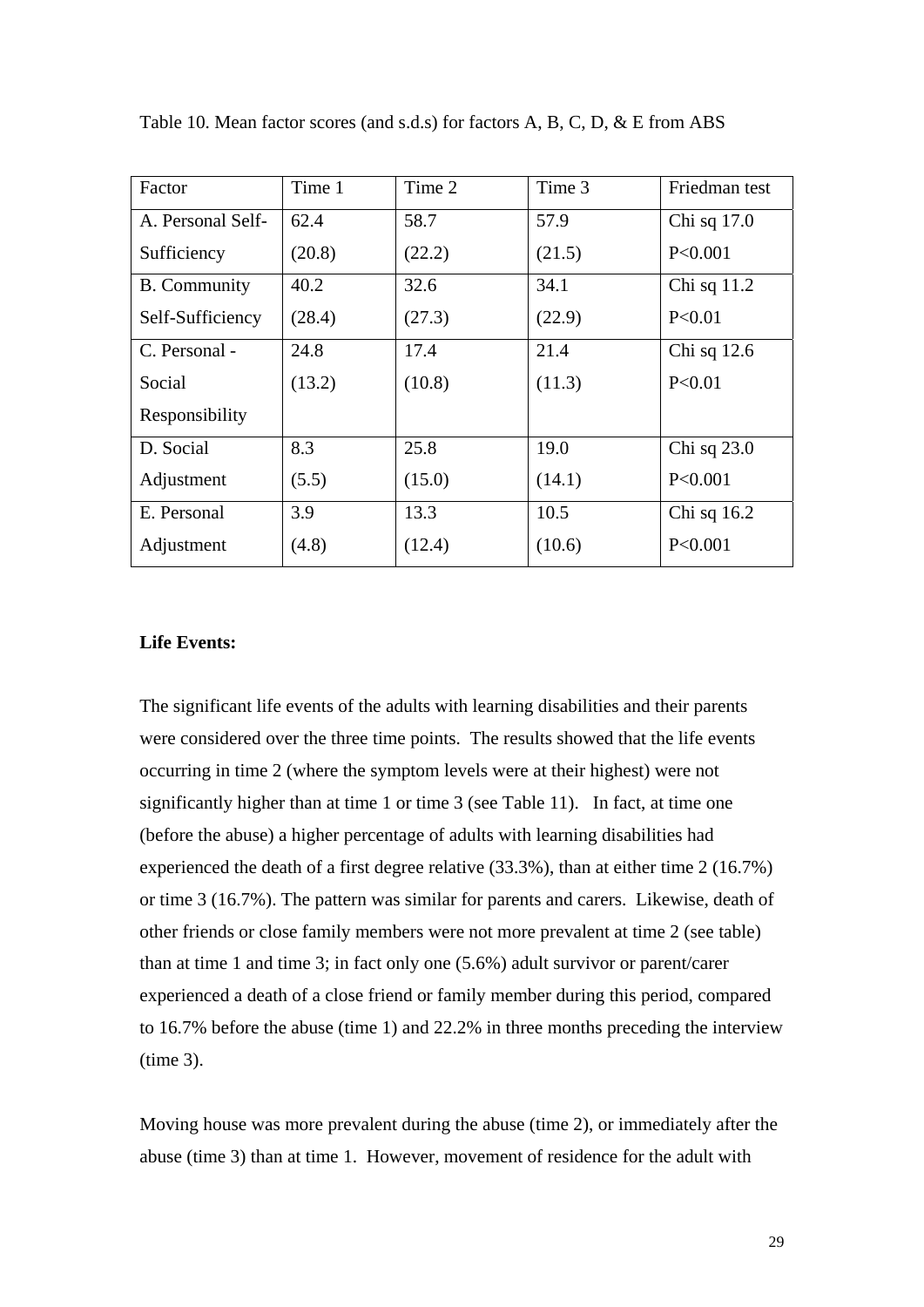learning disabilities and at times for their parents (particularly where the adult had returned to the family home), were often as a direct result of the abuse. Examples of this include adults who moved out of a residential home after the disclosure of abuse (which was common), or an adult who moved areas with their parents because there were too many triggers of the abuse in their previous home environment.

The frequency of relationship break ups, separation or divorce was not significantly higher at time 2 or time 3; in fact more relationship break ups occurred during time 1 (in the three months preceding the abuse). The number of adults with learning disabilities affected by alcohol, drug or problems with the law, also did not change significantly over the three time points. There were only two isolated examples of drug taking (adult with learning disability) and drinking excessively (parent/carer), both were said by informants to have been a reaction to the abuse.

The life event for which the frequency was greater at time 2, was in the category of major disasters. Two adults with learning disabilities experienced major flooding in their home, directly prior to the abuse disclosure (within days). The flooding was the reason that they went into to respite care (where they were subsequently abused).

The only other life event that varied between the time points was in terms of major successes. More major successes were experienced by adults with learning disabilities at time 3 (22.2%), compared with time 2 (5.6%) and time 1 (0%).

A non-parametric analysis of variance (Friedman test) was carried out for each of the life events for adults with learning disabilities, comparing events at time 1,2 & 3. There were no significant differences in life events across the three time periods.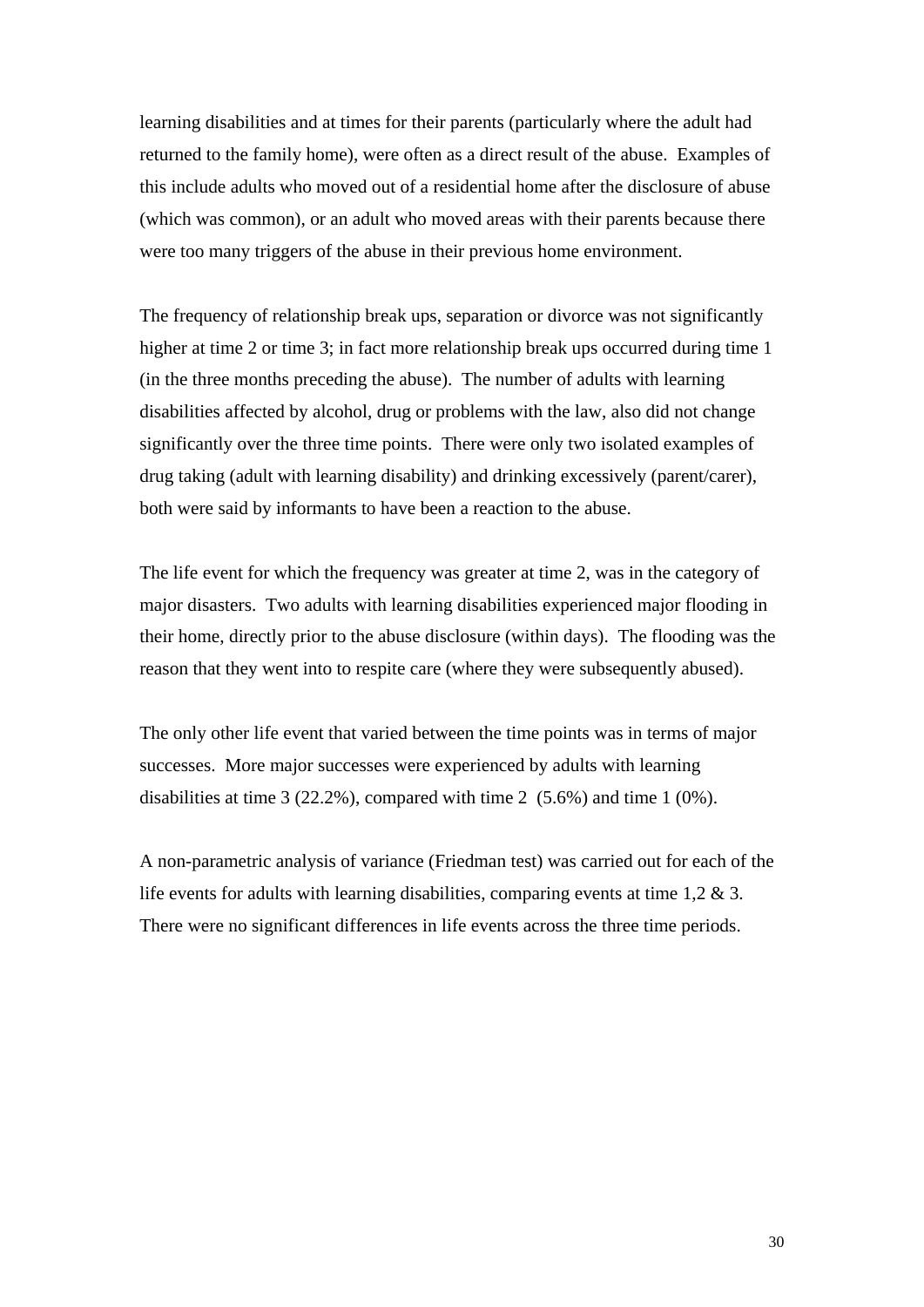|                    | Time 1     | Time 1        | Time 2                 | Time 2                 | Time 3     | Time 3        | <b>Missing</b> |
|--------------------|------------|---------------|------------------------|------------------------|------------|---------------|----------------|
|                    | <b>ALD</b> | <b>PARENT</b> | <b>ALD</b>             | <b>PARENT</b>          | <b>ALD</b> | <b>PARENT</b> | values         |
| Experienced        | 33%        | 33.3%         | $5.6\%$ (n=1)          | 16.7%                  | 16.7%      | 16.7%         | 5.6%           |
| death of a first   | $(n=6)$    | $(n=6)$       | after the              | $(n=3)$                | $(n=3)$    | $(n=3)$       | $(n=1)$        |
| degree relative    |            |               | abuse                  | after the              |            |               |                |
|                    |            |               |                        | abuse                  |            |               |                |
| Experienced the    | 16.7%      | 22.2%         | $5.6\%$ (n=1)          | 5.6%                   | 22.2%      | 22.2%         | 5.6%           |
| death of a close   | $(n=3)$    | $(n=4)$       | during the             | $(n=1)$                | $(n=4)$    | $(n=4)$       | $(n=1)$        |
| family member      |            |               | abuse                  |                        |            |               |                |
| or friend          |            |               | period                 |                        |            |               |                |
| Serious accident   | 22%        | 11%           | $5.6\%$ (n=1)          | 5.6%                   | 27.8%      | 22.2%         | 5.6%           |
| or injury          | $(n=4)$    | $(n=2)$       | part of                | $(n=1)$                | $(n=5)$    | $(n=4)$       | $(n=1)$        |
|                    |            |               | $abuse +$              |                        |            |               |                |
|                    |            |               | $5.6\%$ (n=1)          |                        |            |               |                |
|                    |            |               | shortly after<br>abuse |                        |            |               |                |
| Serious illness of | 5.6%       | $0\%$ (n=0)   | $5.6\%$ (n=1)          | 5.6%                   | 16.7%      | 5.6%          | 5.6%           |
| close friend,      | $(n=1)$    |               | during                 | $(n=1)$                | $(n=3)$    | $(n=1)$       | $(n=1)$        |
| relative           |            |               | abuse                  |                        |            |               |                |
|                    |            |               | period                 |                        |            |               |                |
| Move of house      | 5.6%       | 5.6%          | 16.7%                  | 11.1%                  | 27.8%      | 22.2%         | 5.6%           |
|                    | $(n=1)$    | $(n=1)$       | $(n=3)$                | $(n=2)$                | $(n=5)$    | $(n=4)$       | $(n=1)$        |
|                    |            |               | during                 | during                 |            |               |                |
|                    |            |               | abuse $+$              | $abuse +$              |            |               |                |
|                    |            |               | 16.7%                  | 11.1%                  |            |               |                |
|                    |            |               | $(n=3)$                | $(n=2)$                |            |               |                |
|                    |            |               | immediately            | immed.                 |            |               |                |
|                    |            |               | after abuse            | after                  |            |               |                |
|                    |            |               |                        | abuse                  |            |               |                |
| Broke off a        | 5.6%       | 5.6%          | $0\%$ (n=0)            | $0\%$ (n=0)            |            | 5.6%          | 5.6%           |
| steady             | $(n=1)$    | $(n=1)$       |                        |                        |            | $(n=1)$       | $(n=1)$        |
| relationship       |            |               |                        |                        |            |               |                |
| Separation or      | 16.7%      | 11.1%         | $0\%$ (n=0)            | $0\%$ (n=0)            | 5.6%       | 5.6%          | 5.6%           |
| divorce of         | $(n=3)$    | $(n=2)$       |                        |                        | $(n=1)$    | $(n=1)$       | $(n=1)$        |
| immediate family   |            | 5.6%          |                        |                        |            |               |                |
| Alcohol problem    | 0%         |               | $0\%$ (n=0)            | 5.6%                   | 5.6%       | 5.6%          | 5.6%           |
|                    | $(n=0)$    | $(n=1)$       |                        | $(n=1)$ -<br>after the | $(n=1)$    | $(n=1)$       | $(n=1)$        |
|                    |            |               |                        | abuse                  |            |               |                |
|                    |            |               |                        | disclosure             |            |               |                |
| Drug problem       | 0%         | $0\%$ (n=0)   | $0\%$ (n=0)            | $0\%$ (n=0)            | 5.6%       | 5.6%          |                |
|                    | $(n=0)$    |               |                        |                        | $(n=1)$    | $(n=1)$       |                |
| Serious problem    | 0%         | $0\%$ (n=0)   | $0\%$ (n=0)            | $0\%$ (n=0)            | 11.1%      | 16.7%         |                |
| with close         | $(n=0)$    |               |                        |                        | $9n=2$ )   | $(n=3)$       |                |
| friend/neighbour   |            |               |                        |                        |            |               |                |
| Unemployment       | $0\%$      | $0\%$ (n=0)   | $0\%$ (n=0)            | $0\%$ (n=0)            | 5.6%       | 5.6%          | 5.6%           |
|                    | $(n=0)$    |               |                        |                        | $(n=1)$    | $(n=1)$       | $(n=1)$        |
| Retirement from    | 0%         | $0\%$ (n=0)   | $0\%$ (n=0)            | 5.6%                   | 5.6%       | 16.7%         | 5.6%           |
| work               | $(n=0)$    |               |                        | $(n=1)$                | $(n=1)$    | $(n=3)$       | $(n=1)$        |
|                    |            |               |                        | after the              |            |               |                |
|                    |            |               |                        | abuse                  |            |               |                |
|                    |            |               |                        | disclosure             |            |               |                |
| Laid off or        | $0\%$      | $0\%$ (n=0)   | $0\%$ (n=0)            | $0\%$ (n=0)            | 5.6%       | 5.6%          | 5.6%           |
| sacked from        | $(n=0)$    |               |                        |                        | $(n=1)$    | $(n=1)$       | $(n=1)$        |
| work               |            |               |                        |                        |            |               |                |
| Something          | 5.6%       | $0\%$ (n=0)   | $5.6\%$ (n=1)          | $0\%$ (n=0)            | 5.6%       | 5.6%          | 5.6%           |

**Table 11**. Significant life events affecting adults with learning disabilities (ALD) and/or their parents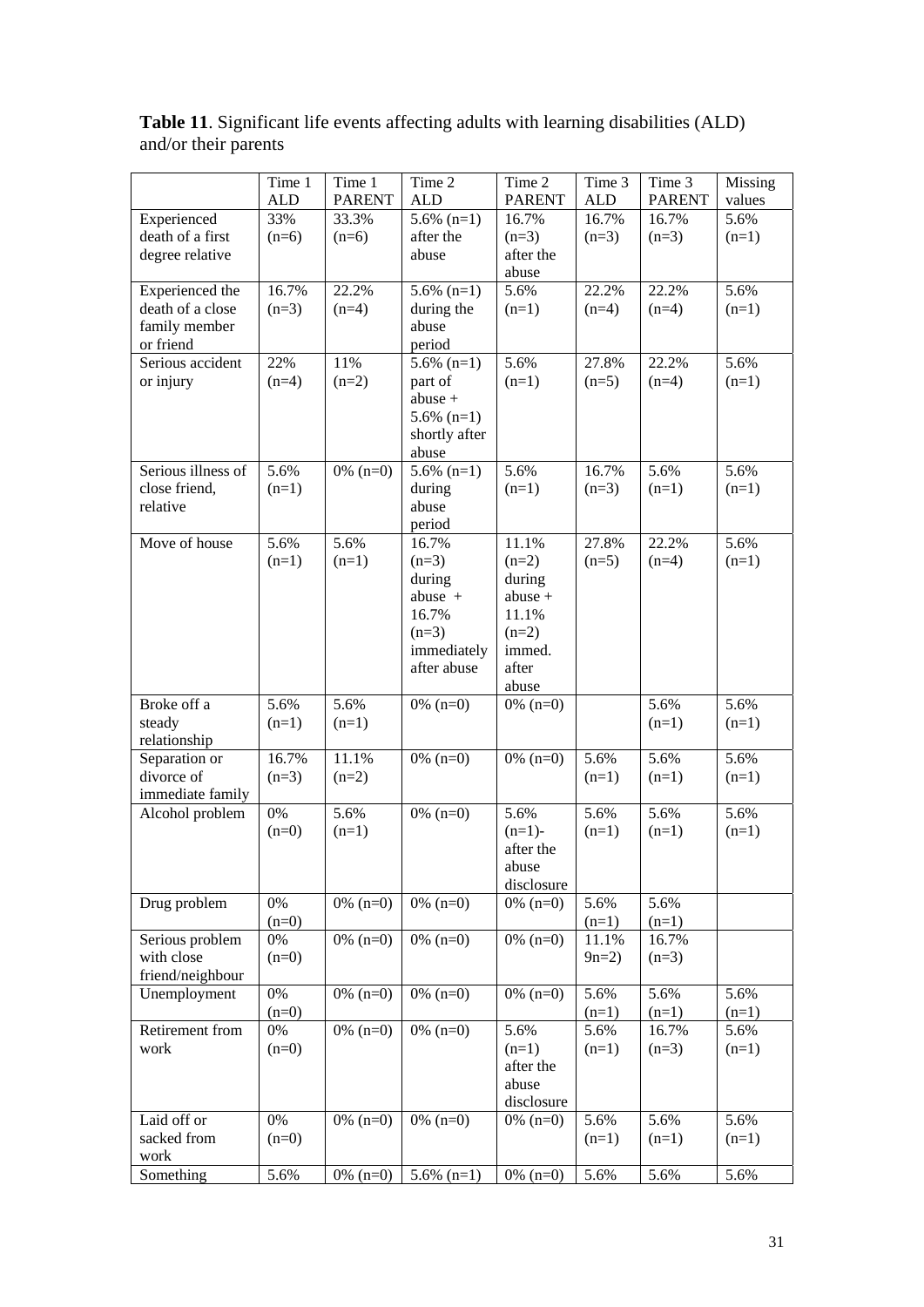| valuable lost or  | $(n=1)$ |             |               |              | $(n=1)$ | $(n=1)$     | $(n=1)$ |
|-------------------|---------|-------------|---------------|--------------|---------|-------------|---------|
| stolen            |         |             |               |              |         |             |         |
| Problems with     | $0\%$   | $0\%$ (n=0) | $0\%$ (n=0)   | $0\%$ (n=0)  | 5.6%    | 5.6%        | 5.6%    |
| police            | $(n=0)$ |             |               |              | $(n=1)$ | $(n=1)$     | $(n=1)$ |
| Major financial   | $0\%$   | $0\%$ (n=0) | $0\%$ (n=0)   | $0\% (=0)$   | 5.6%    | 5.6%        | 5.6%    |
| crisis            | $(n=0)$ |             |               |              | $(n=1)$ | $(n=1)$     | $(n=1)$ |
| Sexual problem    | $0\%$   | $0\%$ (n=0) | $0\%$ (n=0)   | $0\%$ (n=0)  | 5.6%    | 5.6%        | 5.6%    |
|                   | $(n=0)$ |             |               |              | $(n=1)$ | $(n=1)$     | $(n=1)$ |
| Death of pet      | $0\%$   | 11.1%       | $5.6\%$ (n=1) | 5.6%         | 16.7%   | 11.%        | 5.6%    |
|                   | $(n=0)$ | $(n=2)$     |               | $(n=1)$      | $(n=3)$ | $(n=2)$     | $(n=1)$ |
| Change of         | 0%      | 5.6%        | $5.6\%$ (n=1) | 5.6%         | 11.1%   | 11.1%       | 5.6%    |
| people/number in  | $(n=0)$ | $(n=1)$     | during        | $(n=1)$      | $(n=2)$ | $(n=2)$     | $(n=1)$ |
| household         |         |             | abuse         |              |         |             |         |
|                   |         |             | period        |              |         |             |         |
| Major disasters   | 0%      | $0\%$ (n=0) | 11.1%         | 11.1%        | 5.6%    | 5.6%        | 5.6%    |
|                   | $(n=0)$ |             | $(n=2)$ just  | $(n=2)$ just | $(n=1)$ | $(n=1)$     | $(n=1)$ |
|                   |         |             | prior to      | prior to     |         |             |         |
|                   |         |             | abuse (day    | abuse-       |         |             |         |
|                   |         |             | before)       | (day         |         |             |         |
|                   |         |             |               | before)      |         |             |         |
| Changes in        | 5.6%    | $0\%$ (n=0) | $0\%$ (n=0)   | $0\%$ (n=0)  | 11.1%   | 5.6%        | 5.6%    |
| friendships,      | $(n=1)$ |             |               |              | $(n=2)$ | $(n=1)$     | $(n=1)$ |
| losses or gains   |         |             |               |              |         |             |         |
| Major success     | $0\%$   | $0\%$ (n=0) | $5.6\%$ (n=1) | 11.1%        | 22.2%   | $0\%$ (n=0) | 5.6%    |
|                   | $(n=0)$ |             |               | $(n=2)$      | $(n=4)$ |             | $(n=1)$ |
| Other life events | $0\%$   | $0\%$ (n=0) | $5.6\%$ (n=1) | 5.6%         | 5.6%    | 5.6%        | 5.6%    |
|                   | $(n=0)$ |             |               | $(n=1)$      | $(n=1)$ | $(n=1)$     | $(n=1)$ |
| No significant    |         |             |               |              |         |             |         |
| life events       |         |             |               |              |         |             |         |

#### **Case Studies**

The impact of abuse was often devastating impact for both the survivor and the immediate family/carer of that person. We include here four case studies in order to illustrate some of the prevailing symptoms of abuse in this particular group of people. (Please note that pseudonyms have been used to protect the identities of the abuse survivors).

#### **Case study 1**

*Carla* is now twenty years old and has Down Syndrome. With at least ten other children attending the same respite facility, she was allegedly abused over a period of ten years, starting when she was 9 years old.

Though the local Social Services Department had begun an investigation into the alleged abuse five years ago, Carla's parents were only told of it three years later. Initially, they were advised not to be concerned as their daughter was not believed to be involved but that view changed as the investigation developed. It is now thought that she experienced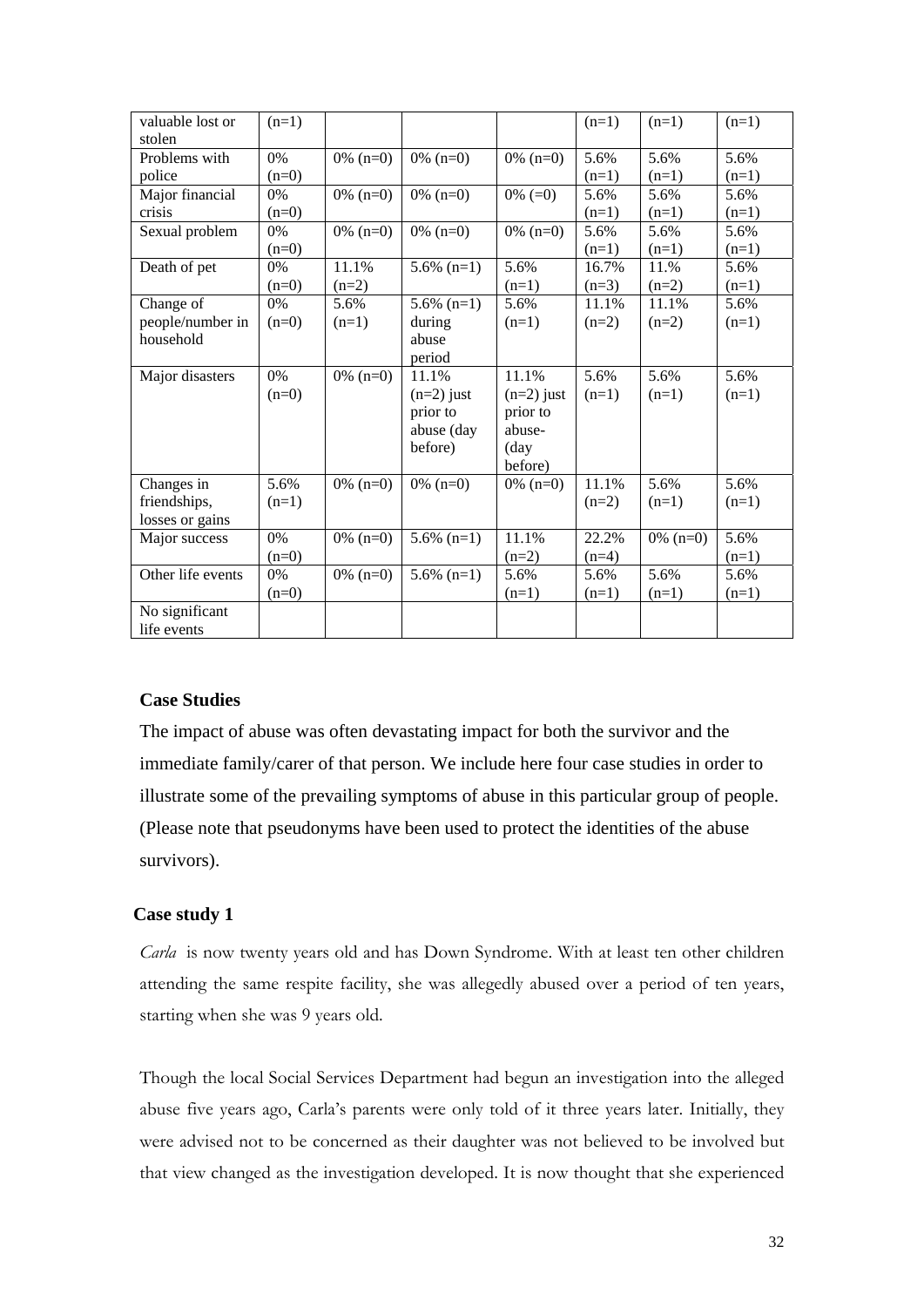repeated rape and other forms of sexual assault and that her silence was ensured through threats about her own safety and that of members of her family.

As might be expected, the impact on Carla was devastating. She had been able to use a few single words and some signs but all attempts at communication ceased. She appeared depressed and would spend long periods shaking, in a trance-like state, from which she was difficult to rouse. She tried to avoid all activities and places which, it was later learned, had been associated with her experiences, and if she was unable to do so, displayed extreme challenging behaviour, including soiling and aggression. For months, she appeared to re-enact what had happening, demonstrating explicit and specific sexual activity with dolls and attempting to masturbate in front of others.

The effect on Carla's family has also been devastating. Her parents blamed themselves for placing her in the respite facility and believed that they should have been much more alert for the possibility that the changes in their daughter were the result of abuse. Their trust in others, and of statutory authorities in particular, diminished. Whilst Carla has received psychiatric treatment and some counselling to help her cope with the consequences of her experiences, her parents have never been offered any support. At interview, they described themselves as almost overwhelmed by their feelings of anger towards the respite facility and guilt about their perceived failure to protect their daughter. Though Carla has now regained some of her signing skills, the effects on her of the abuse continue.

#### **Case study 2**

*Graham* is now aged 33 years and has cerebral palsy, as well as a severe learning disability. Ten years ago, he met the alleged perpetrator at a social event and got to know him over a period of time and visited his home. There, he was sexually abused on two occasions, and was threatened to ensure that he did not tell his parents.

After the abuse, Graham became terrified by certain noises, events, or objects which had never previously troubled him, such as loud noises, and seeing men together in intimate situations on television. He lost a great deal of weight and became tearful and withdrawn. He began to avoid certain places and then became anxious about going out at all. He was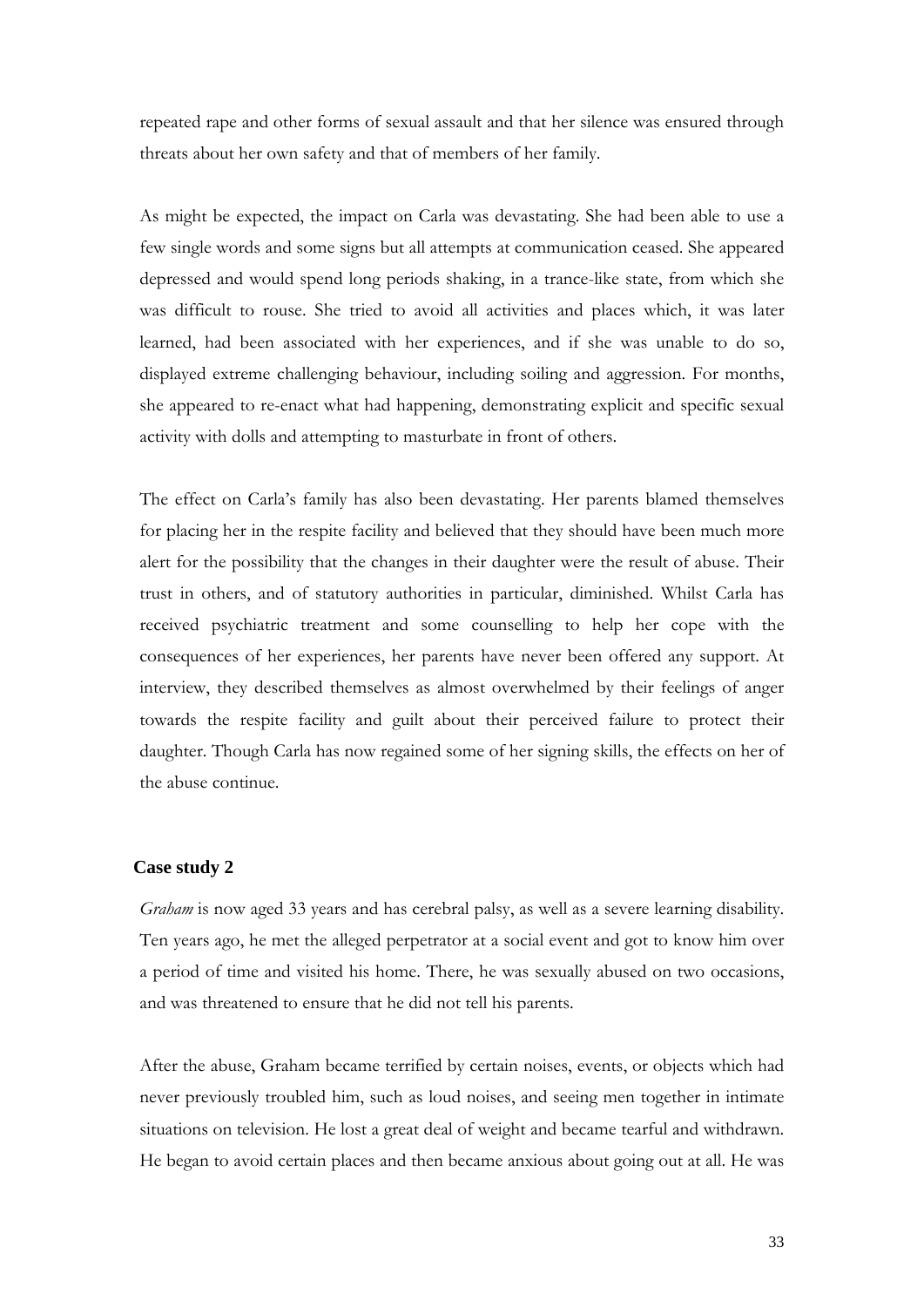frightened by the thought of being left alone, even for short periods and in his parents' home, and started to shout and swear when it was time for him to go to bed.

Shortly after the abuse was disclosed, Graham's mother experienced severe depression and was described anti-depression medication; his father suffered a heart-attack. Graham was not offered any support initially but is on a waiting-list for long-term therapy from a specialist service providing treatment to people with learning disabilities who have been abused. His mother sought therapy for herself through her G.P.

#### **Case study 3**

*Clare* is now 37 years of age and has limited language skills. During the 1990s, she was abused over a period of eight years at a residential home for adults with severe learning disabilities. Clare's parents first became aware of the abuse when they were contacted by a relative who had read a newspaper article about police investigations into allegations of abuse at the home, involving a large number of residents.

Apparently, Clare experienced a range of sexual assaults, including touching, masturbation and penetration with objects, and was kicked and punched, threatened. On several occasions, she was locked in her room for days without access to clean clothes. Her money and possessions were taken. At the start of their investigation, Clare was interviewed by the police and was able, with difficulty, to provide a video statement. Subsequently, however, she became unable to speak about what had happened.

The impact on Clare was, again, devastating. She became depressed and was prescribed anti-depressants and anxiolytic medication. She seemed to experienced recurring flashbacks relating to the abuse during the day, and at night, she would wake up crying, apparently having had nightmares. She became distressed near men and very anxious in rooms where the doors were open. She began to self-harm, rubbing her fingers until they bled. Like Sally, she became particularly distressed in certain places, and would try to avoid them.

After Clare had been moved from the residential home, she was provided with counselling but this was discontinued after a year because she was unable to engage at all in thinking about what had happened to her. She received out-patient psychiatric treatment to reduce her anxiety but, nevertheless, her symptoms have remained so severe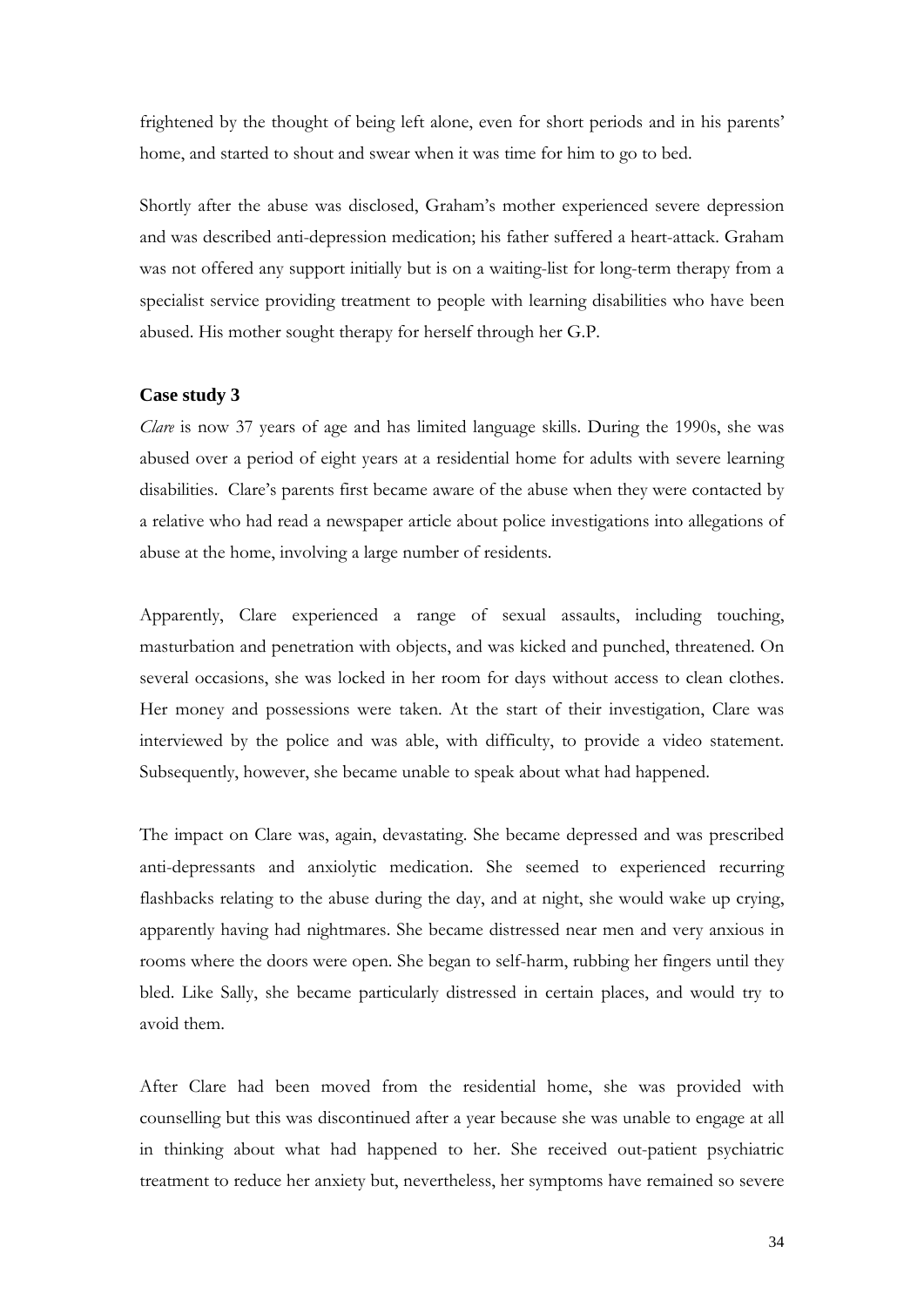that, on several occasions, she has been admitted to hospital. She remains fearful of men and appears uninterested in everyday activities or the outside world.

Clare's parents have been extremely distressed by their daughter's experiences. They described how, at times, they have felt as if they would have a 'nervous breakdown' as a result of overwhelming, and long-lasting, feelings of anger and guilty. They feel unable to trust others, particularly those in authority. No support was ever offered but they feel they gain some support from an informal group for carers whose relatives were all abused at the home where Clare lived.

#### **DISCUSSION**

It is clear from the initial interview data and the ABS data that the abuse survivors included in this study had severe learning disabilities and often had health problems as well. It is likely, however, that the sample of abuse survivors included in this research is not a typical sample of abuse survivors with severe learning disabilities because:

- The participants were contacted through solicitors (i.e. there was the possibility of court action)
- All cases had been reported to the police
- The alleged abuse was mostly of a very serious and multiple nature.
- The sample seemed to be biased to White British participants (perhaps because people from ethnic minorities are not seeking advice from solicitors).

With these provisos in mind, the project demonstrated that, even with such allegedly serious abuse, few cases reach the criminal court and few convictions of alleged perpetrators result, as others have also reported (eg Brown et al., 1995). Moreover, it appeared from what informants told us that services still have a great deal to learn about how best to handle abuse, including how to inform parents/carers and how to support them. It appeared that it was extremely common for abuse survivors to move placement following alleged abuse, even though this is not considered good practice, since it results in major disturbance and disruption for the victim of the abuse at a time when they are very vulnerable.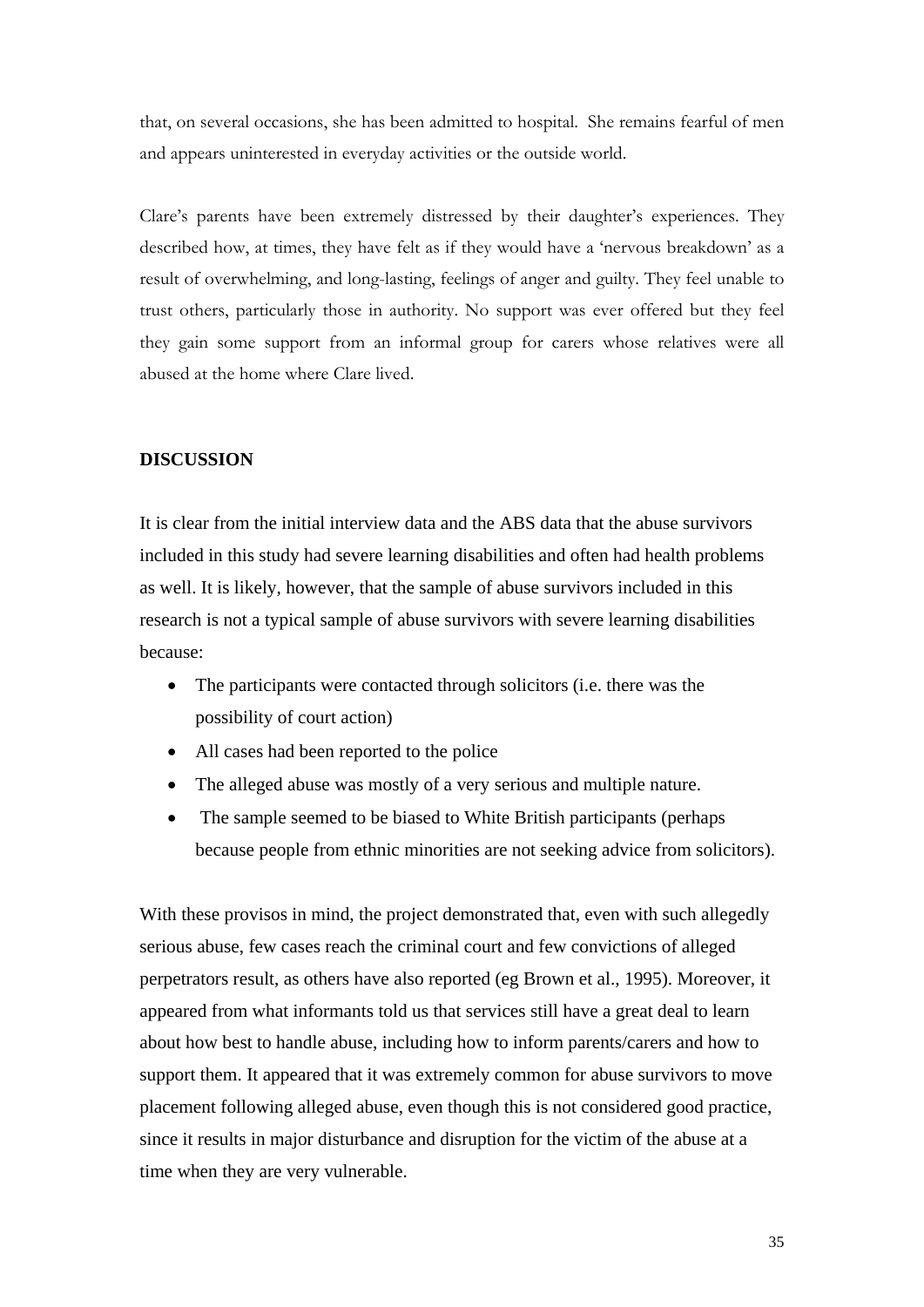The therapeutic services received by the abuse survivors were at best patchy. Parents and carers often told us that they had had to fight and argue with the 'authorities' to obtain any services for their sons and daughters; frequently the parents were also in great need of therapeutic help themselves but this was often not provided and/or not well suited to their needs. Parents and carers almost always reported themselves as feeling angry about what had happened and distrustful of services; many had stopped using services for people with learning disabilities because they felt they could no longer trust them. Parents were extremely traumatised themselves by their experiences but rarely offered support.

The parents/carers had a number of suggestions for other parents using services, such as 'not being too trusting of staff', being aware of the symptoms of abuse, respecting attempts by the person with learning disabilities to communicate what had happened to them, and doing 'spot checks' on services by conducting unannounced visits. They also had a great many suggestions for how services could be improved, including better staff training, more qualified staff, better police checking and reference checking for new staff, unannounced inspection visits, more support for whistleblowers and more support and communication with families once abuse was suspected.

Parents'/carers' reports of the behaviours and symptoms shown by the abuse survivors before the abuse was disclosed (time 1), immediately after it was disclosed (time 2) and now (time 3) were extremely consistent. In almost all cases, skills were best at time 1, declined by time 2 and recovered somewhat at time 3. These changes were statistically significant for 4 of the 10 'skills' domains and all of the three 'skills' factor scores of the adaptive behaviour scale (part I, ABS, RC-2) – see Tables 8 & 10. Interestingly, the 'skills' domain scores that did not change significantly over time (for example, motor skills) were those predicted as not likely to change following abuse by Howlin and Clements (1995).

In terms of the 'challenging' behaviours of abuse survivors, these were very clearly worse at time 2, after the abuse had occurred, than they were at time 1, and they recovered somewhat by time 3. The changes in 'challenging' behaviours were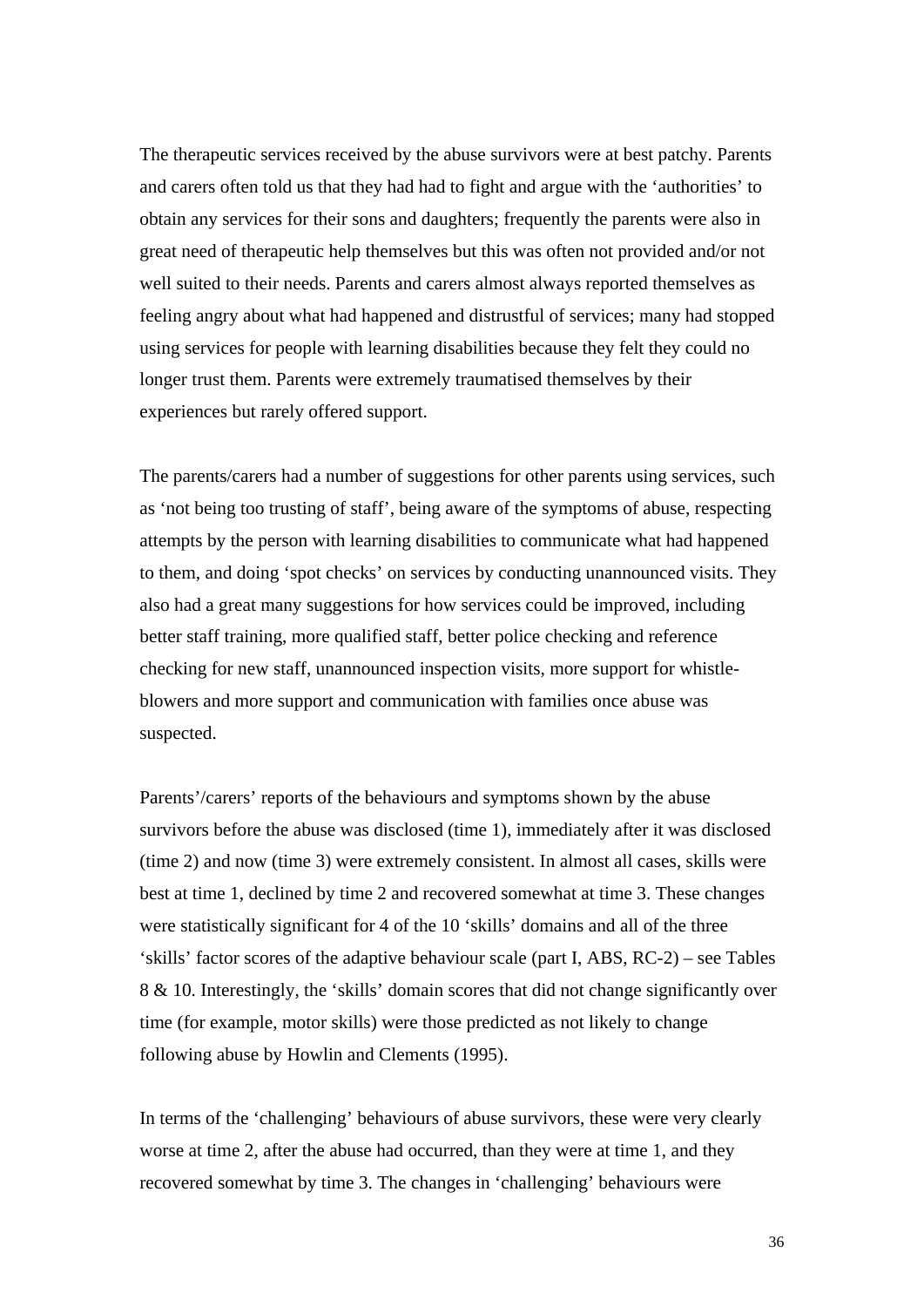statistically significant on all 8 domains and on both factor scores of the adaptive behaviour scale (part II, ABS, RC-2) – see Tables 9  $& 10$ .

For symptoms of abuse, there were also very significant changes over time in the frequency of symptoms, with an extremely consistent pattern emerging of very few difficulties before the abuse (at time 1), major difficulties at time 2 (just after the abuse was disclosed) and some recovery by time  $3$  (the time of the interview) – see Tables 3, 4, 5, 6 & 7. The pattern for levels of distress (or severity) of each symptom was very similar (see Tables D, E, F, G in Appendix 3). On the small number of symptoms where there was little change, it seemed likely that the symptoms were difficult to spot or inappropriate for people with severe learning disabilities (such as difficulty concentrating).

The retrospective methodology we used means that the possibility that the reported difficulties were not related to the survivors' abuse cannot be completely excluded. However, careful comparison with the findings of the measure of life events did not indicate that other incidents in their lives could explain their symptoms. Similarly, it seems unlikely that informants were simply misguided about the level of their relatives' difficulties because of their own feelings: most of them described some alleviation in the symptoms of their adult child over time. We thought it very unlikely that parents/carers were exaggerating symptoms (otherwise we would not have found that some skills and behaviours did not change over time).

The three case studies described here are not the most extreme accounts that were reported during our interviews. Nevertheless, they make sober reading. Not surprisingly, given the range, duration, and severity, of their experiences of abuse, the impact on the survivors with severe learning disabilities and their families appears to have been profound and long-lasting.

From the informants' accounts of their relatives' symptoms, many of the abuse survivors would have easily meet the established criteria for a diagnosis of Post-Traumatic Stress Disorder (see Appendix 1, Table A). The implication is that these criteria provide a meaningful framework for examining the impact of abuse on men and women with severe learning disabilities, even when they have very limited, or no, verbal language or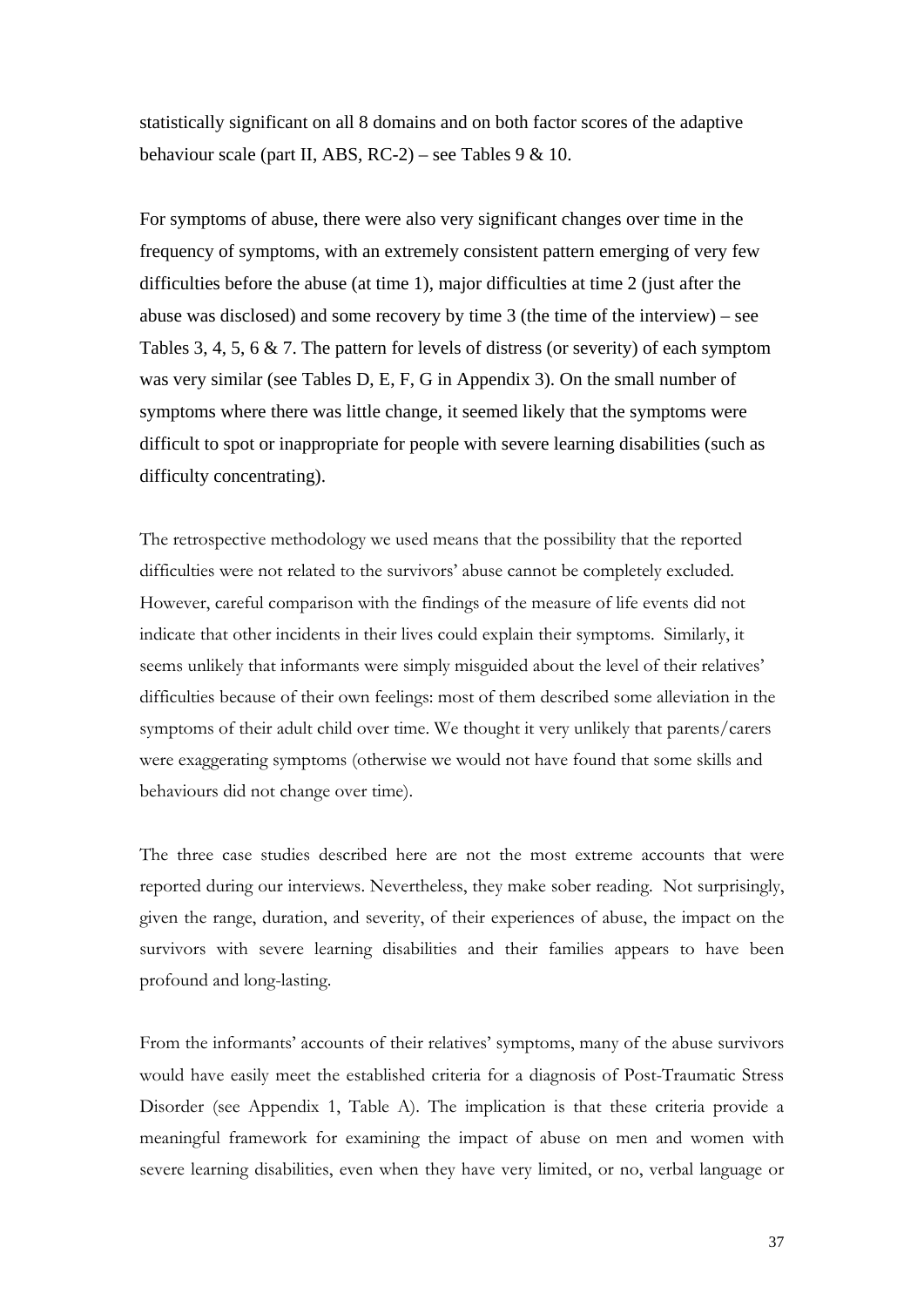signing skills. However, the fact that there were also consistent reports of additional difficulties (as in Howlin and Clements, 1995), such as soiling (Carla), and self-harm (Clare) and loss of specific skills (for example, verbal language in Carla) or of a general regression to an earlier, less independent, stage of development (Graham), mean that our findings suggest that that questions relating to PTSD should be supplemented by items relating to skills and 'challenging behaviours'.

For all of the people described here, the investigations into their alleged abuse took place before the introduction of the current legislation (the *Youth Justice & Criminal Evidence Act 1999*) to support vulnerable or intimidated witnesses. Would their allegations would have been treated in the same way by the present criminal justice system? For example, now that it is possible for the court to accept unsworn evidence (s. 55), would *Graham* have been allowed to give evidence against his alleged perpetrator and what effect might this have had on the outcome? We cannot know.

In the meantime, practitioners seeking to examine the impact of abuse on men and women with severe learning disabilities for the court and for treatment need to assess both the symptoms and changes in the pattern of skills and 'challenging behaviours' of the survivor and the effect on siblings and parents.

#### ACKNOWLEDGEMENTS

*We are grateful to the members of Speaking Up! (Cambridge) who participated in the focus group and to Mr. Craig Dearden and Mr. John Woodhouse for supporting this part of the project; to Miss Nicola Harney, Ms. June Raybaud, and VOICE (UK) for assistance in contacting the parents of survivors of abuse; and above all, to the parents themselves for sharing with us their experiences. The project was funded by the Department of Health; we would like to thank them for their support.*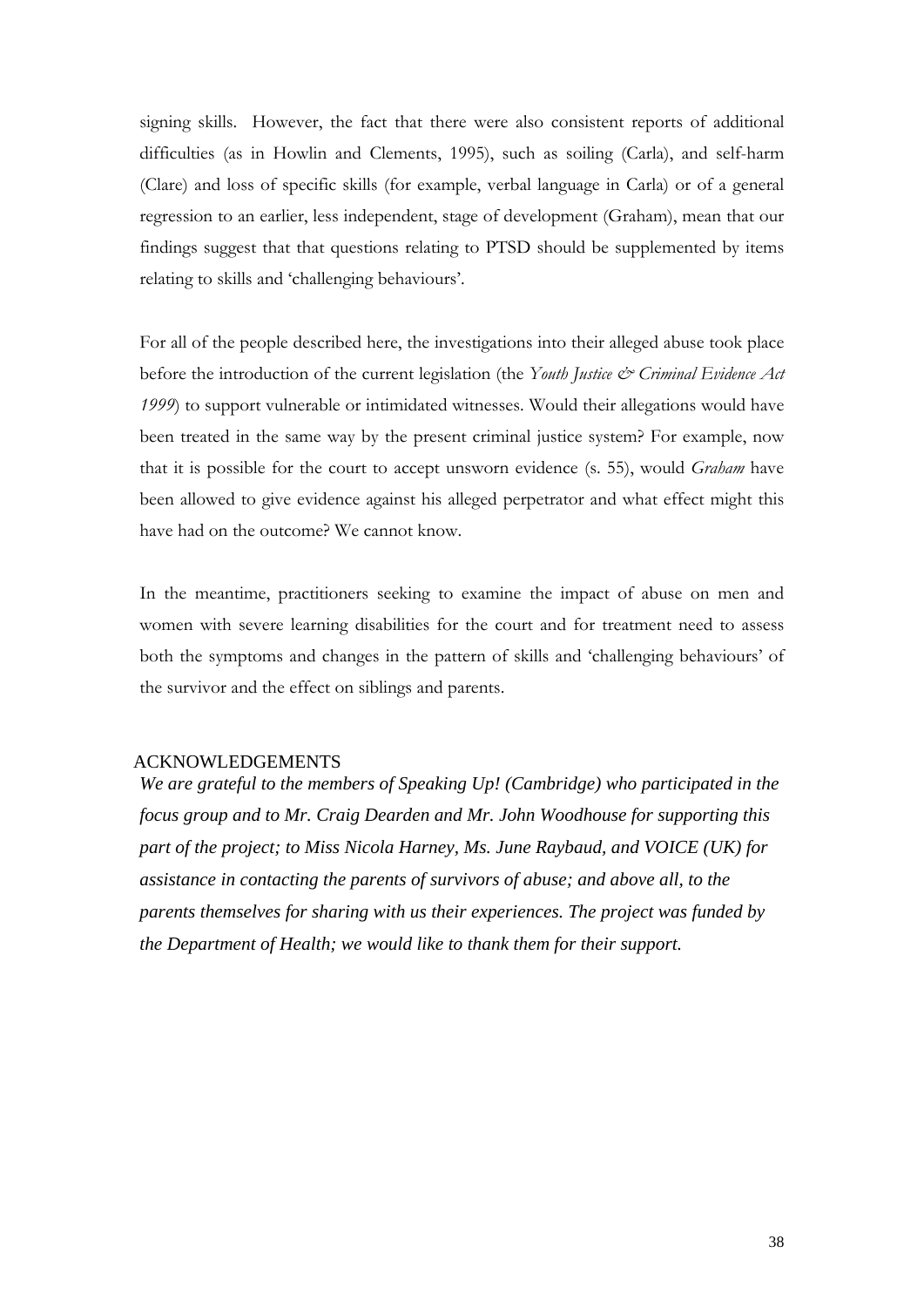#### **REFERENCES**

American Psychiatric Association (1994). *Diagnostic and Statistical Manual of Mental Disorders*, 4<sup>th</sup> Edition. Washington, D.C.: American Psychiatric Press.

Boudewyn, A.C. and Liem, J.H. (1995). Childhood sexual abuse as a precursor to depression and self-destructive behaviour in adulthood, *Journal of Traumatic Stress*, *8*, 445- 459.

Brown, H., Stein, J. & Turk, V., (1995) The sexual abuse of adults with learning disabilities: a second incidence study, *Mental Handicap Research,* 8, 3-24.

Brown, H. (1999) Abuse of people with learning disabilities: layers of concern and analysis, in (Eds.) N. Stanley, J. Manthorpe & B. Penhale *Institutional Abuse: Perspectives across the life course*. London: Routledge.

Burgner T. (June 1998) *Independent Longcare Inquiry.* 

Churchill, J., Craft, A., Holding, A. & Horrocks, C. (Eds, 1996) *It Could Never Happen Here: The prevention and treatment of sexual abuse of adults with learning disabilities in residential settings*, Revised Edition. Chesterfield: ARC & NAPSAC.

Davison, F., Clare, I.C.H., Georgiades, S., Divall, J. & Holland, A.J. (1994) Treatment of a man with a mild learning disability who was sexually assaulted whilst in prison, *Medicine, Science & the Law*, *34* (4), 346-353.

Holman A. (2001) In conversation with Nicola Harney. *British Journal of Learning Disabilities, 29,* 81-83.

Home Office (1998) *Speaking Up for Justice,* London, Home Office.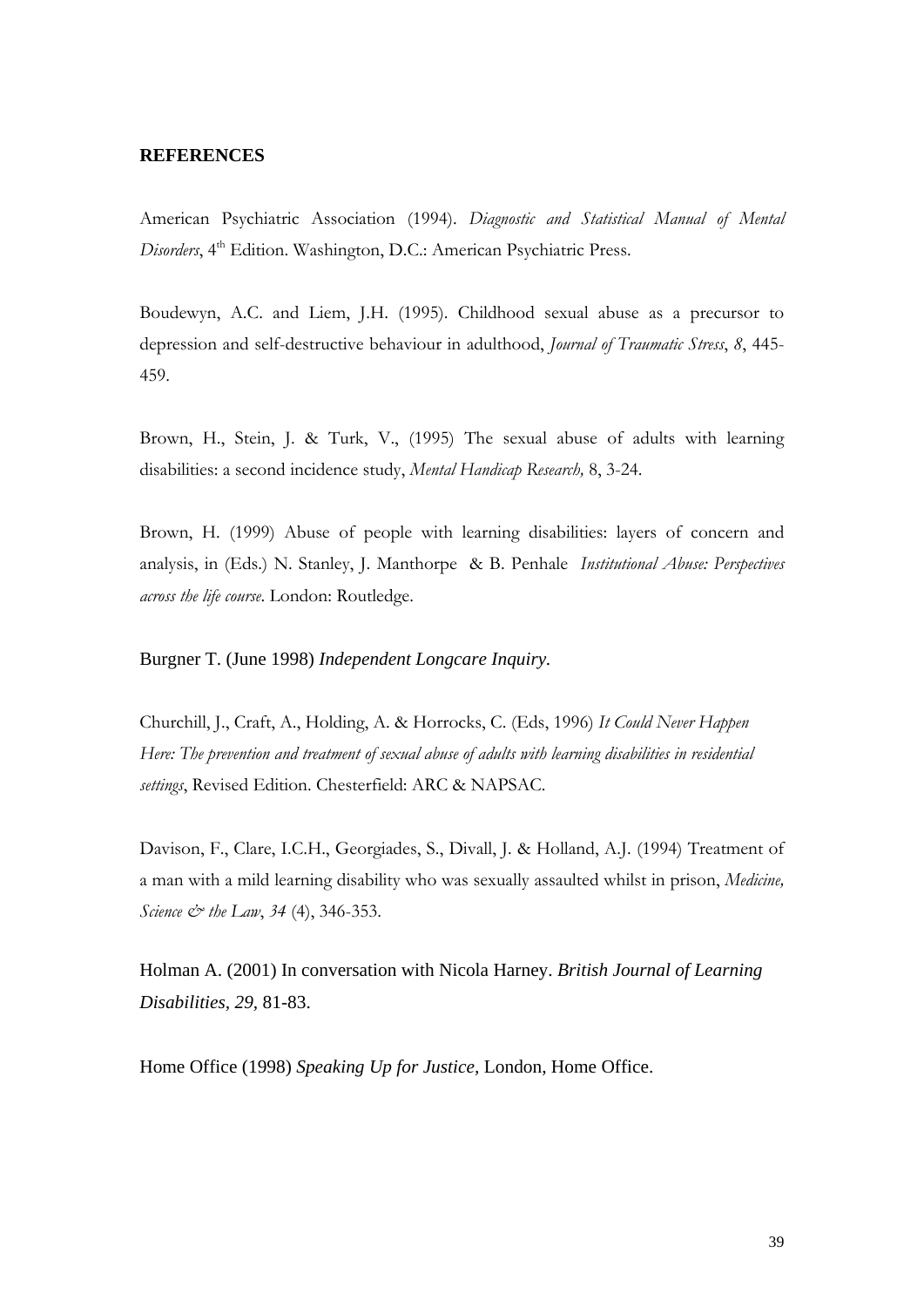Home Office (2001) *Guidelines on the Implementation of the Intermediary Provisions of the Youth Justice and Criminal Evidence Act 1999.* London: Home Office Communication Directorate.

Horowitz, M., Wilner, N. & Alvarez, W. (1979) Impact of Events Scale: a measure of subjective stress. *Psychosomatic Medicine, 41,* 209-218.

Howlin, P. & Clements, J. (1995) Is it possible to assess the impact of abuse on children with pervasive developmental disorders? *Journal of Autism and Developmental Disabilities, 25,* 337-354.

Joseph, S., Williams, R. & Yule, W. (1997) *Understanding Post Traumatic Stress: A Psychosocial Perspective on PTSD and Treatment.* Chichester: John Wiley and Sons.

Kennerley H., (2000) *Overcoming Childhood Trauma: A self-help guide using cognitive behavioural techniques*, London, Constable and Robinson Ltd.

Luckasson (1992) People with mental retardation as victims of crime, in (Eds.) R.W. Conley, R. Luckasson & G.N. Bouthilet *The Criminal Justice System and Mental Retardation.* London: Paul Brookes Publishing Company.

McCarthy, M. & Thompson, D. (1997) A prevalence study of sexual abuse of adults with intellectual disabilities referred for sex education. *Journal of Applied Research in Intellectual Disabilities, 10,* 105-124.

Moss, J. (1998). Working with issues of sexual abuse, in (Eds.) E. Emerson, C. Hatton, J. Bromley and A. Caine *Clinical Psychology and People with Intellectual Disabilities*, Chichester: John Wiley & Sons.

Murphy, G. (2000) Justice denied. *Mental Health Care, 3,* 256-257.

Murphy, G. and Clare, I.C.H. (2001) Witnesses with learning disabilities. *British Journal of Learning Disabilities, 29,* 79-80.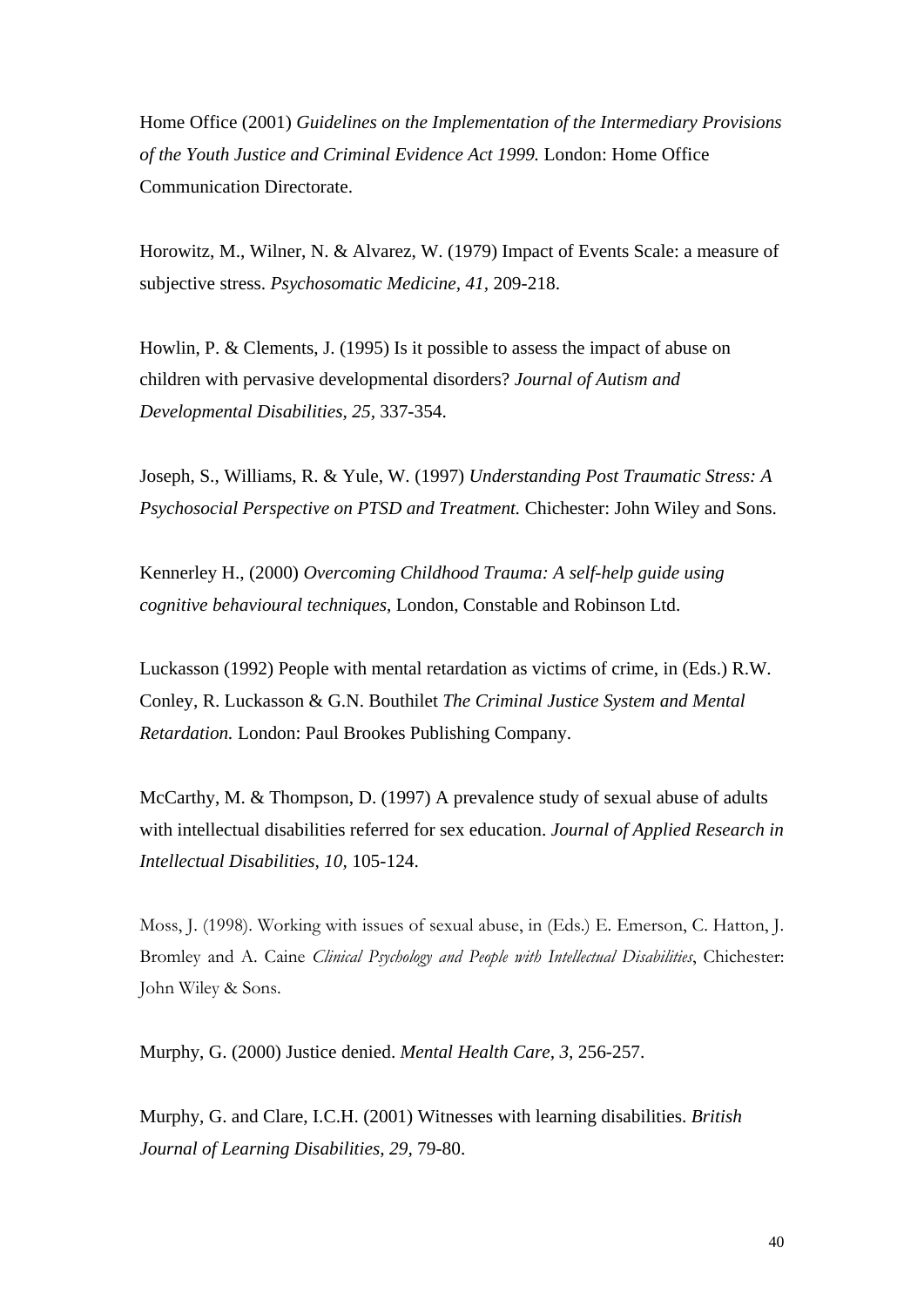Muss, D. (1991). *The Trauma Trap.* London: Doubleday.

Nihira, K., Leland, H & Lambert, N, (1993) *Adaptive Behaviour Scale – Residential*  and Community. 2<sup>nd</sup> Edition. Austin, Texas: Pro-ed.

Prosser, H., Moss, S., Costello, H, Simpson, N, & Patel, P. (1996) *The Mini PAS-ADD.* Hester Adrian Research Centre: University of Manchester.

Saunders, A., Creaton, J., Bird, S. & Weber, L. (1997) *Victims with Learning Disabilities: Negotiating the Criminal Justice System.* Occasional paper no. 17, Centre for Criminological Research, University of Oxford.

Voice, Respond & Mencap (2001). *Behind Closed Doors; preventing sexual abuse against adults with a learning disability.* London: Mencap.

Walsh, P.N. & Murphy, G. (2002) Risk and vulnerability: dilemmas for women, in (Eds.) P. N. Walsh & T. Heller *Health of Women with Intellectual Disabilities.*  Oxford: Blackwell Publishing Company.

Williams, C. (1995) *Invisible Victims: crime and abuse against people with learning difficulties.* London: Jessica Kingsley.

Yule, W. (2000) *Post-Traumatic Stress Disorders: Concepts and Therapy.*  Chichester: Wiley.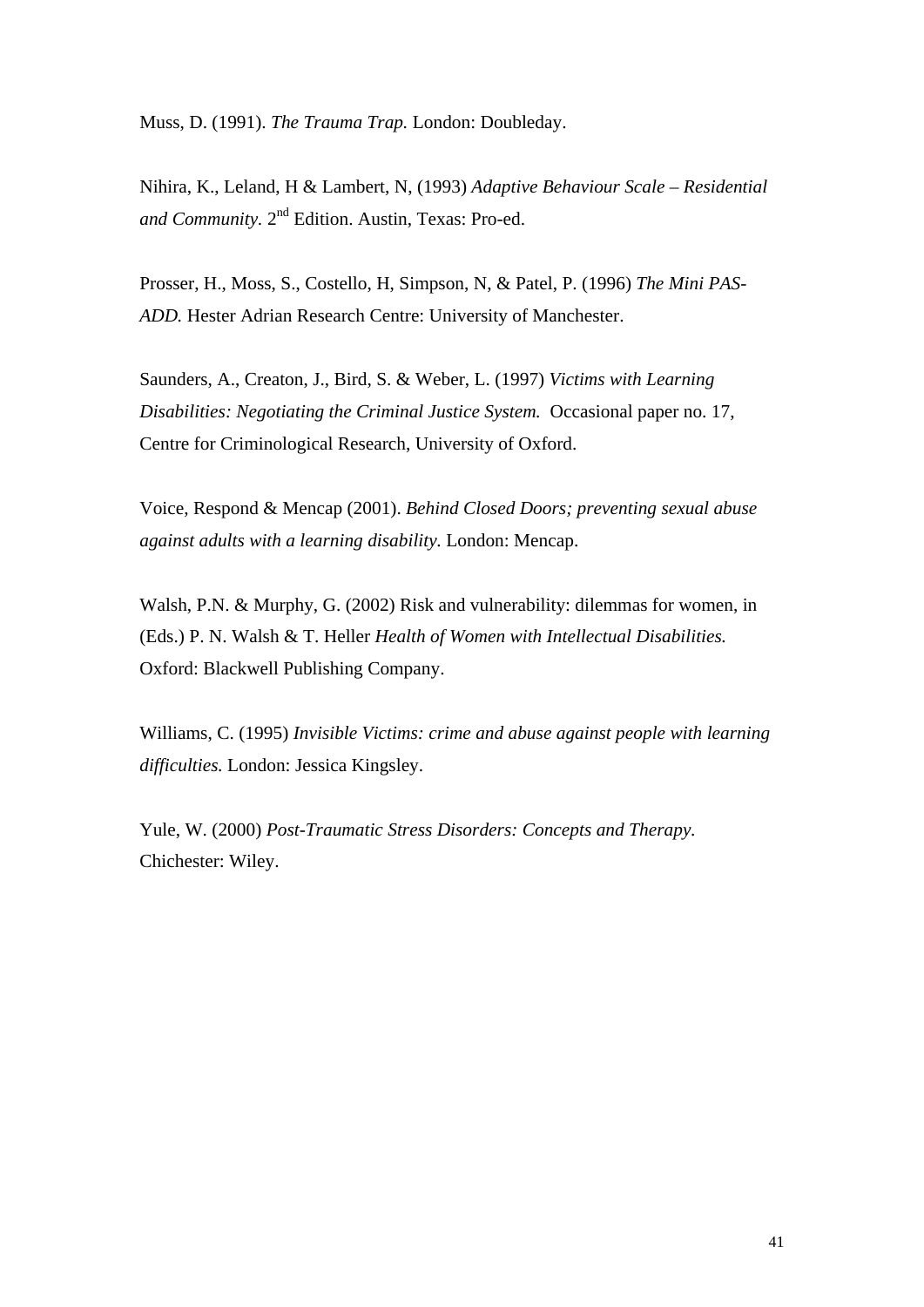# **Appendices**

### **Appendix 1.**

Table A: DSM IV diagnostic criteria for PTSD (American Psychiatric Association, 1994)

Table B: Responses and symptoms of abuse identified by members of *Speaking Up!*

### **Appendix 2**

Measures used:

- Initial interview
- Symptoms interview
- ABS

Table C: Reliability data

### **Appendix 3**

Tables D, E, F, G : changes over time in level of distress (or severity) for symptoms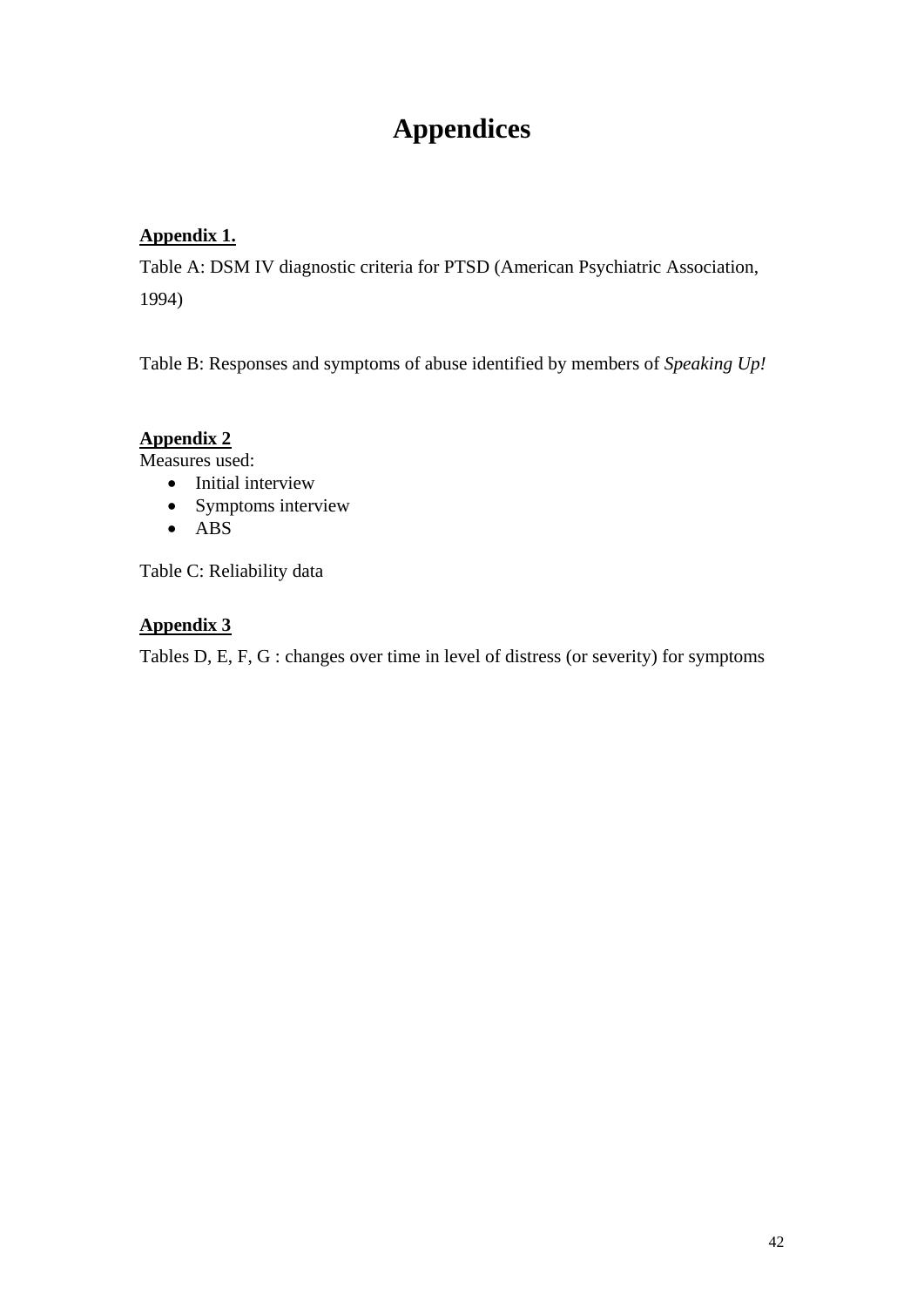### **Appendix 1**

### **Table A: DSM IV diagnostic criteria for PTSD (INSERT PROPER REF)**

DSM IV *diagnostic criteria for PTSD*

### **A The person has been exposed to a traumatic event in which both of the following were present:**

- 1. the person experienced, witnessed or was confronted with an event or events that involved actual or threatened death or serious injury, or a threat to the physical integrity of self or others;
- 2. the person's response involved intense fear, helplessness or horror. *Note*: in children, this may be expressed instead by disorganised or agitated behaviour.

### **B The traumatic event is consistently re-experienced in one (or more) of the following ways:**

- 1. recurrent distressing recollections of the events, including images, thoughts, or perceptions. *Note*: in young children, repetitive play may occur in which themes or aspects of the trauma are expressed;
- 2. recurrent distressing dreams of the event. Note: there may be frightening dreams without recognisable content;
- 3. acting or feeling as if the traumatic event were recurring (includes a sense of reliving the experience, illusions, hallucinations and dissociative flashback episodes, including those that occur on awakening or when intoxicated). *Note*: in young children trauma specific re-enactment may occur;
- 4. intense psychological distress at exposure to internal or external cues that symbolise or resemble an aspect of the traumatic event;
- 5. physiological reactivity on exposure to internal or external cues that symbolise or resemble an aspect of the traumatic event.

### **C Persistent avoidance of stimuli associated with the trauma and numbing of general responsiveness (not present before the trauma), as indicated by three (or more) of the following.:**

- 1. efforts to avoid thoughts, feelings or conversations associated with the trauma;
- 2. efforts to avoid activities, places or people that arouse recollections of the trauma;
- 3. inability to recall an important aspect of the trauma;
- 4. markedly diminished interest or participation in significant activities;
- 5. feeling of detachment or estrangement from others;
- 6. restricted range of affect (e.g., unable to have loving feelings);
- 7. sense of a foreshortened future (e.g., does not expect to have a career, marriage, children, or a normal life-span.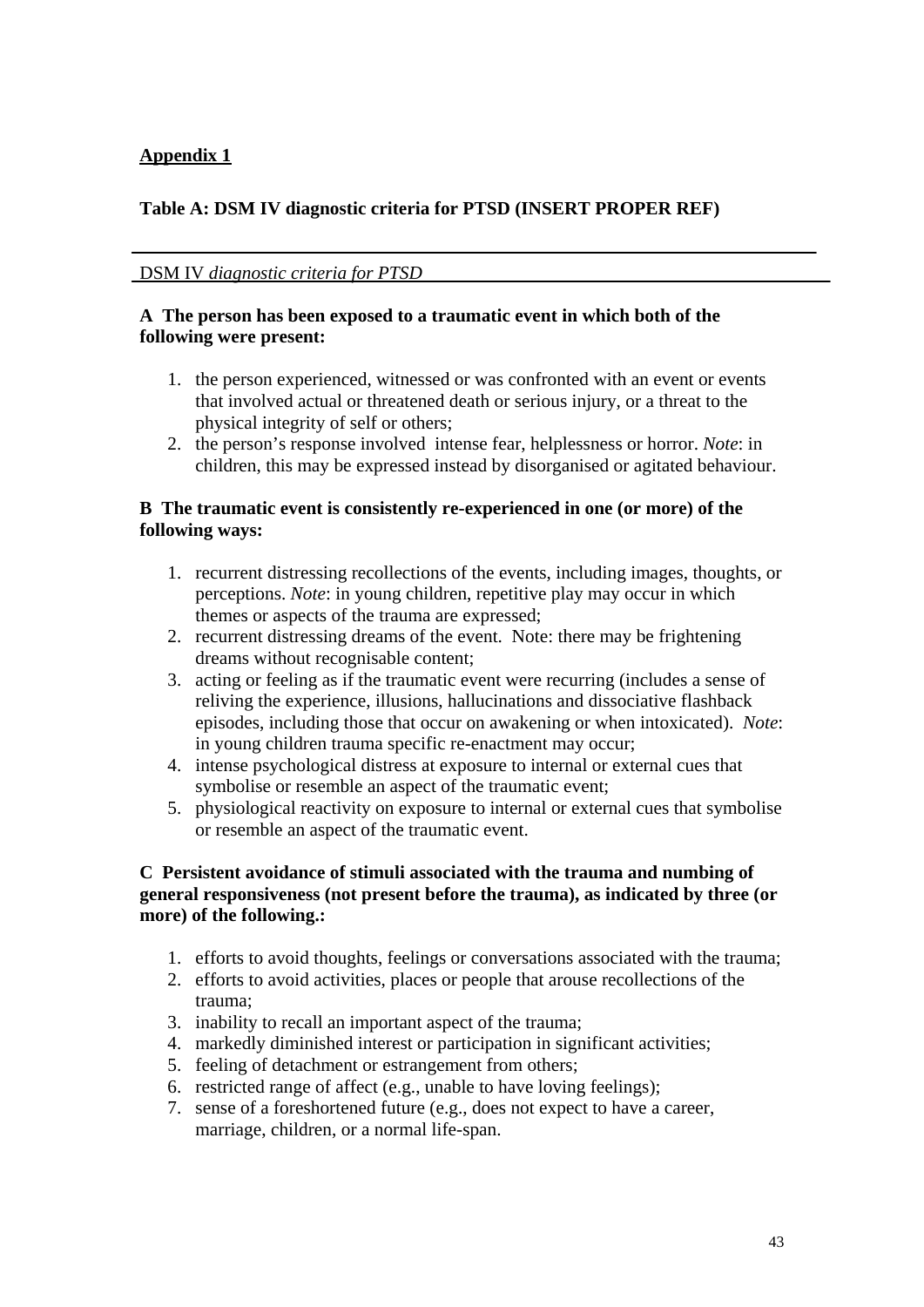### **D Persistent symptoms of increased arousal (not present before the trauma), as indicated by two (or more of the following):**

- 1. difficulty falling or staying asleep;
- 2. irritability or outbursts of anger;
- 3. difficulty concentrating
- 4. hypervigilance;
- 5. exaggerated startle response.

**E Duration of the disturbance (symptoms in criteria B, C, and D) is more than one month.** 

**F The disturbance causes clinically significant distress or impairment in social, occupational or other important areas of functioning.**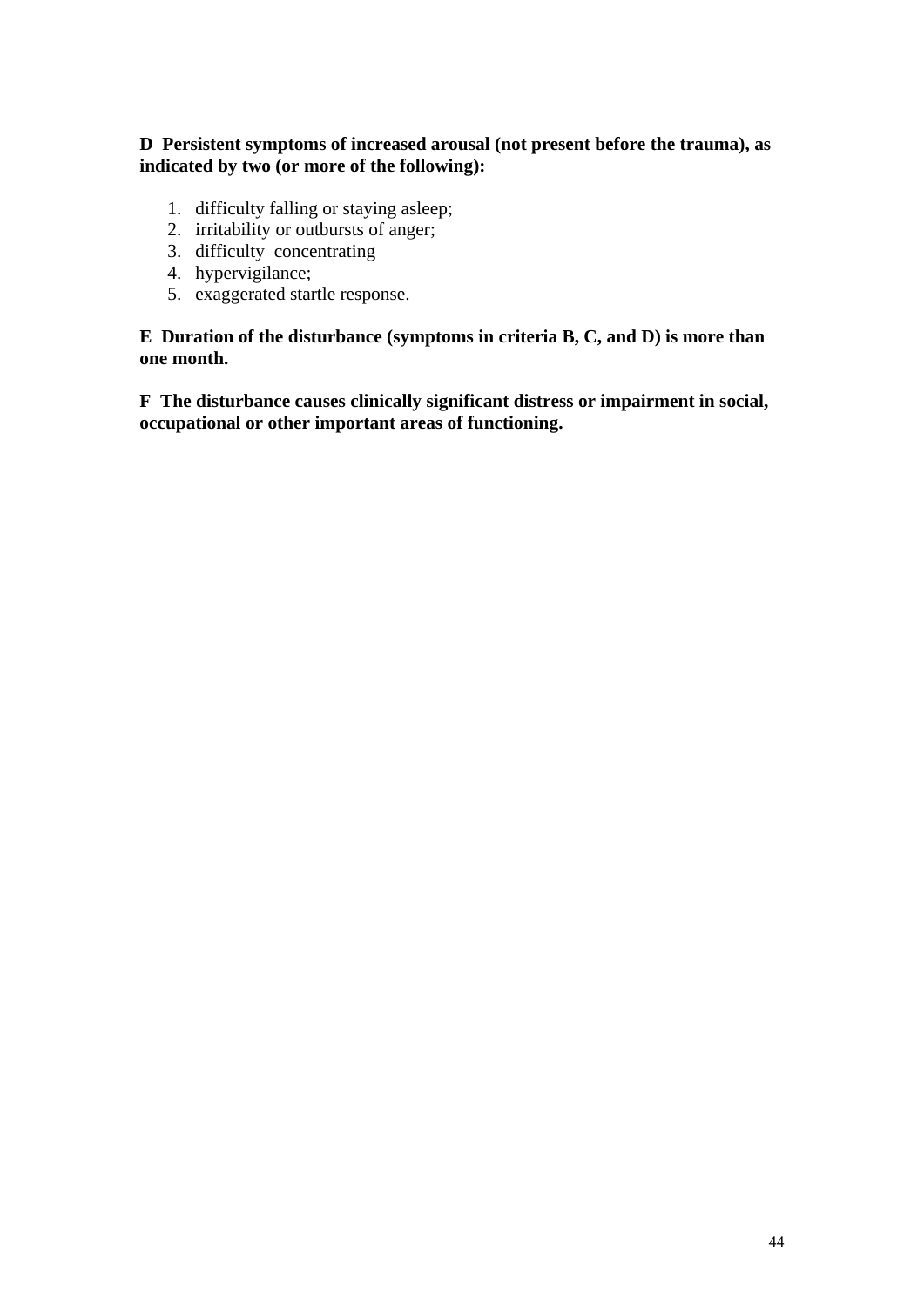**Table B: Responses and Symptoms of Abuse identified by members of Speaking Up!** 

| <b>Response to abuse/identifiable symptoms</b> |                                  |  |  |  |  |
|------------------------------------------------|----------------------------------|--|--|--|--|
| Anger/ aggression at others/things             | Feeling trapped                  |  |  |  |  |
| Avoiding certain people                        | Hitting yourself                 |  |  |  |  |
| Being very loud or quiet                       | Invasion of privacy/feel invaded |  |  |  |  |
| Body language: head down, not smiling          | Jumpy and scared                 |  |  |  |  |
| Crying/upset/sad                               | Loss of appetite                 |  |  |  |  |
| Depressed and withdrawn                        | Loss of people                   |  |  |  |  |
| Destroying things/property                     | Nausea                           |  |  |  |  |
| Difficulty in forgetting the abuse             | Running away                     |  |  |  |  |
| Dislike of being touched                       | Self-blame                       |  |  |  |  |
| Drinking too much alcohol/ drugs               | Sleep avoidance                  |  |  |  |  |
| Fear of being seen as a trouble maker          | Sleep problems                   |  |  |  |  |
| Fear/anxiety                                   | Staying in bed                   |  |  |  |  |
| Feeling alone                                  | Suicidal feelings                |  |  |  |  |
| Feeling guilty                                 | Unable to concentrate            |  |  |  |  |
| Feeling like they cannot trust others          |                                  |  |  |  |  |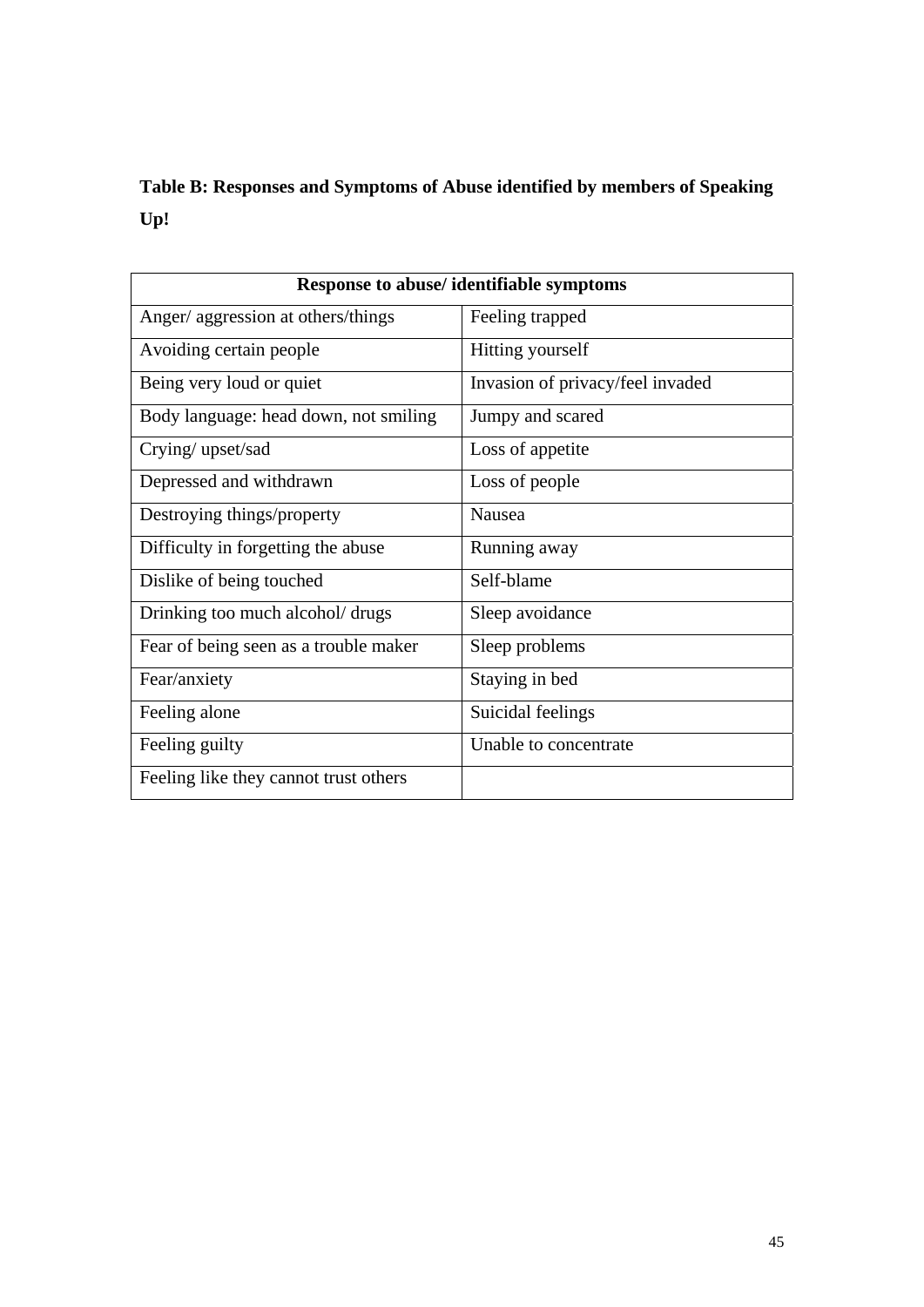### **Appendix 2**

**Measures**:

**Initial interview** 

**Symptoms interview** (the time 1 interview is included; time 2 and time 3 interviews were the same but with different pre-ambles regarding the time being asked about).

**Life events interview** 

**Adaptive Behaviour Scale** (ABS, RC-2)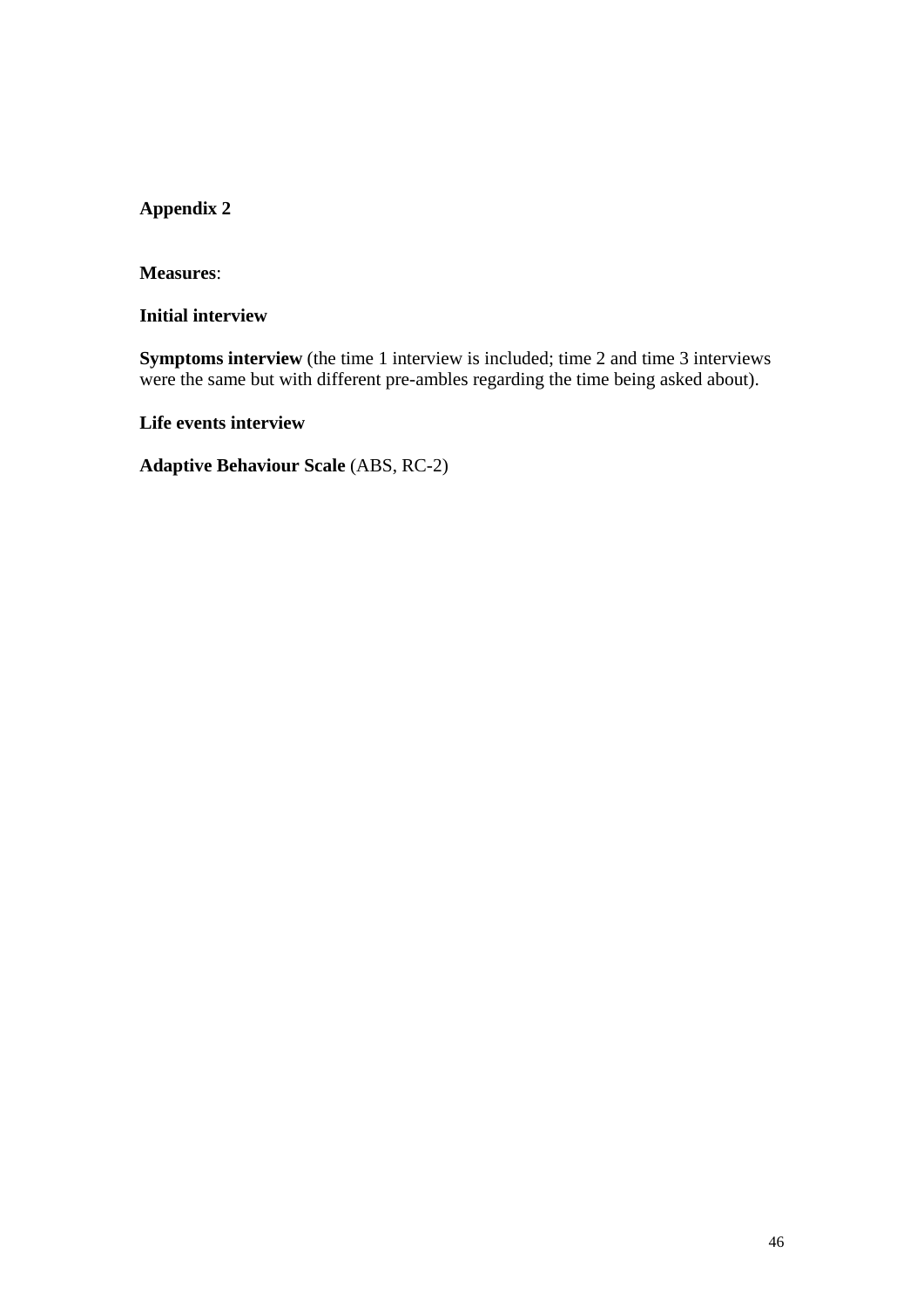### **Table C**: Reliability data

| Case<br>number and<br>name of<br>interview      | Percentage<br>agreement                                                                                                                                                                                                                | Identified<br>different<br>ratings: rater<br>1 (AOC)                                                                                | Identified<br>different<br>ratings: rater 2<br>(GM or IC)                                                                        | Comments                                                                                                                                                                                                                                                                                        |
|-------------------------------------------------|----------------------------------------------------------------------------------------------------------------------------------------------------------------------------------------------------------------------------------------|-------------------------------------------------------------------------------------------------------------------------------------|----------------------------------------------------------------------------------------------------------------------------------|-------------------------------------------------------------------------------------------------------------------------------------------------------------------------------------------------------------------------------------------------------------------------------------------------|
| Case 1-<br>initial<br>interview                 | 100%<br>(54/54)<br>responses<br>were the<br>same)                                                                                                                                                                                      | None                                                                                                                                | None                                                                                                                             | Answers to the<br>questions were taken<br>verbatim.<br>Interviewers may have<br>missed out one or two<br>minor words, but there<br>were no differences in<br>ratings.                                                                                                                           |
| Code $7-$<br>initial<br>interview               | There was<br>agreement<br>on all<br>questions<br>other than<br>question 40<br>$(53/54)$ -<br>98% of<br>questions.                                                                                                                      | Question 40-<br>did you as a<br>parent/carer<br>attend the<br>court? - rated<br>as a 'no' as<br>the parent/<br>carer sat<br>outside | Question 40-<br>Rated as a<br>'yes' response<br>AND noted<br>that the<br>parent/carer<br>decided not to<br>go in/sat<br>outside. | There were some very<br>qualitative responses,<br>both interviewers had<br>written responses<br>verbatim.<br>Where a different<br>response was recorded<br>$(Q40)$ - for the<br>database this was<br>recorded as 'no'- since<br>the parent/carer did<br>not actually go into<br>the court room. |
| Code $11 -$<br>initial<br>interview             | There was<br>agreement<br>on all<br>questions,<br>other than<br>question 12<br>$(53/54)$ -<br>98%<br>agreement                                                                                                                         | Question 12-<br>Detailed<br>epilepsy as<br>occurring 6-7<br>fits per day                                                            | Question 12-<br>Detailed<br>epilepsy as<br>occurring 6-9<br>fits per day                                                         | Coded in database as<br>suffering from<br>epilepsy (fit frequency<br>not required).<br>There was agreement<br>on all other responses,<br>including on type of<br>abuse, duration of<br>abuse, consequences,<br>help received etc.                                                               |
| Code 1-<br>Symptoms<br>interview<br>time 2 only | There was<br>agreement<br>on all<br>questions.<br>The<br>frequency,<br>duration<br>and<br>intensity of<br>the<br>symptom<br>matched.<br>Details on<br>the type of<br>symptom<br>and/or<br>effect also<br>matched.<br>100%<br>agreement | None                                                                                                                                | None                                                                                                                             | Slightly different<br>terminology may have<br>been picked up on at<br>times, for example 'he<br>can't say', rather than<br>'he can't tell you'.<br>This resulted in no<br>coding differences<br>(eg. both the above<br>were coded as 'don't<br>know'.                                           |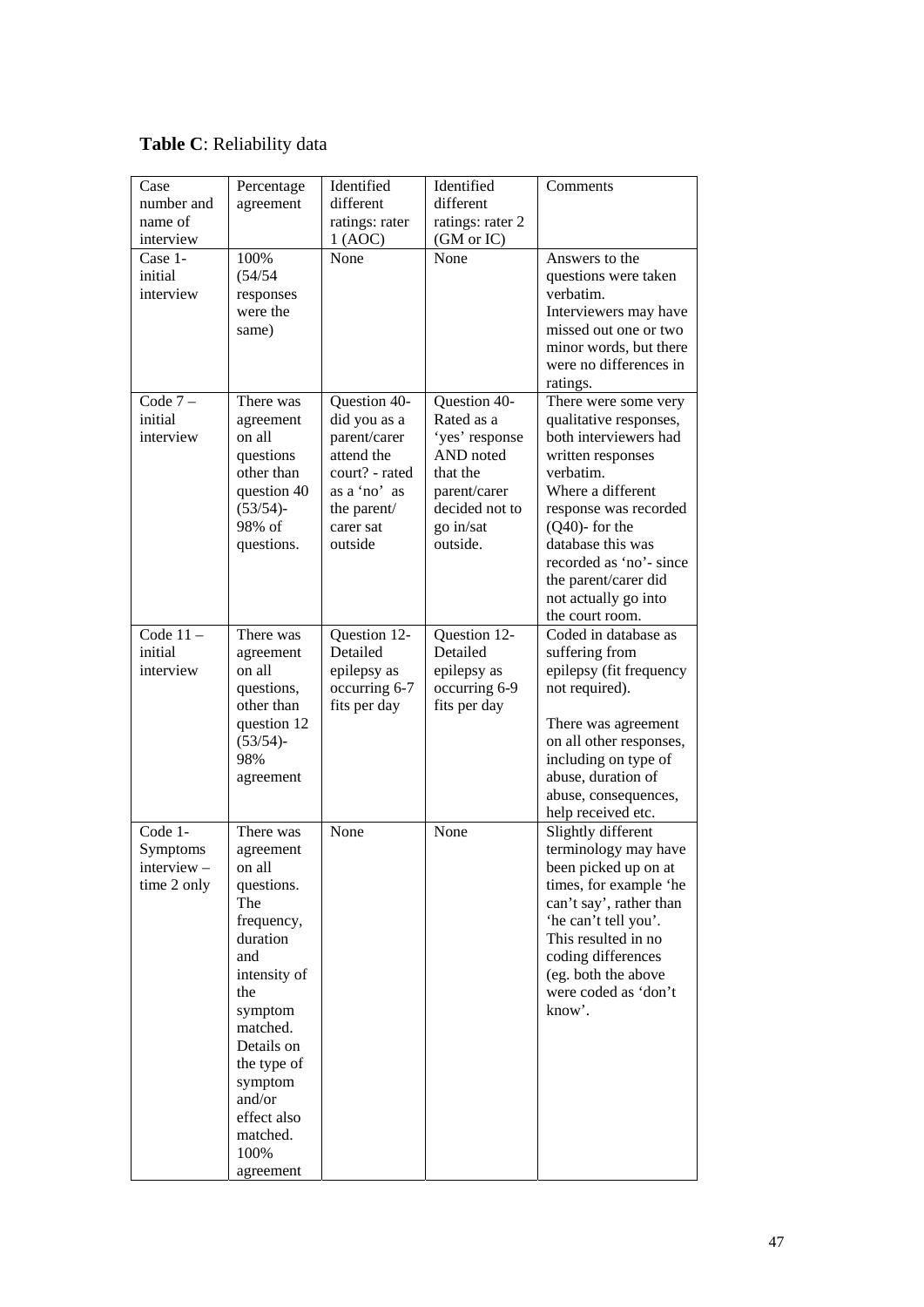| Code 7-      | 100%         | None | None | Reliability was only    |
|--------------|--------------|------|------|-------------------------|
| symptoms     | agreement.   |      |      | calculated for 10/22    |
| interview,   | Raters       |      |      | questions as the        |
| time 1,2 &3. | picked up    |      |      | second interviewer      |
|              | on the same  |      |      | was not present for the |
|              | types of     |      |      | final part of the       |
|              | symptoms,    |      |      | interview.              |
|              | frequency,   |      |      |                         |
|              | duration of  |      |      |                         |
|              | symptoms.    |      |      |                         |
|              | A11          |      |      |                         |
|              | responses    |      |      |                         |
|              | were the     |      |      |                         |
|              | same         |      |      |                         |
|              | between      |      |      |                         |
|              | interviewers |      |      |                         |
|              | for each     |      |      |                         |
|              | time point.  |      |      |                         |
| Code 11-     | 100%         | None | None |                         |
| symptoms     | agreement    |      |      |                         |
| interview,   | for all      |      |      |                         |
| time 2 only. | response on  |      |      |                         |
|              | type of      |      |      |                         |
|              | symptom,     |      |      |                         |
|              | frequency,   |      |      |                         |
|              | duration     |      |      |                         |
|              | and          |      |      |                         |
|              | intensity of |      |      |                         |
|              | symptom.     |      |      |                         |
| Pilot 1 & 2- | 100%         | None | None |                         |
| initial      | agreement    |      |      |                         |
| interview    | between the  |      |      |                         |
|              | two          |      |      |                         |
|              | interviews   |      |      |                         |
|              | on recorded  |      |      |                         |
|              | responses    |      |      |                         |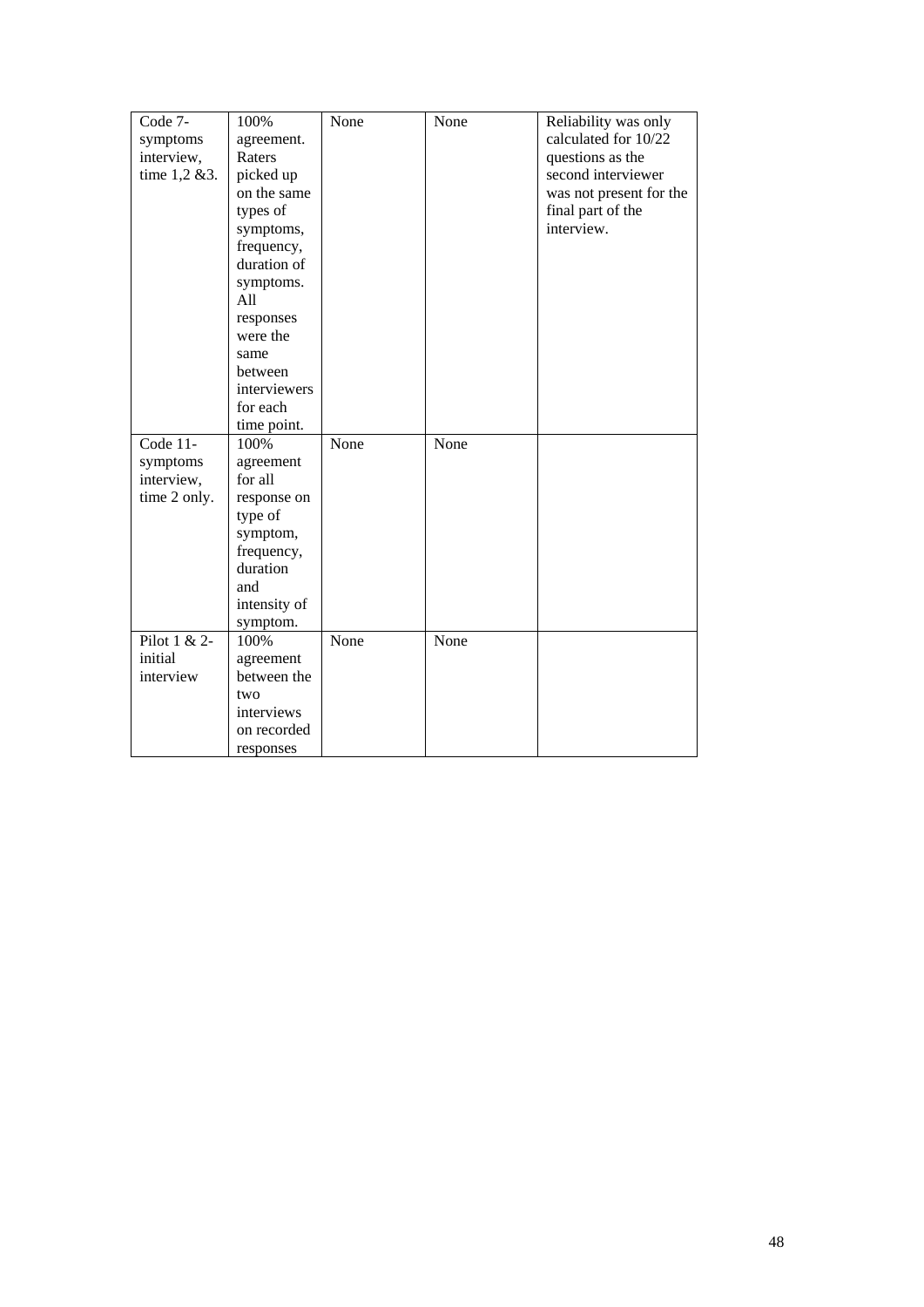# **Appendix 3**

Table D: Level of distress as a result of symptoms of re-experiencing the traumatic events (recollections, flashbacks, memories)

| Questions                  | Time 1         | Time 2       | Time 3 |
|----------------------------|----------------|--------------|--------|
|                            | (before abuse) | (immediately | (now)  |
|                            |                | after abuse) |        |
| Q1 (recollections)         |                |              |        |
| No distress                | 100%           | 25.0%        | 38.9%  |
| Mild/moderate              | 0%             | 18.8%        | 27.8%  |
| Severe/extreme             | 0%             | 56.3%        | 33.4%  |
| Q2 (dreams)                |                |              |        |
| No distress                | 82.4%          | 23.5%        | 55.6%  |
| Mild/moderate              | 17.6%          | 23.5%        | 33.3%  |
| Severe/extreme             | 0.0%           | 52.9%        | 11.2%  |
| Q3 (flashbacks)            |                |              |        |
| No distress                | 100%           | 23.5%        | 41.2%  |
| Mild/moderate              | 0.0%           | 5.9%         | 35.2%  |
| Severe/extreme             | 0.0%           | 70.6%        | 23.6%  |
| Q4 (distress at cues)      |                |              |        |
| No distress                | 94.4%          | 23.5%        | 27.8%  |
| Mild/moderate              | 5.6%           | 11.8%        | 27.8%  |
| Severe/extreme             | 0.0%           | 64.7%        | 44.4%  |
| Q5 (physiological response |                |              |        |
| to cues)                   |                |              |        |
| No reaction                | 100%           | 38.9%        | 50.0%  |
| Mild/moderate reaction     | 0.0%           | 0.0%         | 22.3%  |
| Severe/extreme reaction    | 0.0%           | 61.1%        | 27.8%  |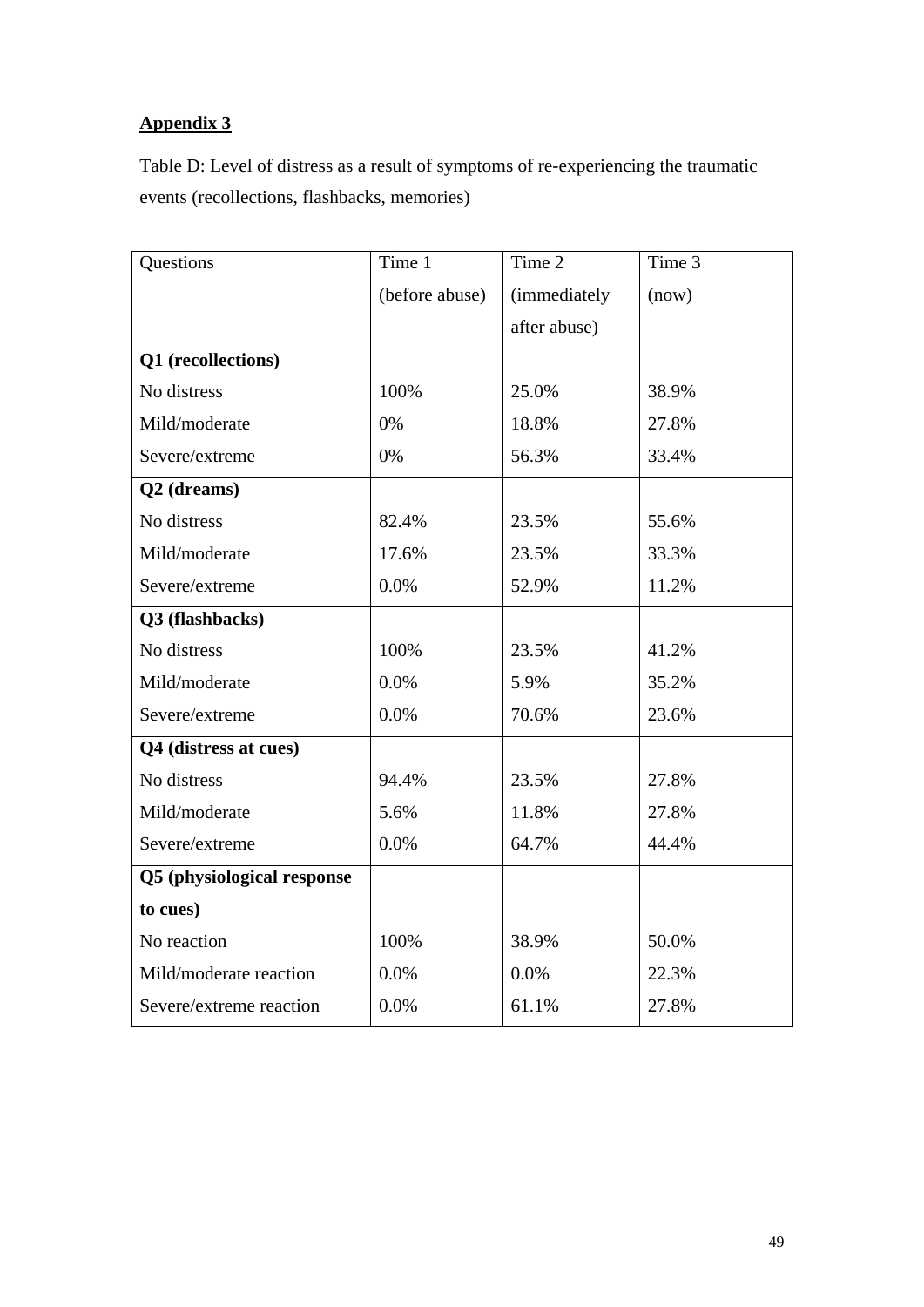| Questions                           | Time 1         | Time 2       | Time 3 |
|-------------------------------------|----------------|--------------|--------|
|                                     | (before abuse) | (immediately | (now)  |
|                                     |                | after abuse) |        |
| Q6 (leaving room if abuse           |                |              |        |
| mentioned)                          |                |              |        |
| None                                | 100%           | 50.0%        | 35.3%  |
| Mild/moderate avoidance             | 0%             | 27.8%        | 53.0%  |
| Severe/extreme avoidance            | 0%             | 22.2%        | 11.8%  |
| Q7 (avoiding cues)                  |                |              |        |
| None                                | 100%           | 23.5%        | 23.5%  |
| Mild/moderate avoidance             | 0%             | 11.8%        | 35.3%  |
| Severe/extreme avoidance            | 0%             | 64.7%        | 41.1%  |
| Q8 (unable to recall)               |                |              |        |
| No problem                          | 100%           | 84.6%        | 83.3%  |
| Mild/moderate problem               | 0%             | 0.0%         | 8.3%   |
| Severe/extreme problem              | 0%             | 15.4%        | 8.3%   |
| Q9 (loss of interest in activities) |                |              |        |
| No problem                          | 100%           | 23.5%        | 22.2%  |
| Mild/moderate problem               | 0%             | 5.9%         | 38.9%  |
| Severe/extreme problem              | 0%             | 70.6%        | 38.9%  |
| Q10 (avoiding people)               |                |              |        |
| No problem                          | 94.4%          | 23.5%        | 22.2%  |
| Mild/moderate problem               | 5.6%           | 17.6%        | 38.9%  |
| Severe/extreme problem              | 0%             | 58.8%        | 38.9%  |
| Q11 (restricted affect)             |                |              |        |
| No problem                          | 70.6%          | 33.3%        | 47.1%  |
| Mild/moderate problem               | 23.5%          | 20.0%        | 23.5%  |
| Severe/extreme problem              | 5.9%           | 46.6%        | 29.5%  |
| Q12 (shortened future)              |                |              |        |
| No problem                          | 41.2%          | 18.8%        | 29.4%  |
| Mild/moderate problem               | 17.6%          | 12.6%        | 11.8%  |
| Severe/extreme problem              | 41.2%          | 68.8%        | 58.8%  |

Table E: Degree of distress/severity of symptoms of avoidance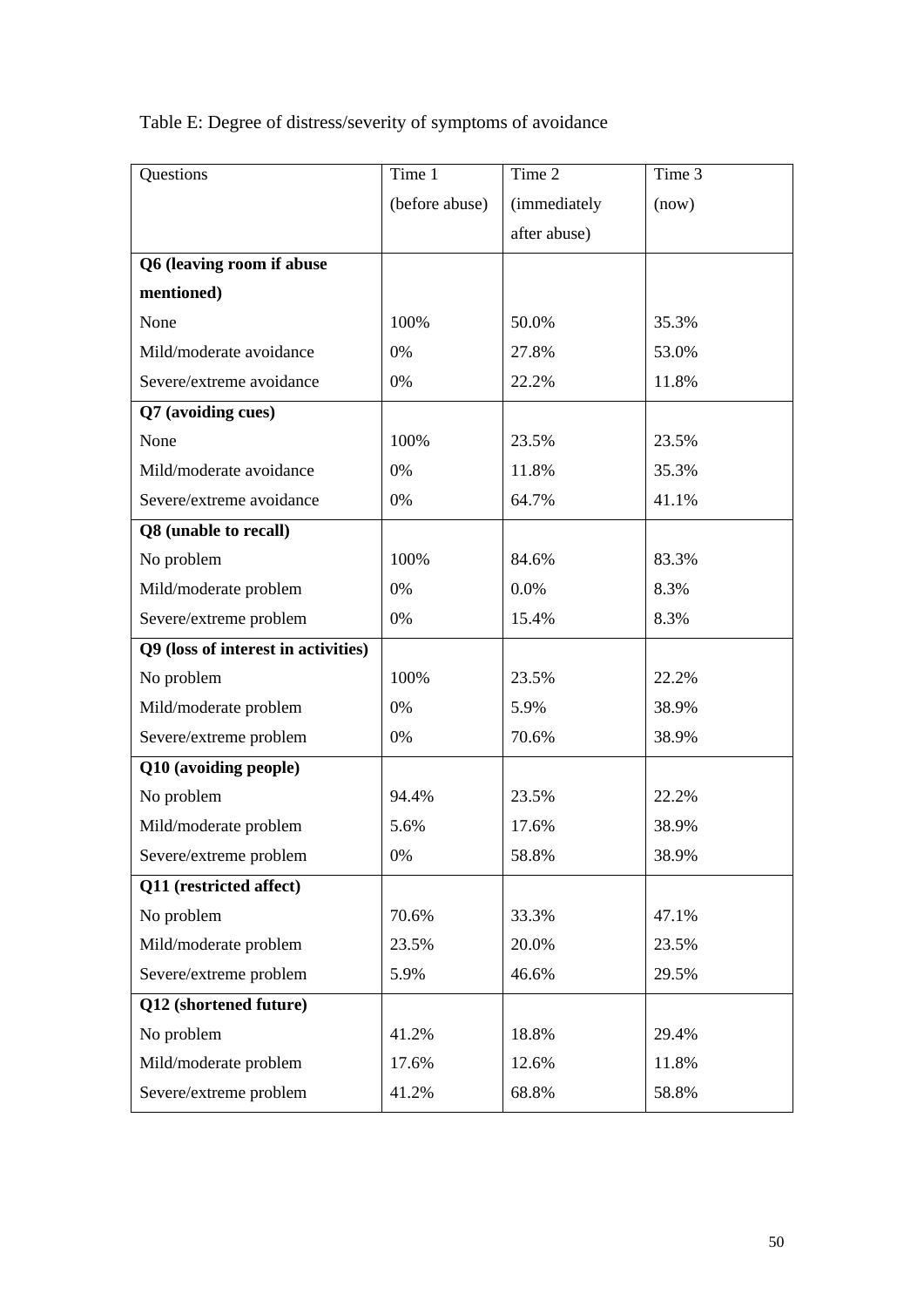| Table F: Level of distress/severity of symptoms of persistent increased arousal |  |  |  |
|---------------------------------------------------------------------------------|--|--|--|

| Questions               | Time 1         | Time 2             | Time 3 |
|-------------------------|----------------|--------------------|--------|
|                         | (before abuse) | (immediately after | (now)  |
|                         |                | abuse)             |        |
| Q13 (difficulty         |                |                    |        |
| falling/staying asleep) |                |                    |        |
| No problem              | 72.2%          | 17.6%              | 41.2%  |
| Mild/moderate problem   | 22.2%          | 17.6%              | 23.5%  |
| Severe/extreme problem  | 5.6%           | 64.8%              | 35.2%  |
| Q14 (irritable/angry)   |                |                    |        |
| No problem              | 77.8%          | 29.4%              | 38.9%  |
| Mild/moderate problem   | 22.2%          | 17.6%              | 44.4%  |
| Severe/extreme problem  | 0.0%           | 52.9%              | 16.7%  |
| Q15 (problems           |                |                    |        |
| concentrating)          |                |                    |        |
| No problem              | 29.4%          | 25.0%              | 17.6%  |
| Mild/moderate problem   | 41.2%          | 25.0%              | 41.2%  |
| Severe/extreme problem  | 29.4%          | 50.0%              | 41.2%  |
| Q16 (checking behav.)   |                |                    |        |
| No problem              | 100%           | 55.6%              | 55.6%  |
| Mild/moderate problem   | 0.0%           | 5.6%               | 16.7%  |
| Severe/extreme problem  | 0.0%           | 38.9%              | 27.8%  |
| Q17 (exagg. startle)    |                |                    |        |
| No problem              | 100%           | 44.4%              | 50.0%  |
| Mild/moderate problem   | 0.0%           | 27.8%              | 27.8%  |
| Severe/extreme problem  | 0.0%           | 27.8%              | 22.2%  |